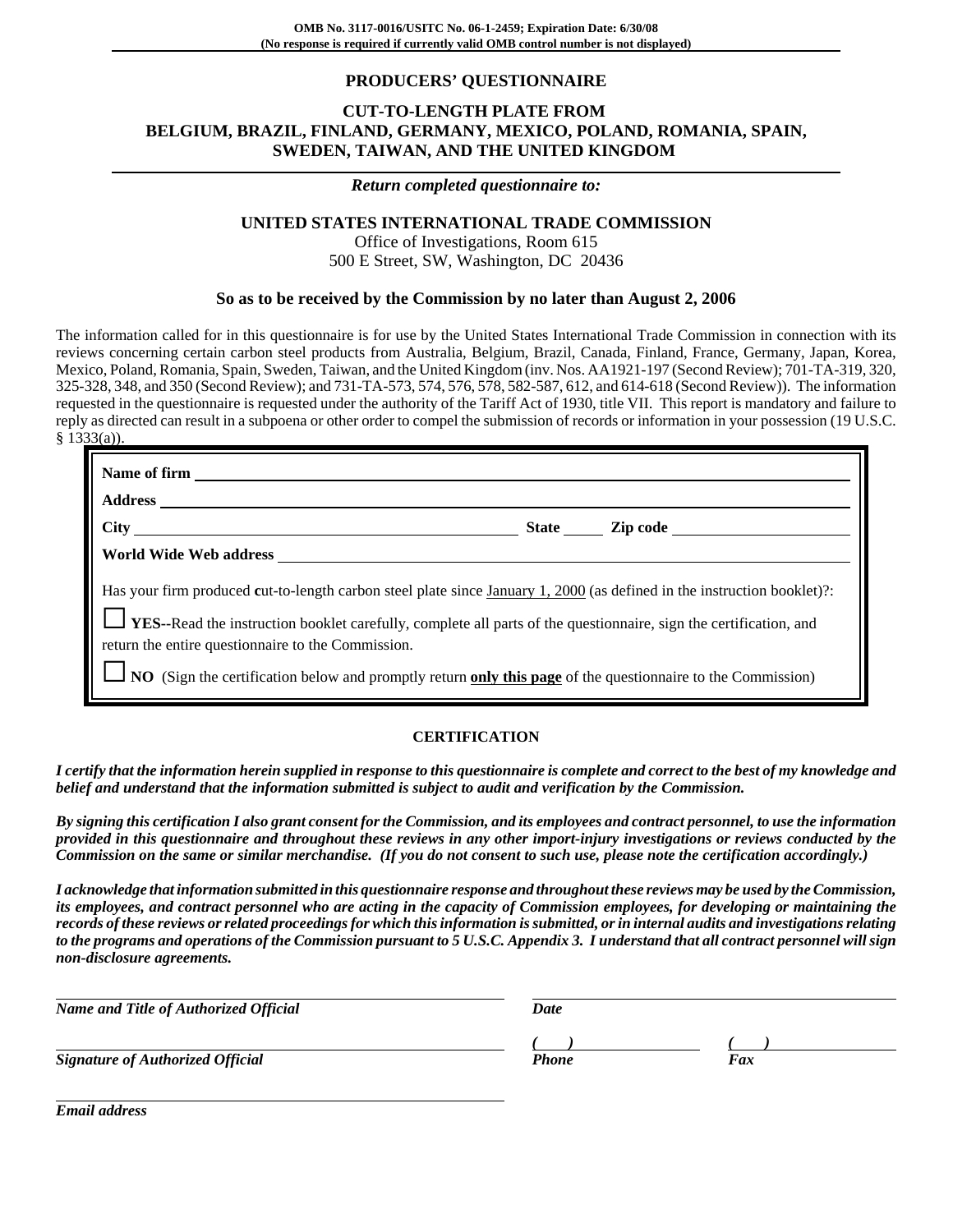## **PART I.--GENERAL QUESTIONS**

The questions in this questionnaire have been reviewed with market participants to ensure that issues of concern are adequately addressed and that data requests are sufficient, meaningful, and as limited as possible. Public reporting burden for this questionnaire is estimated to average 40 hours per response, including the time for reviewing instructions, searching existing data sources, gathering the data needed, and completing and reviewing the questionnaire. Send comments regarding the accuracy of this burden estimate or any other aspect of this collection of information, including suggestions for reducing the burden, to the Office of Investigations, U.S. International Trade Commission, 500 E Street, SW, Washington, DC 20436.

I-1a. Please report below the actual number of hours required and the cost to your firm of preparing the reply to this questionnaire and completing the form.

hours dollars

- I-1b. We are interested in any comments you may have for improving this questionnaire in general or the clarity of specific questions. Please attach such comments to your response or send them to the above address.
- I-2. Provide the name and address of establishment(s) covered by this questionnaire (see pages 3-4 of the instruction booklet for reporting guidelines). If your firm is publicly traded, please specify the stock exchange and trading symbol.

I-3. Do you support or oppose continuation of the countervailing duty and antidumping duty orders currently in place for cut-to-length plate from the subject countries? Please indicate.

| Cut-to-length plate |         |        |             |  |  |
|---------------------|---------|--------|-------------|--|--|
| <b>Countries</b>    | Support | Oppose | No position |  |  |
| Belgium             |         |        |             |  |  |
| <b>Brazil</b>       |         |        |             |  |  |
| Finland             |         |        |             |  |  |
| Germany             |         |        |             |  |  |
| Mexico              |         |        |             |  |  |
| Poland              |         |        |             |  |  |
| Romania             |         |        |             |  |  |
| Spain               |         |        |             |  |  |
| Sweden              |         |        |             |  |  |
| Taiwan              |         |        |             |  |  |
| United Kingdom      |         |        |             |  |  |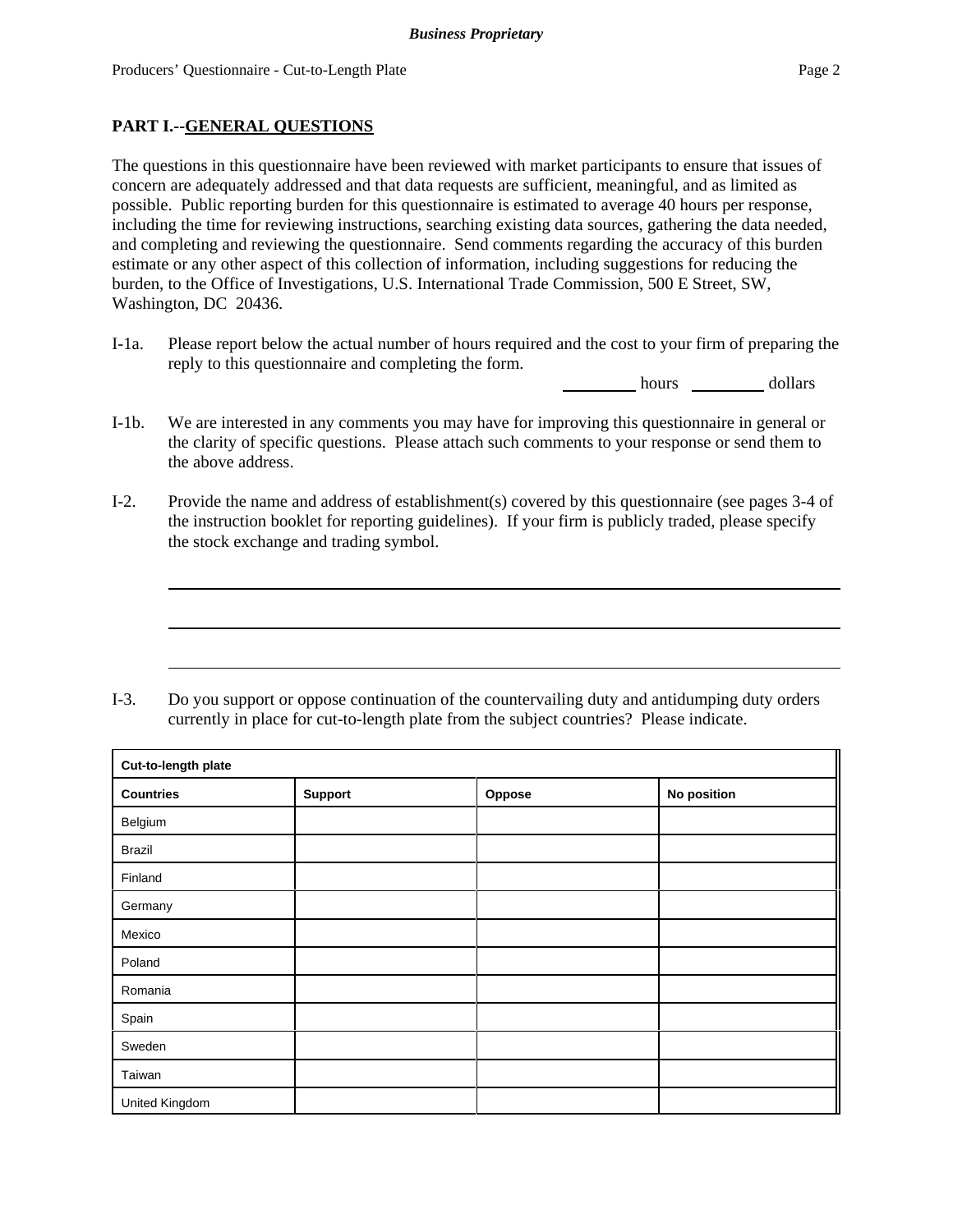# **PART I.--GENERAL QUESTIONS--***Continued*

| $I-4.$ | Is your firm owned, in whole or in part, by any other firm? |                                                                                                                                                                                                                                                                                                |                               |  |  |  |
|--------|-------------------------------------------------------------|------------------------------------------------------------------------------------------------------------------------------------------------------------------------------------------------------------------------------------------------------------------------------------------------|-------------------------------|--|--|--|
|        | <b>No</b>                                                   | Yes--List the following information.                                                                                                                                                                                                                                                           |                               |  |  |  |
|        | Firm name                                                   | <b>Address</b>                                                                                                                                                                                                                                                                                 | <b>Extent of</b><br>ownership |  |  |  |
|        |                                                             |                                                                                                                                                                                                                                                                                                |                               |  |  |  |
|        |                                                             |                                                                                                                                                                                                                                                                                                |                               |  |  |  |
| $I-5.$ | the United Kingdom?                                         | Does your firm have any related firms, either domestic or foreign, which are engaged in<br>importing into the United States or exporting to the United States cut-to-length carbon steel plate<br>from Belgium, Brazil, Finland, Germany, Mexico, Poland, Romania, Spain, Sweden, Taiwan, or   |                               |  |  |  |
|        | $\Box$ No                                                   | $\perp$ Yes--List the following information.                                                                                                                                                                                                                                                   |                               |  |  |  |
|        | Firm name                                                   | Address                                                                                                                                                                                                                                                                                        | Affiliation                   |  |  |  |
|        |                                                             |                                                                                                                                                                                                                                                                                                |                               |  |  |  |
| I-6.   | Sweden, Taiwan, or the United Kingdom?                      | Does your firm have any related firms, either domestic or foreign, which are engaged in<br>importing into the United States or exporting to the United States cut-to-length carbon steel plate<br>from countries other than Belgium, Brazil, Finland, Germany, Mexico, Poland, Romania, Spain, |                               |  |  |  |
|        | No                                                          | Yes--List the following information.                                                                                                                                                                                                                                                           |                               |  |  |  |
|        | Country/firm name                                           | <b>Address</b>                                                                                                                                                                                                                                                                                 | <b>Affiliation</b>            |  |  |  |
|        |                                                             |                                                                                                                                                                                                                                                                                                |                               |  |  |  |
|        |                                                             |                                                                                                                                                                                                                                                                                                |                               |  |  |  |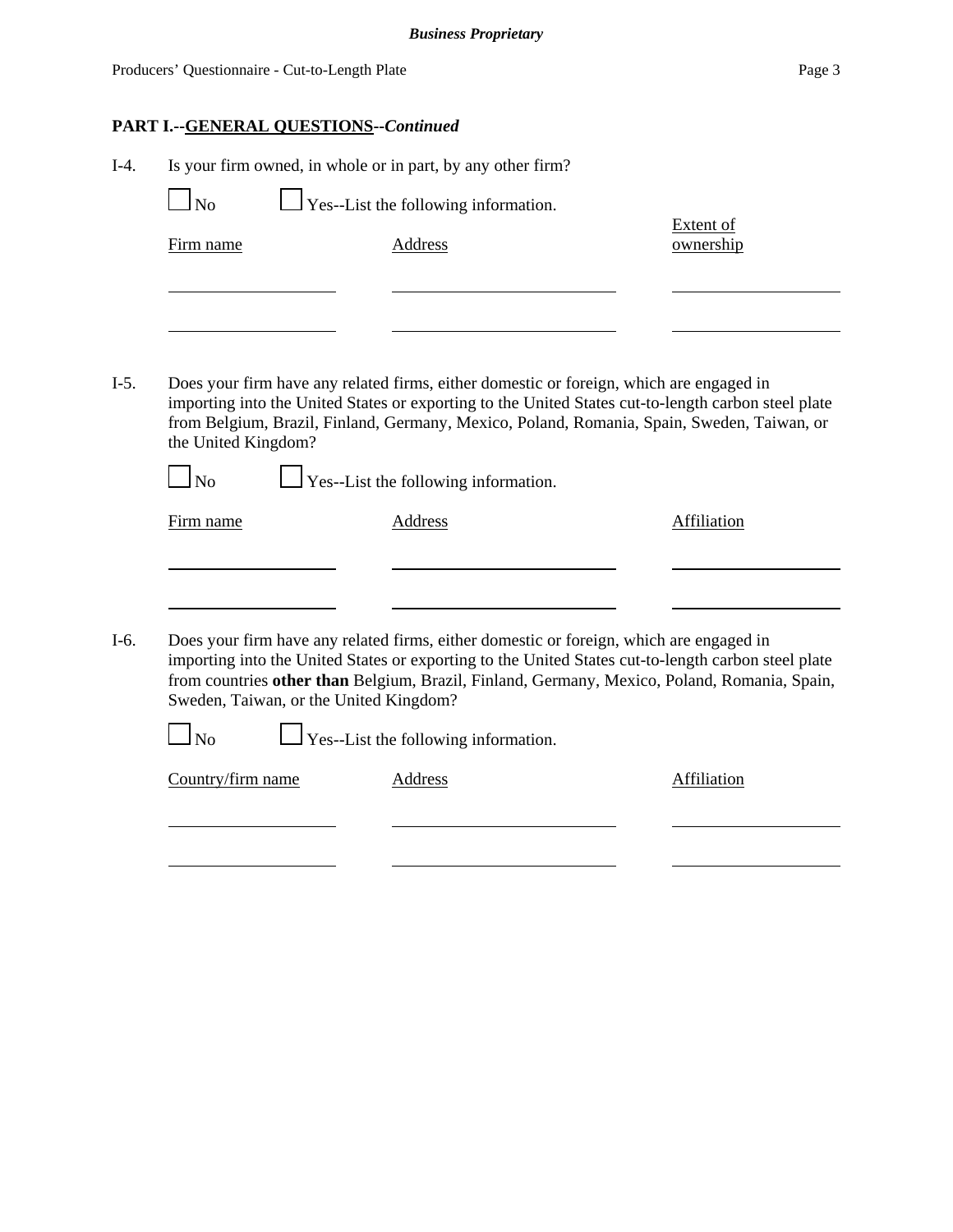# **PART I.--GENERAL QUESTIONS--***Continued*

I-7. Does your firm have any related firms, either domestic or foreign, which are engaged in the production of cut-to-length plate?

| Firm name      | <b>Address</b>                                                                                                                                                                                                                                                                                                                                                                                                                                                                                                                                | <b>Affiliation</b> |
|----------------|-----------------------------------------------------------------------------------------------------------------------------------------------------------------------------------------------------------------------------------------------------------------------------------------------------------------------------------------------------------------------------------------------------------------------------------------------------------------------------------------------------------------------------------------------|--------------------|
| length plate.  | If you answered "yes" to Question I-4, I-5, I-6, or I-7, please indicate whether the affiliation<br>affects, or will affect, the character of your firm's operations relating to the production of cut-to-                                                                                                                                                                                                                                                                                                                                    |                    |
|                | $\Box$ No $\Box$ Yes–Please indicate which affiliation identified in any of those questions affects<br>your operations. Also, for each affiliation that affects, or will affect, the character of your<br>firm's operations, please discuss how and to what extent your operations are, or will be<br>affected (e.g., coordination of production and/or supply in terms of volume and/or price).<br>Please provide relevant documentation demonstrating how and to what extent the<br>character of your operations are, or will be, affected. |                    |
|                | Do free trade agreements such as NAFTA affect the character of your firm's operations?                                                                                                                                                                                                                                                                                                                                                                                                                                                        |                    |
| N <sub>0</sub> | Yes--Please explain how and to what extent the character of your operations<br>are affected by free trade agreements.                                                                                                                                                                                                                                                                                                                                                                                                                         |                    |
|                |                                                                                                                                                                                                                                                                                                                                                                                                                                                                                                                                               |                    |
|                | In Parts II and IV of this questionnaire we request a copy of your company's business plan. Does<br>your company or any related firm have a business plan or any internal documents that describe,<br>discuss, or analyze expected future market conditions for cut-to-length plate?                                                                                                                                                                                                                                                          |                    |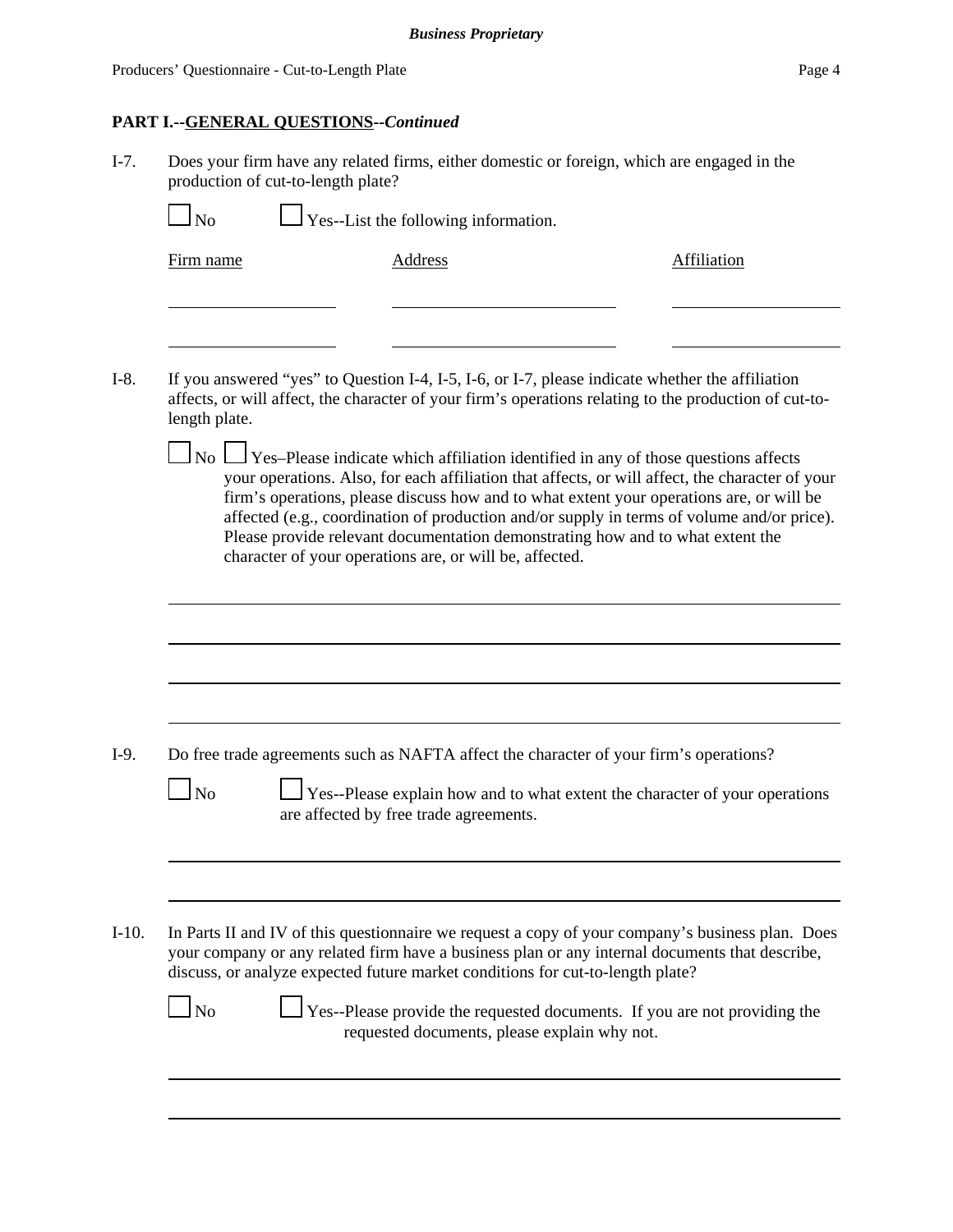Producers' Questionnaire - Cut-to-Length Plate Page 5

# **PART II.--TRADE AND RELATED INFORMATION**

Further information on this part of the questionnaire can be obtained from Michael Szustakowski (202-205-3188). **Supply all data requested on a calendar-year basis.**

II-1. Who should be contacted regarding the requested trade and related information?

|         | Company contact:                      | Name and title |                                                                                                                                                                                        |
|---------|---------------------------------------|----------------|----------------------------------------------------------------------------------------------------------------------------------------------------------------------------------------|
|         |                                       | Phone No.      | E-mail address                                                                                                                                                                         |
| $II-2.$ |                                       |                | Has your firm experienced any change in the character of its operations or organization relating to<br>the production of cut-to-length carbon steel plate steel since January 1, 2000? |
|         | Plant openings                        |                | Relocations                                                                                                                                                                            |
|         | Expansions                            |                | Acquisitions                                                                                                                                                                           |
|         | Consolidations                        |                | <b>Closures</b>                                                                                                                                                                        |
|         | Prolonged shutdowns <sup>1</sup>      |                | Other (please explain)                                                                                                                                                                 |
|         | Revised labor agreements <sup>2</sup> |                | Relief from pension obligation by the PBGC<br>(Pension Benefit Guarantee Corporation)                                                                                                  |

 $<sup>1</sup>$  Reasons include strikes or equipment failure; curtailment of production because of shortages of</sup> materials; or any other change in the character of your operations or organization.

<sup>2</sup> Changes in wages, benefits, or work rules; or any other change in labor agreements.

Please supply details as to the time, nature, and significance of any such changes, and provide underlying assumptions, together with relevant portions of business plans, public corporate filings or other internal documentation, that address this issue in the space below.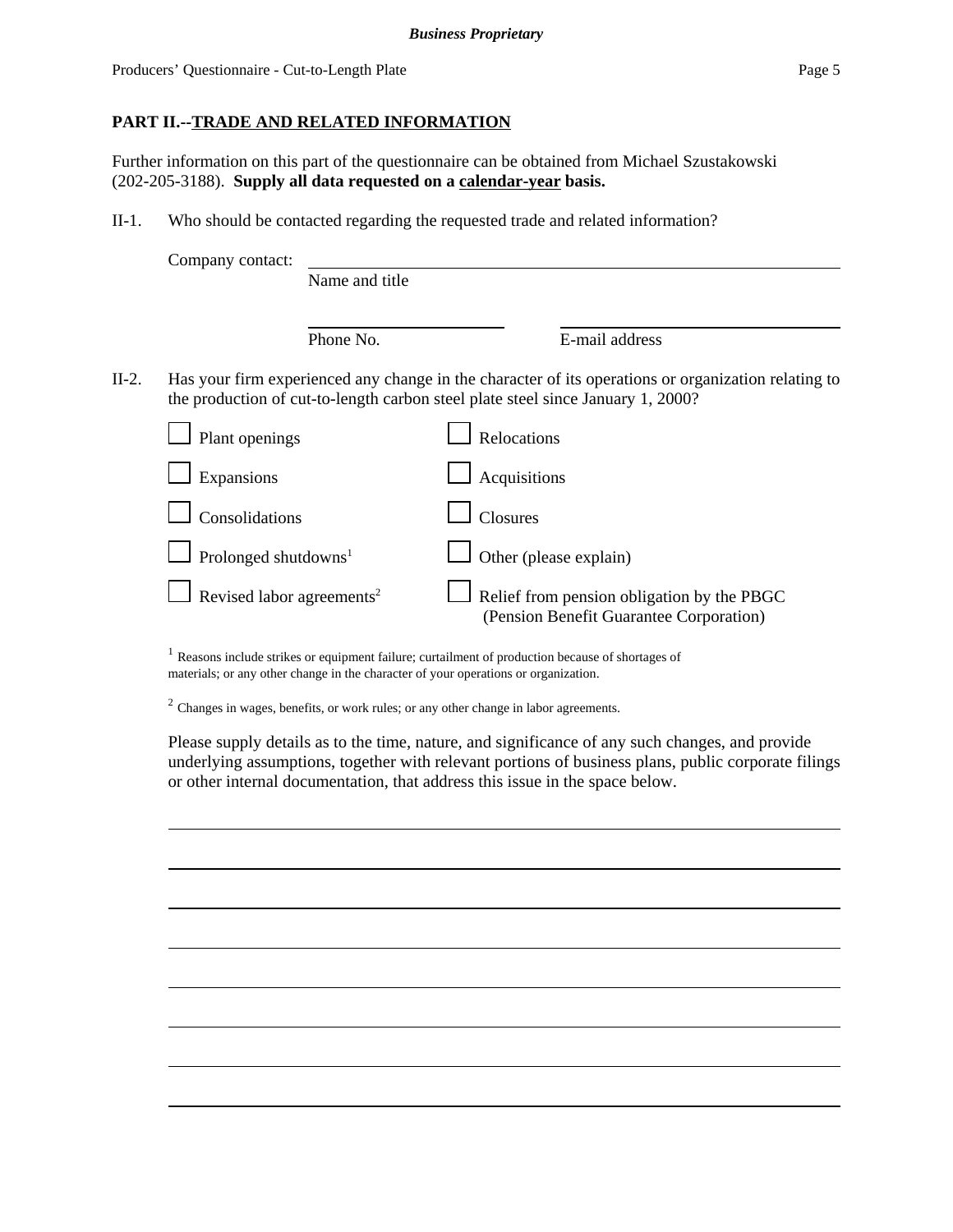|                             | Does your firm anticipate any changes in the character of your operations or organization (as<br>noted above) relating to the production of cut-to-length plate products in the future?                                                                                                                                                                                         |
|-----------------------------|---------------------------------------------------------------------------------------------------------------------------------------------------------------------------------------------------------------------------------------------------------------------------------------------------------------------------------------------------------------------------------|
| $\Box$ No                   | $\perp$ Yes--Supply details as to the time, nature, and significance of such<br>changes and provide underlying assumptions, along with relevant<br>portions of business plans or other supporting documentation, that<br>address this issue.                                                                                                                                    |
|                             | Would your firm anticipate any changes in the character of your operations or organization (as<br>noted above) relating to the production of cut-to-length plate in the future if the countervailing<br>duty and/or antidumping duty orders on cut-to-length plate from the subject countries were to be<br>revoked? If your response differs for any country, please indicate. |
| $\mathbf{\underline{I}}$ No | Yes--Supply details as to the time, nature, and significance of such<br>changes and provide underlying assumptions, along with relevant<br>portions of business plans or other supporting documentation, that<br>address this issue.                                                                                                                                            |
|                             | Has your firm added capacity to produce cut-to-length plate, announced plans to add cut-to-                                                                                                                                                                                                                                                                                     |
| $\ln$                       | length plate capacity, or made other cut-to-length plate-specific investments to improve your<br>operations since 2000?<br>Yes-Provide any analyses or projections prepared in connection with your<br>investment plans that relate to the market for cut-to-length plate in the United                                                                                         |
|                             | States or that project ROI levels for the investments.                                                                                                                                                                                                                                                                                                                          |
| length plate?               | Has your firm since January 1, 2000 produced, or does your firm anticipate producing in the<br>future, other products on the same equipment and machinery used in the production of cut-to-<br>length plate and/or using the same production and related workers employed to produce cut-to-                                                                                    |
| $\ln 0$                     | $\Box$ Yes--List the following information.                                                                                                                                                                                                                                                                                                                                     |
| Product                     | Basis for allocation of capacity and<br>employment data (indicate if different)<br>Period                                                                                                                                                                                                                                                                                       |
|                             |                                                                                                                                                                                                                                                                                                                                                                                 |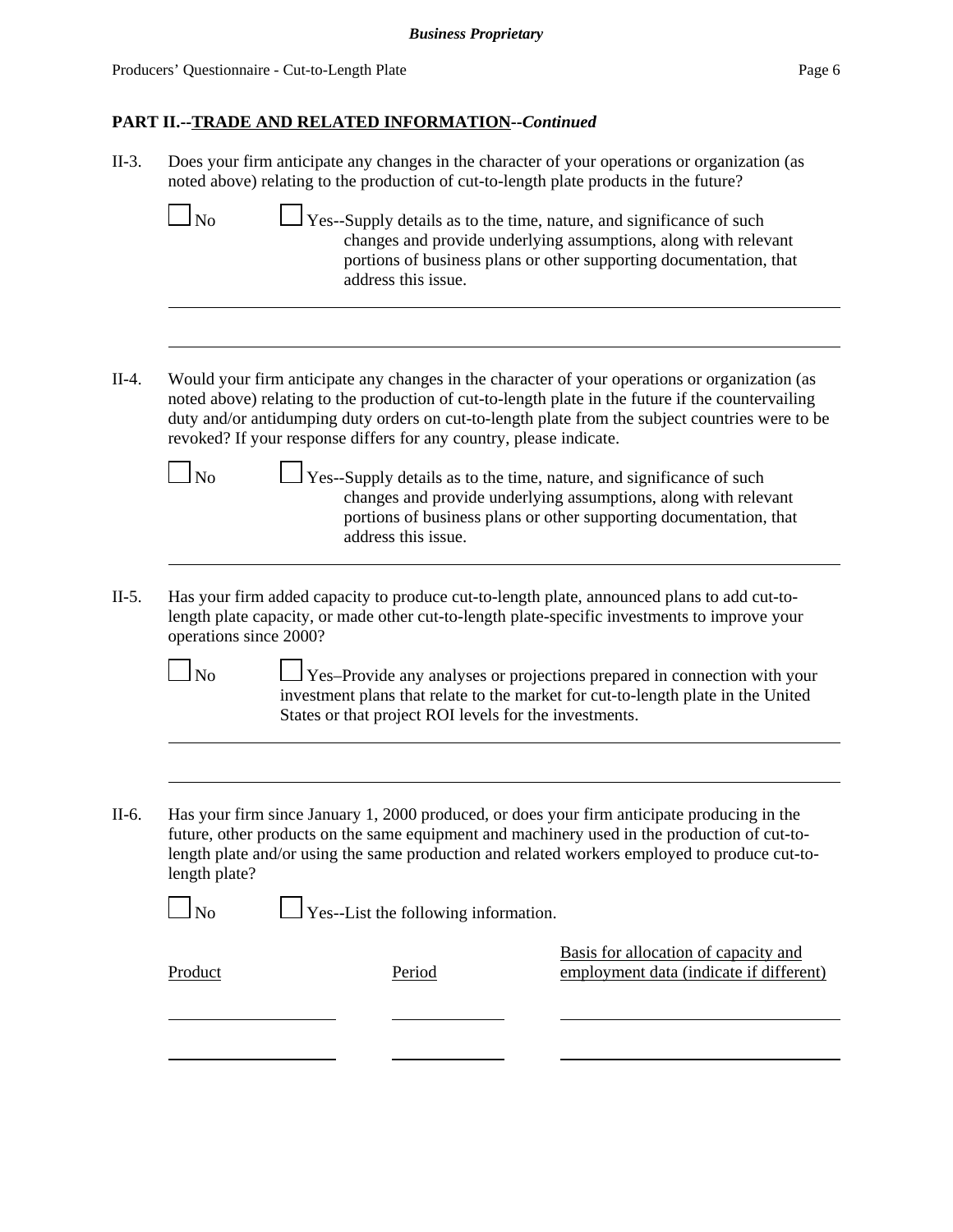II-7. **Cut-to-length ("CTL") plate**.– Please report your firm's production capability (capacity) and actual production of cut-to-length plate in your establishment(s).

| Item                                                                                                                                                                                                                                                                                                                                       | Calendar<br>year 2005 | Jan.-June 2005 | Jan.-June 2006 |  |
|--------------------------------------------------------------------------------------------------------------------------------------------------------------------------------------------------------------------------------------------------------------------------------------------------------------------------------------------|-----------------------|----------------|----------------|--|
| Average production capacity for all subject<br>and nonsubject CTL plate (short tons) <sup>1</sup>                                                                                                                                                                                                                                          |                       |                |                |  |
| Production of subject CTL plate<br>$\bullet$<br>(short tons)                                                                                                                                                                                                                                                                               |                       |                |                |  |
| Production of specifically excluded<br>$\bullet$<br>(e.g., X-70) CTL plate (short tons)                                                                                                                                                                                                                                                    |                       |                |                |  |
| Production of micro-alloy CTL plate<br>(short tons)                                                                                                                                                                                                                                                                                        |                       |                |                |  |
| Production of other nonsubject<br>(e.g., alloy) CTL plate (short tons)                                                                                                                                                                                                                                                                     |                       |                |                |  |
| <b>TOTAL Production of CTL Plate</b>                                                                                                                                                                                                                                                                                                       |                       |                |                |  |
| Share of production accounted for by<br>reversing/quarto plate mills (%)                                                                                                                                                                                                                                                                   |                       |                |                |  |
| Share of production accounted for by<br>combination/Steckel mills (%)                                                                                                                                                                                                                                                                      |                       |                |                |  |
| Share of production accounted for by hot-<br>strip mills & shear lines (%)                                                                                                                                                                                                                                                                 |                       |                |                |  |
| Share of production accounted for by bar<br>mills (%)                                                                                                                                                                                                                                                                                      |                       |                |                |  |
| <sup>1</sup> If your firm produced CTL plate on a combination or Steckel mill, please describe your firm's production mix in<br>2005: _____ percent CTL plate + _____ percent coiled plate + ____ percent sheet.                                                                                                                           |                       |                |                |  |
| If your firm produced CTL plate on a hot-strip mill, please describe your firm's production mix in 2005:<br>percent CTL plate + _____ percent plate in coiled form + ____ percent sheet.                                                                                                                                                   |                       |                |                |  |
| If your firm produced CTL plate on a bar mill mill, please describe your firm's production mix in 2005:<br>percent wide flat bar + _____ percent other bar + ____ percent other long products.                                                                                                                                             |                       |                |                |  |
| Does the average production capacity reported above correspond to the rated capacity of your firm's reversing or<br>quarto mills; bar mill; combination or Steckel mills; and/or hot-strip mills?<br>Yes<br>No--Please explain (e.g., other production bottleneck; production of coiled or thin-gauge<br>product on same equipment, etc.): |                       |                |                |  |
|                                                                                                                                                                                                                                                                                                                                            |                       |                |                |  |
|                                                                                                                                                                                                                                                                                                                                            |                       |                |                |  |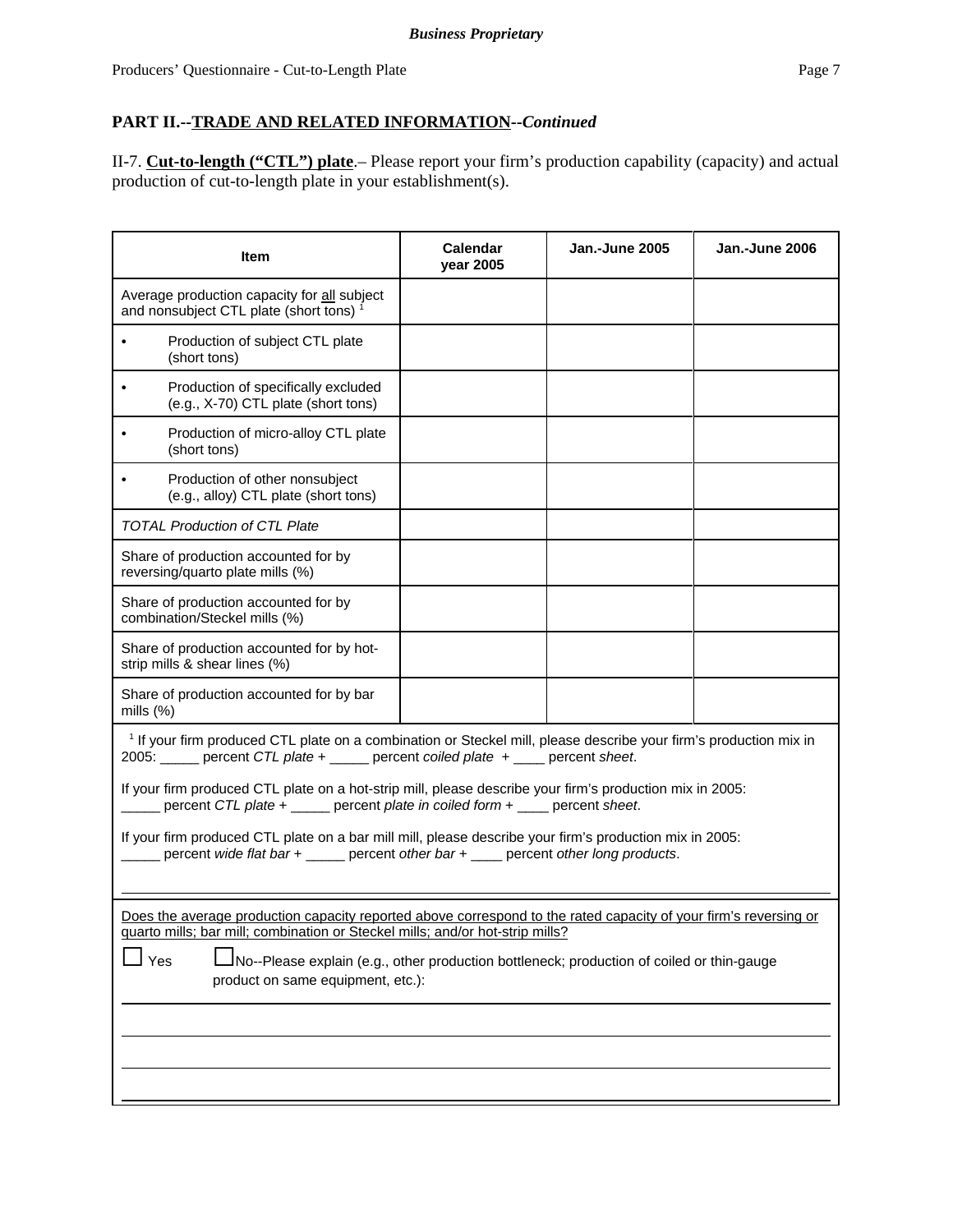II-8. Please describe the constraint(s) that set the limit(s) on your production capacity for cut-to-length plate.

II-9. Is your firm able to switch production between cut-to-length plate and other products in response to a relative change in the price of cut-to-length plate vis-a-vis the price of other products, using the same equipment and labor?

 $\Box$  Yes--Please identify the other products, the approximate time and cost involved in switching, and the minimum relative price change required for your firm to switch production to or from cut-to-length plate.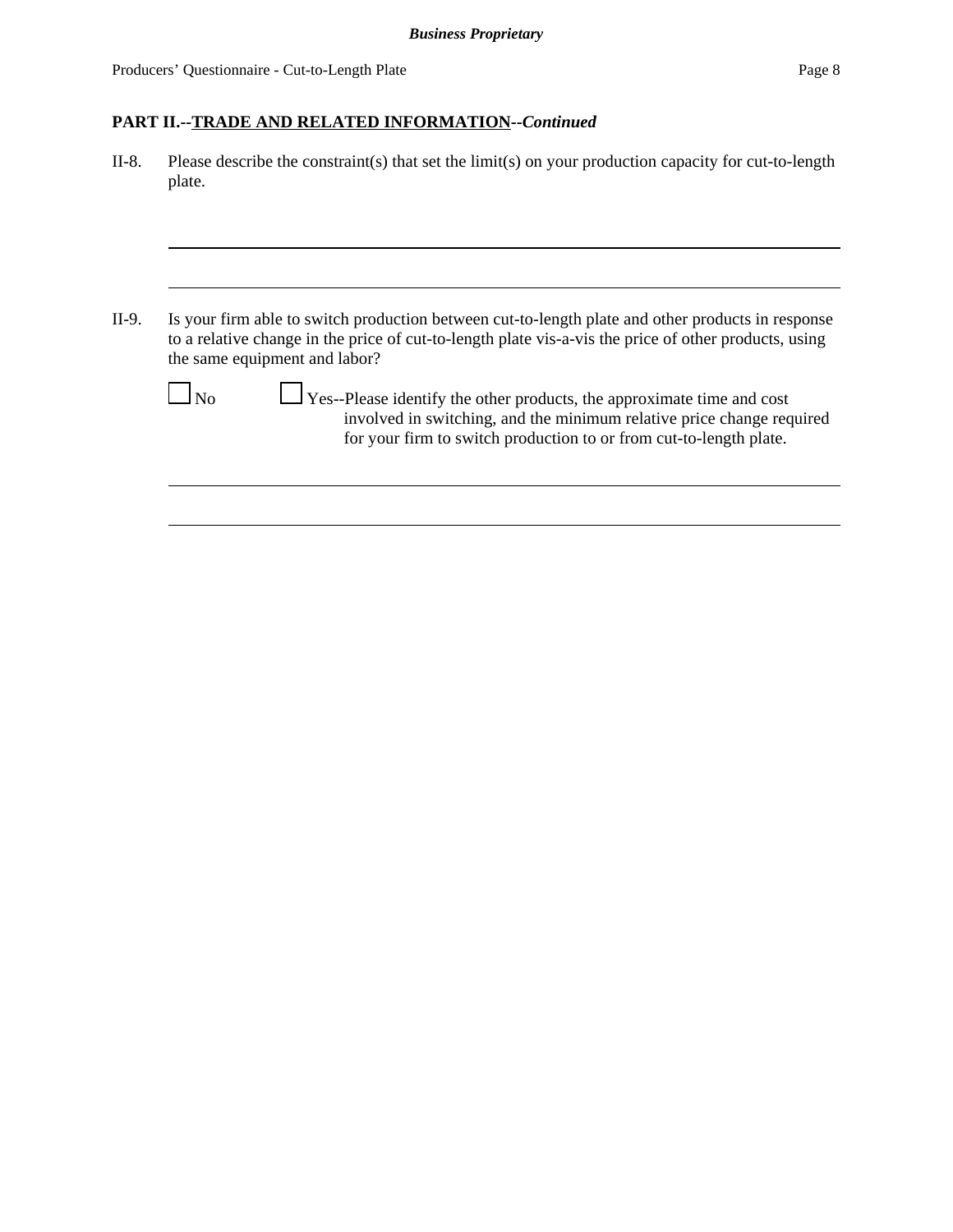II-10a. Report your firm's production capacity, production, shipments, inventories, and employment related to the production of **cut-to-length plate** in your U.S. establishment(s) during the specified periods. (See definitions in the instruction booklet.)

| <b>Item</b>                                                                                                                                                                                                                                                                                                                                                                                                                                                                                                                                                                                               | 2000 | 2001 | 2002 | 2003 | 2004 | 2005            |
|-----------------------------------------------------------------------------------------------------------------------------------------------------------------------------------------------------------------------------------------------------------------------------------------------------------------------------------------------------------------------------------------------------------------------------------------------------------------------------------------------------------------------------------------------------------------------------------------------------------|------|------|------|------|------|-----------------|
| <b>AVERAGE PRODUCTION CAPACITY<sup>1</sup></b> (quantity)                                                                                                                                                                                                                                                                                                                                                                                                                                                                                                                                                 |      |      |      |      |      |                 |
| <b>BEGINNING-OF-PERIOD INVENTORIES (quantity)</b>                                                                                                                                                                                                                                                                                                                                                                                                                                                                                                                                                         |      |      |      |      |      |                 |
| <b>PRODUCTION</b> (quantity)                                                                                                                                                                                                                                                                                                                                                                                                                                                                                                                                                                              |      |      |      |      |      |                 |
| <b>U.S. SHIPMENTS:</b>                                                                                                                                                                                                                                                                                                                                                                                                                                                                                                                                                                                    |      |      |      |      |      |                 |
| <b>Commercial shipments:</b>                                                                                                                                                                                                                                                                                                                                                                                                                                                                                                                                                                              |      |      |      |      |      |                 |
|                                                                                                                                                                                                                                                                                                                                                                                                                                                                                                                                                                                                           |      |      |      |      |      |                 |
| Quantity of commercial shipments                                                                                                                                                                                                                                                                                                                                                                                                                                                                                                                                                                          |      |      |      |      |      |                 |
| Value of commercial shipments                                                                                                                                                                                                                                                                                                                                                                                                                                                                                                                                                                             |      |      |      |      |      |                 |
| Internal consumption:                                                                                                                                                                                                                                                                                                                                                                                                                                                                                                                                                                                     |      |      |      |      |      |                 |
| Quantity of internal consumption                                                                                                                                                                                                                                                                                                                                                                                                                                                                                                                                                                          |      |      |      |      |      |                 |
| Value <sup>2</sup> of internal consumption                                                                                                                                                                                                                                                                                                                                                                                                                                                                                                                                                                |      |      |      |      |      |                 |
| <b>Transfers to related firms:</b>                                                                                                                                                                                                                                                                                                                                                                                                                                                                                                                                                                        |      |      |      |      |      |                 |
| Quantity of transfers to related firms                                                                                                                                                                                                                                                                                                                                                                                                                                                                                                                                                                    |      |      |      |      |      |                 |
| Value <sup>2</sup> of transfers to related firms                                                                                                                                                                                                                                                                                                                                                                                                                                                                                                                                                          |      |      |      |      |      |                 |
| <b>EXPORT SHIPMENTS:3</b>                                                                                                                                                                                                                                                                                                                                                                                                                                                                                                                                                                                 |      |      |      |      |      |                 |
| Quantity of export shipments                                                                                                                                                                                                                                                                                                                                                                                                                                                                                                                                                                              |      |      |      |      |      |                 |
| Value of export shipments                                                                                                                                                                                                                                                                                                                                                                                                                                                                                                                                                                                 |      |      |      |      |      |                 |
| END-OF-PERIOD INVENTORIES <sup>4</sup> (quantity)                                                                                                                                                                                                                                                                                                                                                                                                                                                                                                                                                         |      |      |      |      |      |                 |
| <b>U.S. SHIPMENTS TO DISTRIBUTORS (quantity)</b>                                                                                                                                                                                                                                                                                                                                                                                                                                                                                                                                                          |      |      |      |      |      |                 |
| U.S. SHIPMENTS TO END USERS (quantity)                                                                                                                                                                                                                                                                                                                                                                                                                                                                                                                                                                    |      |      |      |      |      |                 |
| <b>AVERAGE NUMBER OF PRWs</b>                                                                                                                                                                                                                                                                                                                                                                                                                                                                                                                                                                             |      |      |      |      |      |                 |
| <b>HOURS WORKED BY PRWs (1,000 hours)</b>                                                                                                                                                                                                                                                                                                                                                                                                                                                                                                                                                                 |      |      |      |      |      |                 |
| <b>WAGES PAID TO PRWs (value)</b>                                                                                                                                                                                                                                                                                                                                                                                                                                                                                                                                                                         |      |      |      |      |      |                 |
| <sup>1</sup> The production capacity (see definitions in instruction booklet) reported is based on operating<br>weeks per year. Please describe the methodology used to calculate production capacity, and explain any changes in<br>reported capacity (use additional pages as necessary).<br><sup>2</sup> Internal consumption and transfers to related firms must be valued at fair market value. In the event that you use a<br>different basis for valuing these transactions, please specify that basis (e.g., cost, cost plus, etc.) and provide value data<br>using that basis for 2000-05 below: |      |      |      |      |      | hours per week, |

beginning-of-period inventories, plus production, less total shipments, equals end-of-period inventories. Do the data reported reconcile?

Yes  $\Box$  No--Please explain: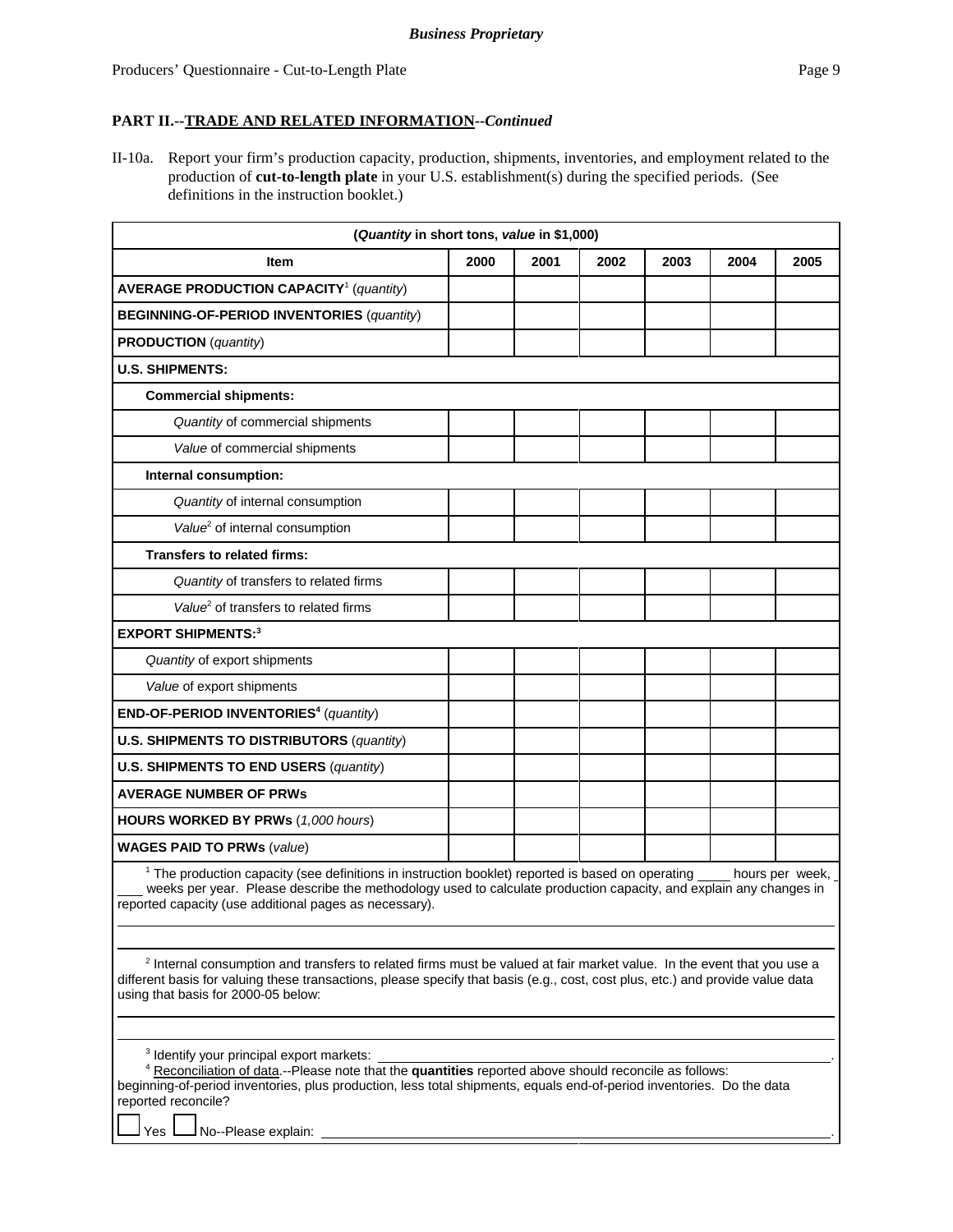II-10b. Report your firm's production capacity, production, shipments, inventories, and employment related to the production of **cut-to-length plate** in your U.S. establishment(s) during the specified periods. (See definitions in the instruction booklet.)

|                                                                                                                                                                                                                                                                                                                                                                                       | (Quantity in short tons, value in \$1,000) |                   |
|---------------------------------------------------------------------------------------------------------------------------------------------------------------------------------------------------------------------------------------------------------------------------------------------------------------------------------------------------------------------------------------|--------------------------------------------|-------------------|
| Item                                                                                                                                                                                                                                                                                                                                                                                  | January-June 2005                          | January-June 2006 |
| <b>AVERAGE PRODUCTION CAPACITY<sup>1</sup></b> (quantity)                                                                                                                                                                                                                                                                                                                             |                                            |                   |
| <b>BEGINNING-OF-PERIOD INVENTORIES (quantity)</b>                                                                                                                                                                                                                                                                                                                                     |                                            |                   |
| <b>PRODUCTION</b> (quantity)                                                                                                                                                                                                                                                                                                                                                          |                                            |                   |
| <b>U.S. SHIPMENTS:</b>                                                                                                                                                                                                                                                                                                                                                                |                                            |                   |
| <b>Commercial shipments:</b>                                                                                                                                                                                                                                                                                                                                                          |                                            |                   |
| Quantity of commercial shipments                                                                                                                                                                                                                                                                                                                                                      |                                            |                   |
| Value of commercial shipments                                                                                                                                                                                                                                                                                                                                                         |                                            |                   |
| Internal consumption:                                                                                                                                                                                                                                                                                                                                                                 |                                            |                   |
| Quantity of internal consumption                                                                                                                                                                                                                                                                                                                                                      |                                            |                   |
| Value <sup>2</sup> of internal consumption                                                                                                                                                                                                                                                                                                                                            |                                            |                   |
| <b>Transfers to related firms:</b>                                                                                                                                                                                                                                                                                                                                                    |                                            |                   |
| Quantity of transfers to related firms                                                                                                                                                                                                                                                                                                                                                |                                            |                   |
| Value <sup>2</sup> of transfers to related firms                                                                                                                                                                                                                                                                                                                                      |                                            |                   |
| <b>EXPORT SHIPMENTS:3</b>                                                                                                                                                                                                                                                                                                                                                             |                                            |                   |
| Quantity of export shipments                                                                                                                                                                                                                                                                                                                                                          |                                            |                   |
| Value of export shipments                                                                                                                                                                                                                                                                                                                                                             |                                            |                   |
| END-OF-PERIOD INVENTORIES <sup>4</sup> (quantity)                                                                                                                                                                                                                                                                                                                                     |                                            |                   |
| <b>U.S. SHIPMENTS TO DISTRIBUTORS (quantity)</b>                                                                                                                                                                                                                                                                                                                                      |                                            |                   |
| <b>U.S. SHIPMENTS TO END USERS (quantity)</b>                                                                                                                                                                                                                                                                                                                                         |                                            |                   |
| <b>AVERAGE NUMBER OF PRWS</b>                                                                                                                                                                                                                                                                                                                                                         |                                            |                   |
| <b>HOURS WORKED BY PRWs (1,000 hours)</b>                                                                                                                                                                                                                                                                                                                                             |                                            |                   |
| <b>WAGES PAID TO PRWs (value)</b>                                                                                                                                                                                                                                                                                                                                                     |                                            |                   |
| <sup>1</sup> The production capacity (see definitions in instruction booklet) reported is based on operating hours per<br>week, weeks per year. Please describe the methodology used to calculate production capacity, and explain any<br>changes in reported capacity (use additional pages as necessary).                                                                           |                                            |                   |
| <sup>2</sup> Internal consumption and transfers to related firms must be valued at fair market value. In the event that you use<br>a different basis for valuing these transactions, please specify that basis (e.g., cost, cost plus, etc.) and provide value data<br>using that basis for January-June 2005 and 2006 below:<br><sup>3</sup> Identify your principal export markets: |                                            |                   |
| <sup>4</sup> Reconciliation of data.--Please note that the quantities reported above should reconcile as follows:<br>beginning-of-period inventories, plus production, less total shipments, equals end-of-period inventories. Do the data<br>reported reconcile?<br>No--Please explain:<br>Yes                                                                                       |                                            |                   |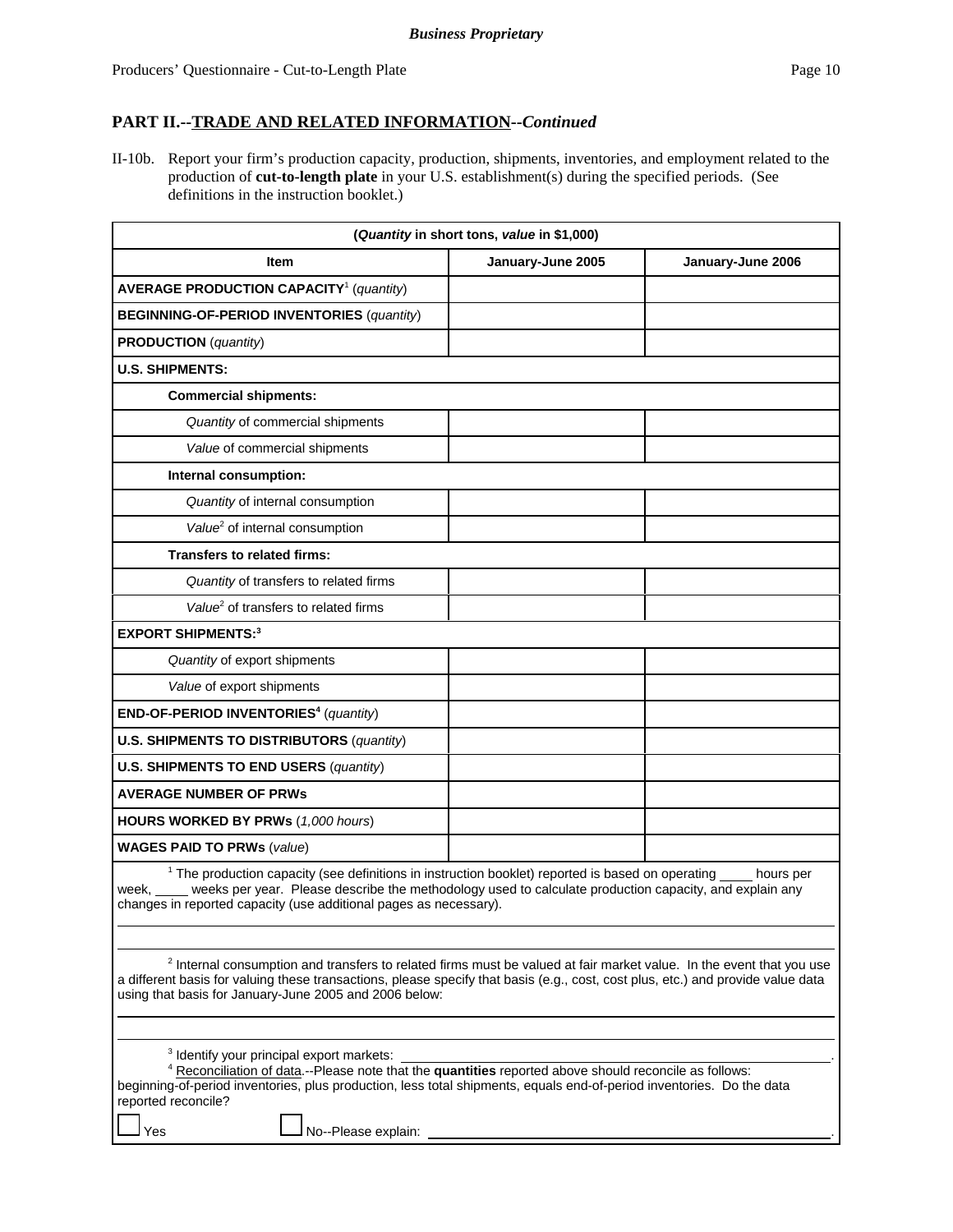II-11. If you reported transfers to related firms in question II-10, please indicate the nature of the relationship between your firm and the related firms (e.g., joint venture, wholly owned subsidiary), whether the transfers were priced at market value or by a non-market formula, whether your firm retained marketing rights to all transfers, and whether the related firms also processed inputs from sources other than your firm.

II-12. Please report the relative share of your firm's U.S. shipments for cut-to-length plate in the specified thicknesses below. (See definitions in the instruction booklet).

| (Quantity in short tons, value in \$1,000) |      |                |                |  |  |
|--------------------------------------------|------|----------------|----------------|--|--|
| <b>Plate thickness</b>                     | 2005 | Jan.-June 2005 | Jan.-June 2006 |  |  |
| < 1.00"                                    |      |                |                |  |  |
| Quantity                                   |      |                |                |  |  |
| Value                                      |      |                |                |  |  |
| $\geq 1.00$ " but < 3.00"                  |      |                |                |  |  |
| Quantity                                   |      |                |                |  |  |
| Value                                      |      |                |                |  |  |
| $\geq$ 3.00" but < 4.00"                   |      |                |                |  |  |
| Quantity                                   |      |                |                |  |  |
| Value                                      |      |                |                |  |  |
| $\geq 4.00"$                               |      |                |                |  |  |
| Quantity                                   |      |                |                |  |  |
| Value                                      |      |                |                |  |  |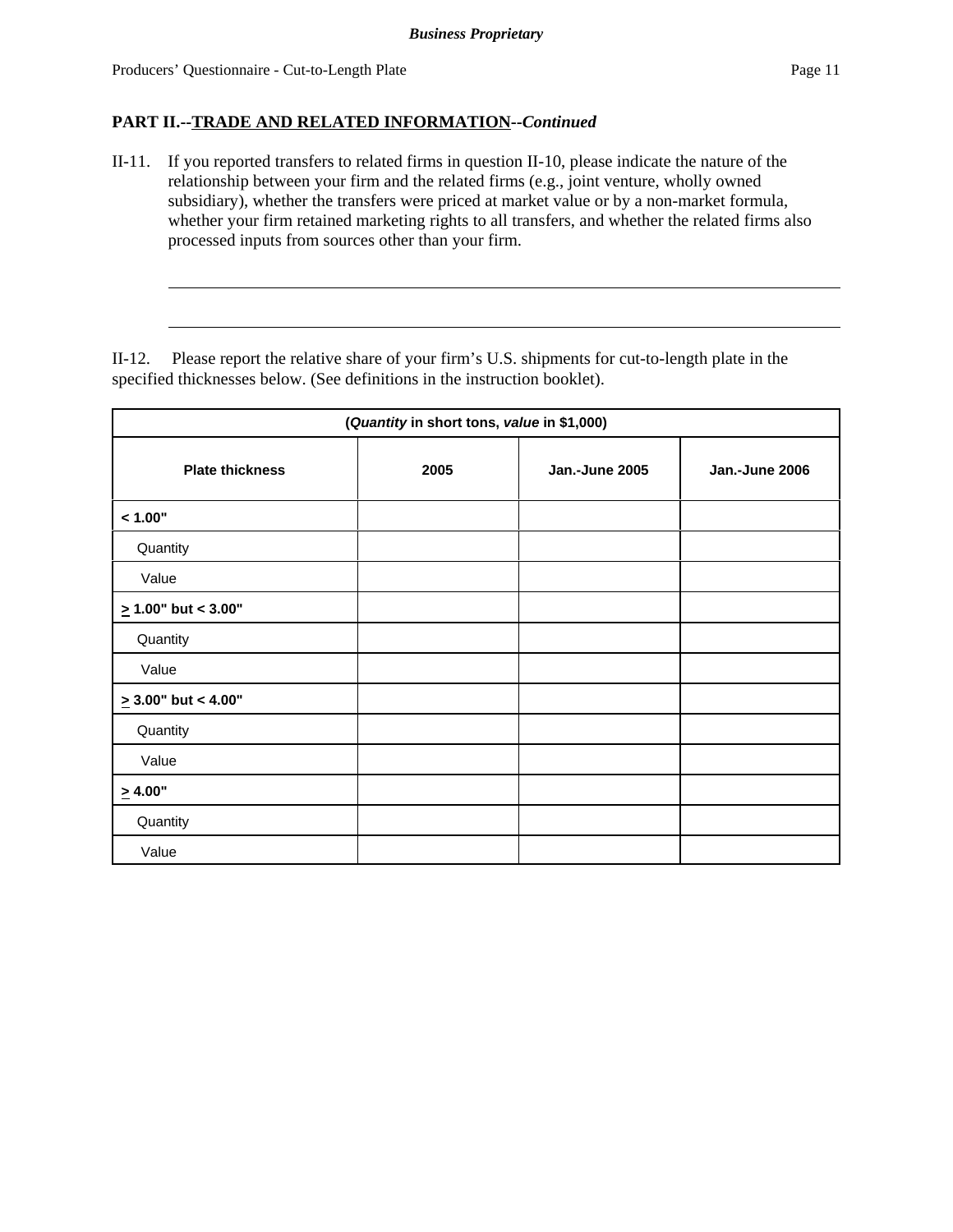II-13. Report you firm's U.S. shipments for the cut-to-length products identified below. (See definitions in the instruction booklet).

|                               | (Quantity in short tons, value in \$1,000) |                |                |
|-------------------------------|--------------------------------------------|----------------|----------------|
| Item                          | 2005                                       | Jan.-June 2005 | Jan.-June 2006 |
| <b>Floor plate</b>            |                                            |                |                |
| Quantity                      |                                            |                |                |
| Value                         |                                            |                |                |
| Carbon structural steel plate |                                            |                |                |
| Quantity                      |                                            |                |                |
| Value                         |                                            |                |                |
| Pressure vessel plate         |                                            |                |                |
| Quantity                      |                                            |                |                |
| Value                         |                                            |                |                |
| <b>Platform plate</b>         |                                            |                |                |
| Quantity                      |                                            |                |                |
| Value                         |                                            |                |                |
| <b>Shipbuilding plate</b>     |                                            |                |                |
| Quantity                      |                                            |                |                |
| Value                         |                                            |                |                |
| Other plate for line pipe     |                                            |                |                |
| Quantity                      |                                            |                |                |
| Value                         |                                            |                |                |
| Hot-rolled wide flat bar      |                                            |                |                |
| Quantity                      |                                            |                |                |
| Value                         |                                            |                |                |
| All other cut-to-length plate |                                            |                |                |
| Quantity                      |                                            |                |                |
| Value                         |                                            |                |                |
| <b>Total</b>                  |                                            |                |                |
| Quantity                      |                                            |                |                |
| Value                         |                                            |                |                |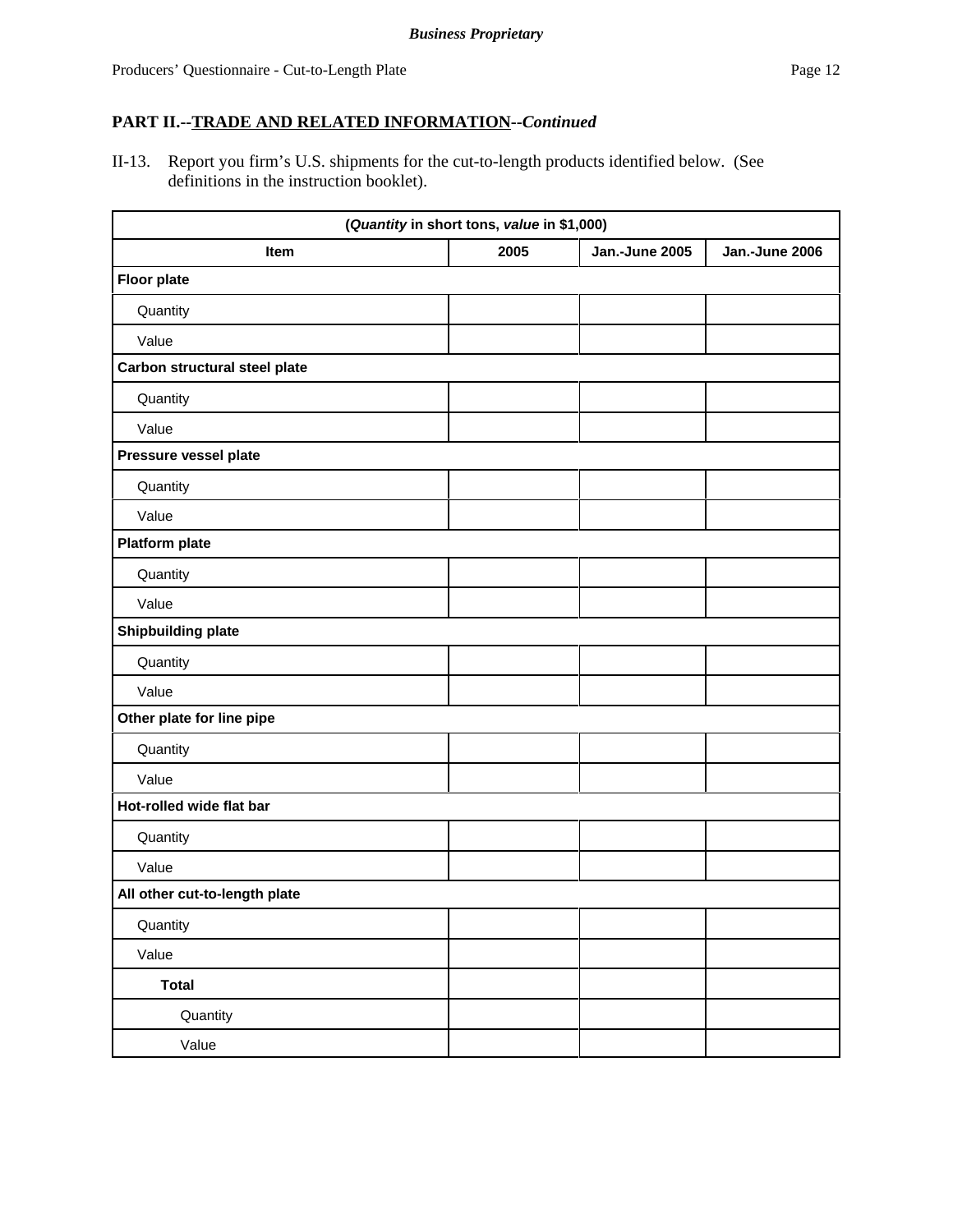II-14. Other than direct imports, has your firm otherwise purchased cut-to-length plate since January 1, 2000? (See definitions in the instruction booklet.)

 $\overline{\phantom{0}}$ 

 $\Box$  Yes--Report such purchases below for the specified periods.<sup>1</sup>

| (Quantity in short tons, value in \$1,000)                   |      |      |      |      |      |      |                       |                       |  |
|--------------------------------------------------------------|------|------|------|------|------|------|-----------------------|-----------------------|--|
| Item                                                         | 2000 | 2001 | 2002 | 2003 | 2004 | 2005 | Jan.-<br>June<br>2005 | Jan.-<br>June<br>2006 |  |
| PURCHASES FROM U.S. IMPORTERS <sup>2</sup> OF PRODUCT FROM-- |      |      |      |      |      |      |                       |                       |  |
| Belgium:                                                     |      |      |      |      |      |      |                       |                       |  |
| Quantity                                                     |      |      |      |      |      |      |                       |                       |  |
| Value                                                        |      |      |      |      |      |      |                       |                       |  |
| <b>Brazil:</b>                                               |      |      |      |      |      |      |                       |                       |  |
| Quantity                                                     |      |      |      |      |      |      |                       |                       |  |
| Value                                                        |      |      |      |      |      |      |                       |                       |  |
| Finland:                                                     |      |      |      |      |      |      |                       |                       |  |
| Quantity                                                     |      |      |      |      |      |      |                       |                       |  |
| Value                                                        |      |      |      |      |      |      |                       |                       |  |
| Germany:                                                     |      |      |      |      |      |      |                       |                       |  |
| Quantity                                                     |      |      |      |      |      |      |                       |                       |  |
| Value                                                        |      |      |      |      |      |      |                       |                       |  |
| Mexico:                                                      |      |      |      |      |      |      |                       |                       |  |
| Quantity                                                     |      |      |      |      |      |      |                       |                       |  |
| Value                                                        |      |      |      |      |      |      |                       |                       |  |
| Poland:                                                      |      |      |      |      |      |      |                       |                       |  |
| Quantity                                                     |      |      |      |      |      |      |                       |                       |  |
| Value                                                        |      |      |      |      |      |      |                       |                       |  |
| Romania:                                                     |      |      |      |      |      |      |                       |                       |  |
| Quantity                                                     |      |      |      |      |      |      |                       |                       |  |
| Value                                                        |      |      |      |      |      |      |                       |                       |  |
| Spain:                                                       |      |      |      |      |      |      |                       |                       |  |
| Quantity                                                     |      |      |      |      |      |      |                       |                       |  |
| Value                                                        |      |      |      |      |      |      |                       |                       |  |
| Sweden:                                                      |      |      |      |      |      |      |                       |                       |  |
| Quantity                                                     |      |      |      |      |      |      |                       |                       |  |
| Value                                                        |      |      |      |      |      |      |                       |                       |  |
| Table continued on next page.                                |      |      |      |      |      |      |                       |                       |  |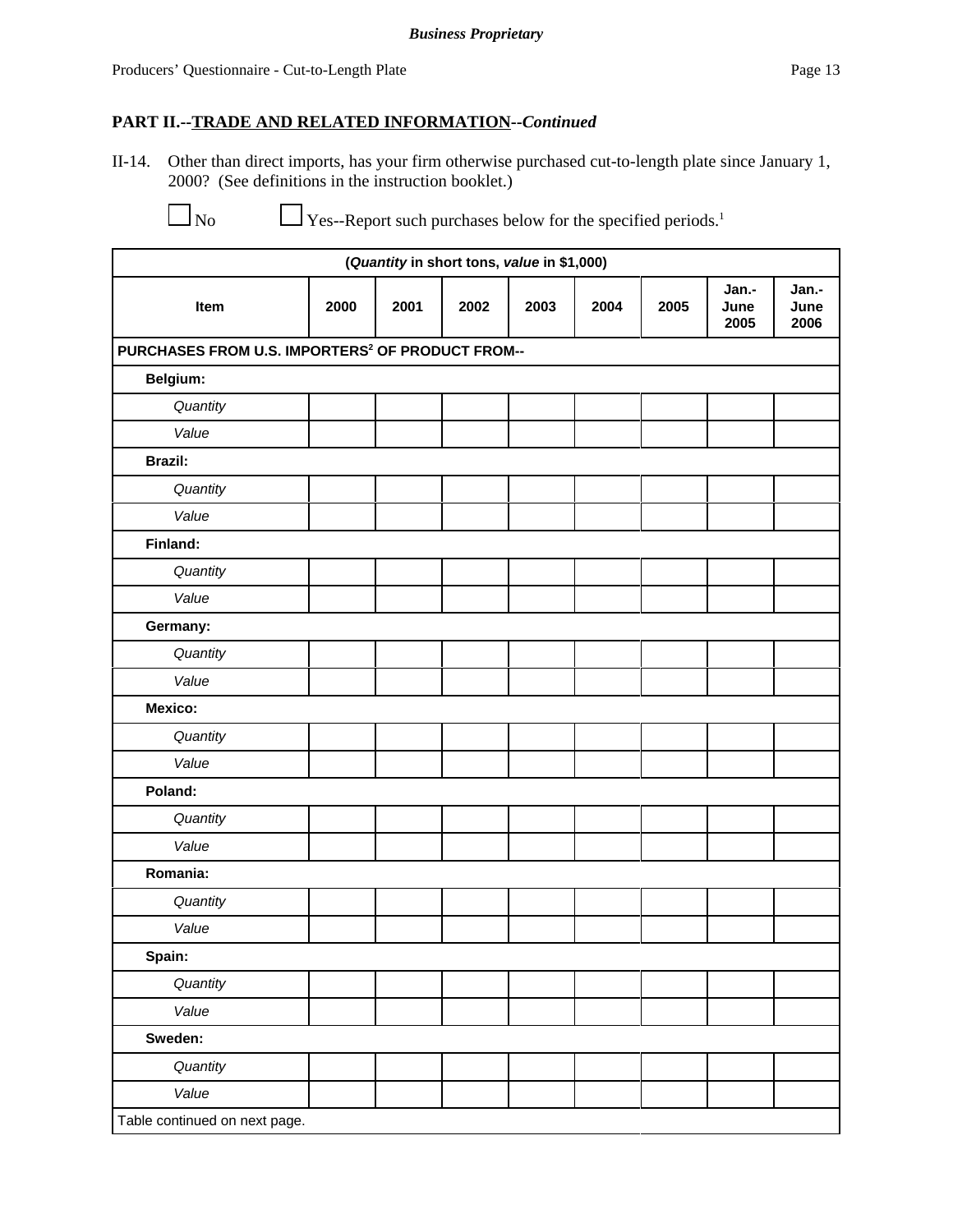| (Quantity in short tons, value in \$1,000)                                                                                                                                          |      |      |      |      |      |      |                       |                       |
|-------------------------------------------------------------------------------------------------------------------------------------------------------------------------------------|------|------|------|------|------|------|-----------------------|-----------------------|
| <b>Item</b>                                                                                                                                                                         | 2000 | 2001 | 2002 | 2003 | 2004 | 2005 | Jan.-<br>June<br>2005 | Jan.-<br>June<br>2006 |
| Taiwan:                                                                                                                                                                             |      |      |      |      |      |      |                       |                       |
| Quantity                                                                                                                                                                            |      |      |      |      |      |      |                       |                       |
| Value                                                                                                                                                                               |      |      |      |      |      |      |                       |                       |
| <b>United Kingdom:</b>                                                                                                                                                              |      |      |      |      |      |      |                       |                       |
| Quantity                                                                                                                                                                            |      |      |      |      |      |      |                       |                       |
| Value                                                                                                                                                                               |      |      |      |      |      |      |                       |                       |
| ALL OTHER COUNTRIES:                                                                                                                                                                |      |      |      |      |      |      |                       |                       |
| Quantity                                                                                                                                                                            |      |      |      |      |      |      |                       |                       |
| Value                                                                                                                                                                               |      |      |      |      |      |      |                       |                       |
| PURCHASES FROM DOMESTIC PRODUCERS: <sup>2</sup>                                                                                                                                     |      |      |      |      |      |      |                       |                       |
| Quantity                                                                                                                                                                            |      |      |      |      |      |      |                       |                       |
| Value                                                                                                                                                                               |      |      |      |      |      |      |                       |                       |
| PURCHASES FROM OTHER SOURCES: <sup>2</sup>                                                                                                                                          |      |      |      |      |      |      |                       |                       |
| Quantity                                                                                                                                                                            |      |      |      |      |      |      |                       |                       |
| Value                                                                                                                                                                               |      |      |      |      |      |      |                       |                       |
| <sup>1</sup> Please indicate your reasons for purchasing this product. If your reasons differ by source, please elaborate.                                                          |      |      |      |      |      |      |                       |                       |
|                                                                                                                                                                                     |      |      |      |      |      |      |                       |                       |
|                                                                                                                                                                                     |      |      |      |      |      |      |                       |                       |
| <sup>2</sup> Please list the name of the firm(s) from which you purchased this product. If your suppliers differ by source,<br>please identify the source for each listed supplier. |      |      |      |      |      |      |                       |                       |
|                                                                                                                                                                                     |      |      |      |      |      |      |                       |                       |
|                                                                                                                                                                                     |      |      |      |      |      |      |                       |                       |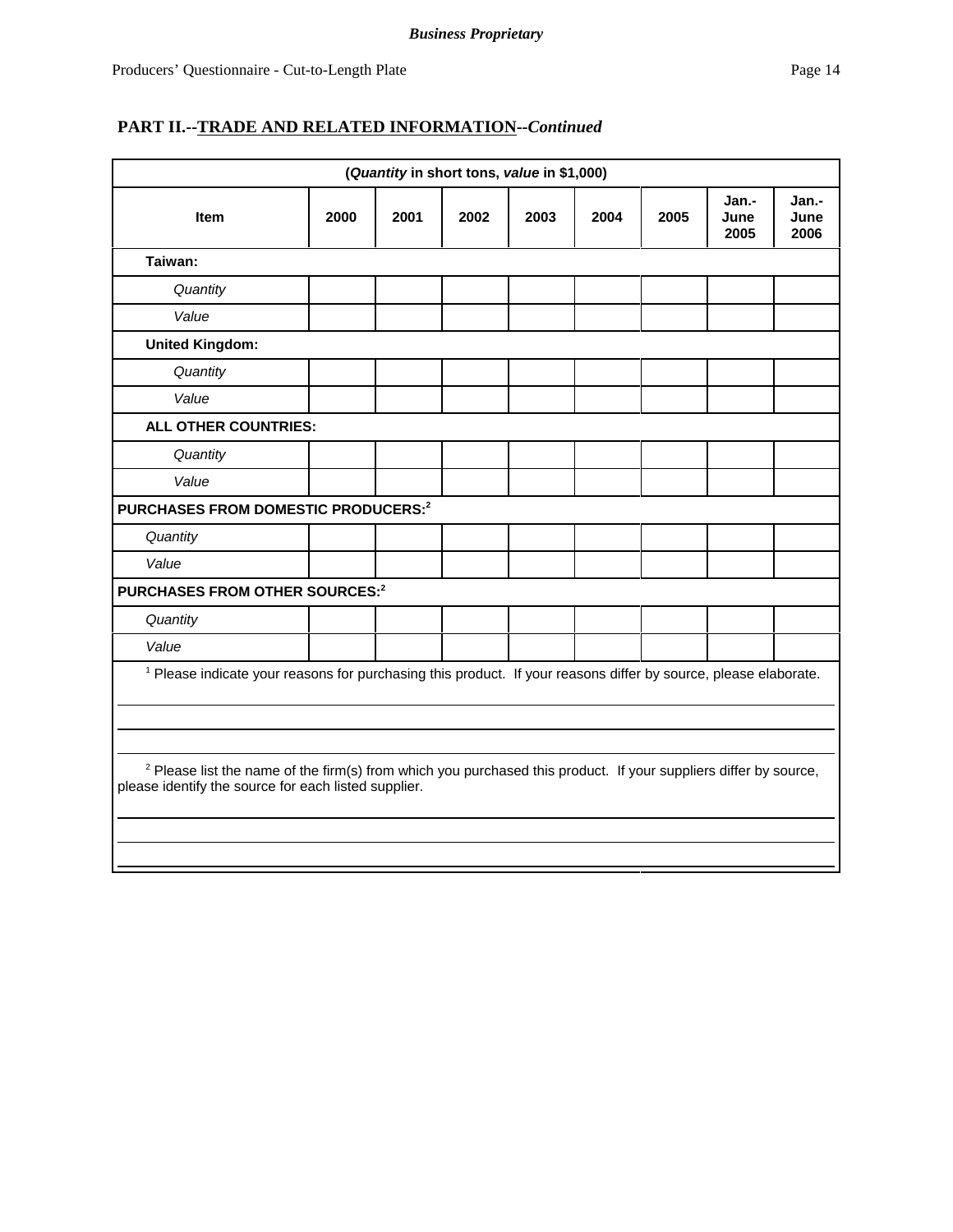II-15. Does your firm produce cut-to-length plate in a foreign trade zone (FTZ)?

 $\Box$  No  $\Box$  Yes--Identify FTZ(s):  $\Box$ 

II-16. Since January 1, 2000, has your firm imported cut-to-length plate?

| $\mathsf{\Delta}{}$ No | $\Box$ Yes--COMPLETE AND RETURN THE ENCLOSED IMPORTERS' |
|------------------------|---------------------------------------------------------|
|                        | <b><i>OUESTIONNAIRE</i></b>                             |

II-17. Describe the significance of the existing countervailing duty and/or antidumping duty orders covering imports of cut-to-length plate from subject countries in terms of its effect on your firm's production capacity, production, U.S. shipments, inventories, purchases, employment, revenues, costs, profits, cash flow, capital expenditures, research and development expenditures, and asset values. You may wish to compare your firm's operations before and after the imposition of the order. Please indicate it your response differs by country.

II-18. Would your firm anticipate any changes in its production capacity, production, U.S. shipments, inventories, purchases, employment, revenues, costs, profits, cash flow, capital expenditures, research and development expenditures, or asset values relating to the production of cut-to-length plate in the future if the countervailing duty and/or antidumping duty orders on cut-to-length plate from subject countries were to be revoked? Please indicate it your response differs by country.

 $\Box$  No  $\Box$  Yes--Supply details as to the time, nature, and significance of such changes and provide underlying assumptions, along with relevant portions of business plans or other supporting documentation, for any trends or projections you may provide.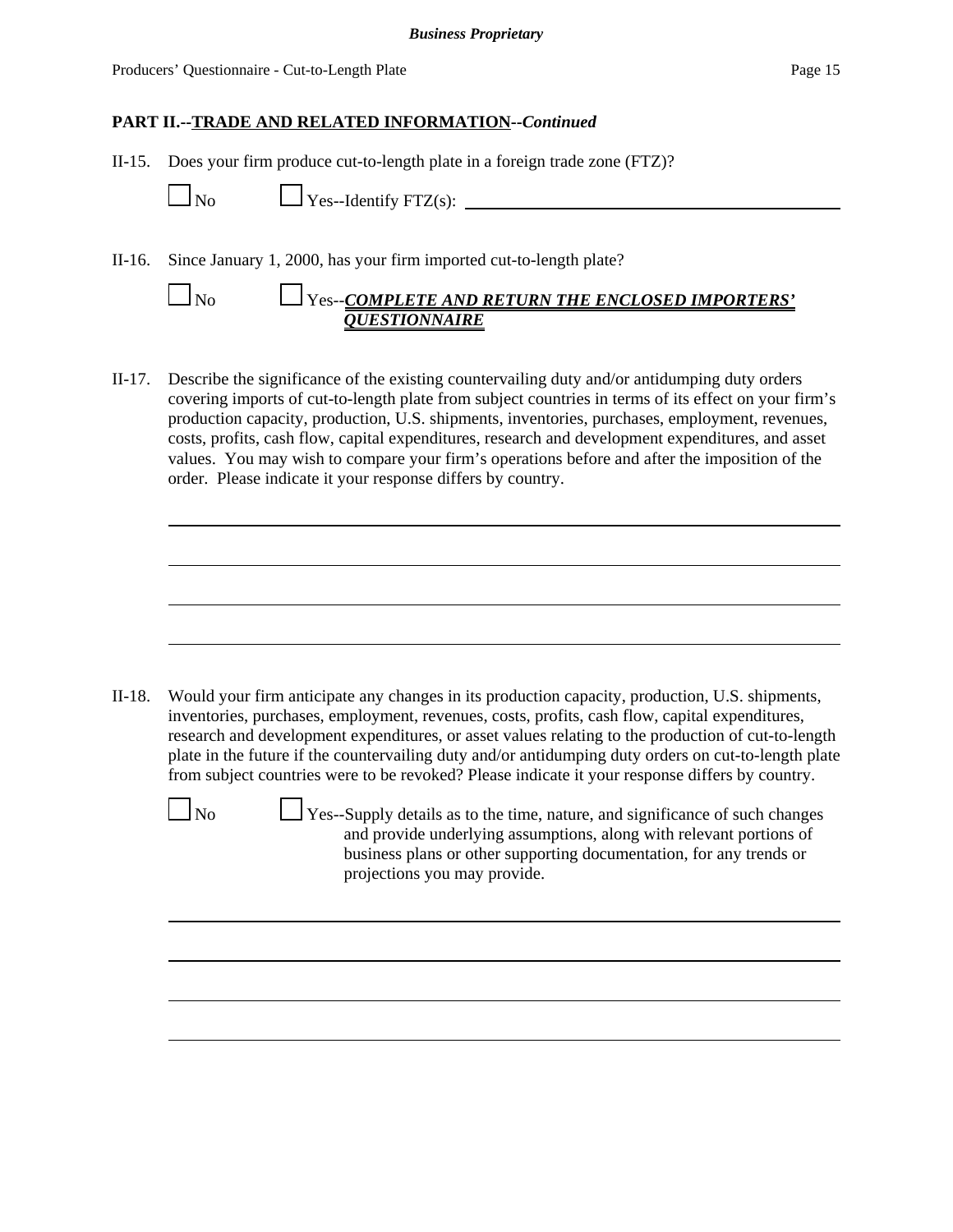II-19. Since January 1, 2000, has your firm been involved in a toll agreement (see definition in the instruction booklet) regarding the production of cut-to-length plate?

No Yes--Name firm(s):

Specify in which capacity you serve for each toll agreement –toller or tollee?

If your firm is a toll producer of cut-to-length plate, please complete question II-20.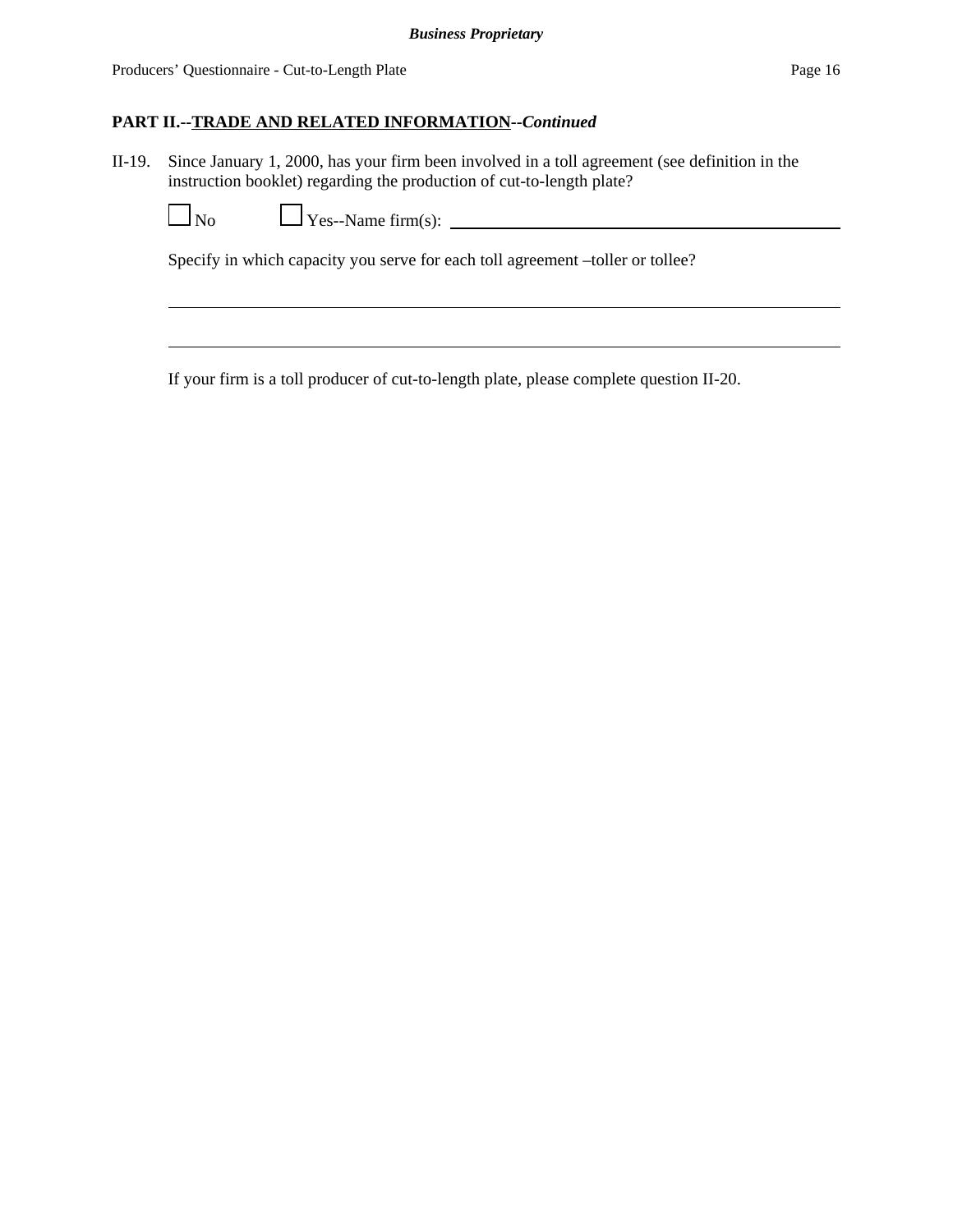II-20. **Toll processors: Toll conversion of coiled plate to cut-to-length plate.**–For the operations of your U.S. establishment(s), report the information requested below.

| (Quantity in short tons, value in \$1,000)                                                                                                                                                                                                                                                                        |      |      |      |      |      |      |                   |                   |
|-------------------------------------------------------------------------------------------------------------------------------------------------------------------------------------------------------------------------------------------------------------------------------------------------------------------|------|------|------|------|------|------|-------------------|-------------------|
| Item                                                                                                                                                                                                                                                                                                              | 2000 | 2001 | 2002 | 2003 | 2004 | 2005 | Jan.-June<br>2005 | Jan.-June<br>2006 |
| Average production capability<br>Quantity                                                                                                                                                                                                                                                                         |      |      |      |      |      |      |                   |                   |
| <b>Production</b><br>Quantity                                                                                                                                                                                                                                                                                     |      |      |      |      |      |      |                   |                   |
| Coiled plate converted to cut<br>lengths for U.S. mills: 12<br>Quantity                                                                                                                                                                                                                                           |      |      |      |      |      |      |                   |                   |
| Value                                                                                                                                                                                                                                                                                                             |      |      |      |      |      |      |                   |                   |
| Coiled plate converted to cut<br>lengths for U.S. service<br>centers: $12$<br>Quantity                                                                                                                                                                                                                            |      |      |      |      |      |      |                   |                   |
| Value                                                                                                                                                                                                                                                                                                             |      |      |      |      |      |      |                   |                   |
| Coiled plate converted to cut<br>lengths for other U.S.<br>customers: $12$<br>Quantity                                                                                                                                                                                                                            |      |      |      |      |      |      |                   |                   |
| Value                                                                                                                                                                                                                                                                                                             |      |      |      |      |      |      |                   |                   |
| Coiled plate converted to cut<br>lengths for foreign producers/U.S.<br>importers: $12$<br>Quantity                                                                                                                                                                                                                |      |      |      |      |      |      |                   |                   |
| Value                                                                                                                                                                                                                                                                                                             |      |      |      |      |      |      |                   |                   |
| Average number of PRWs                                                                                                                                                                                                                                                                                            |      |      |      |      |      |      |                   |                   |
| <b>Hours worked by PRWs</b><br>$(1,000$ hours)                                                                                                                                                                                                                                                                    |      |      |      |      |      |      |                   |                   |
| <b>Wages paid to PRWs</b><br>Value                                                                                                                                                                                                                                                                                |      |      |      |      |      |      |                   |                   |
| Financial information based on                                                                                                                                                                                                                                                                                    |      |      |      |      |      |      |                   |                   |
| calendar year / fiscal year ending Dec. 31 or $\Box$ fiscal year ending $\Box$                                                                                                                                                                                                                                    |      |      |      |      |      |      |                   |                   |
| Net sales: $12$<br>Quantity                                                                                                                                                                                                                                                                                       |      |      |      |      |      |      |                   |                   |
| Value                                                                                                                                                                                                                                                                                                             |      |      |      |      |      |      |                   |                   |
| Cost of goods sold<br>Value                                                                                                                                                                                                                                                                                       |      |      |      |      |      |      |                   |                   |
| <b>SG&amp;A expenses</b><br>Value                                                                                                                                                                                                                                                                                 |      |      |      |      |      |      |                   |                   |
| <b>Operating income or (loss)</b><br>Value                                                                                                                                                                                                                                                                        |      |      |      |      |      |      |                   |                   |
| <b>Capital expenditures</b><br>Value                                                                                                                                                                                                                                                                              |      |      |      |      |      |      |                   |                   |
| <b>R&amp;D expenditures</b><br>Value                                                                                                                                                                                                                                                                              |      |      |      |      |      |      |                   |                   |
| $\mathbf{1}$<br>Report your firm's shipments/net sales of cut-to-length plate which it converted under a toll agreement with another firm. Quantity refers to the amount of plate<br>converted and value refers to your firm's fee for its services.<br>Less discounts, returns, allowances, and prepaid freight. |      |      |      |      |      |      |                   |                   |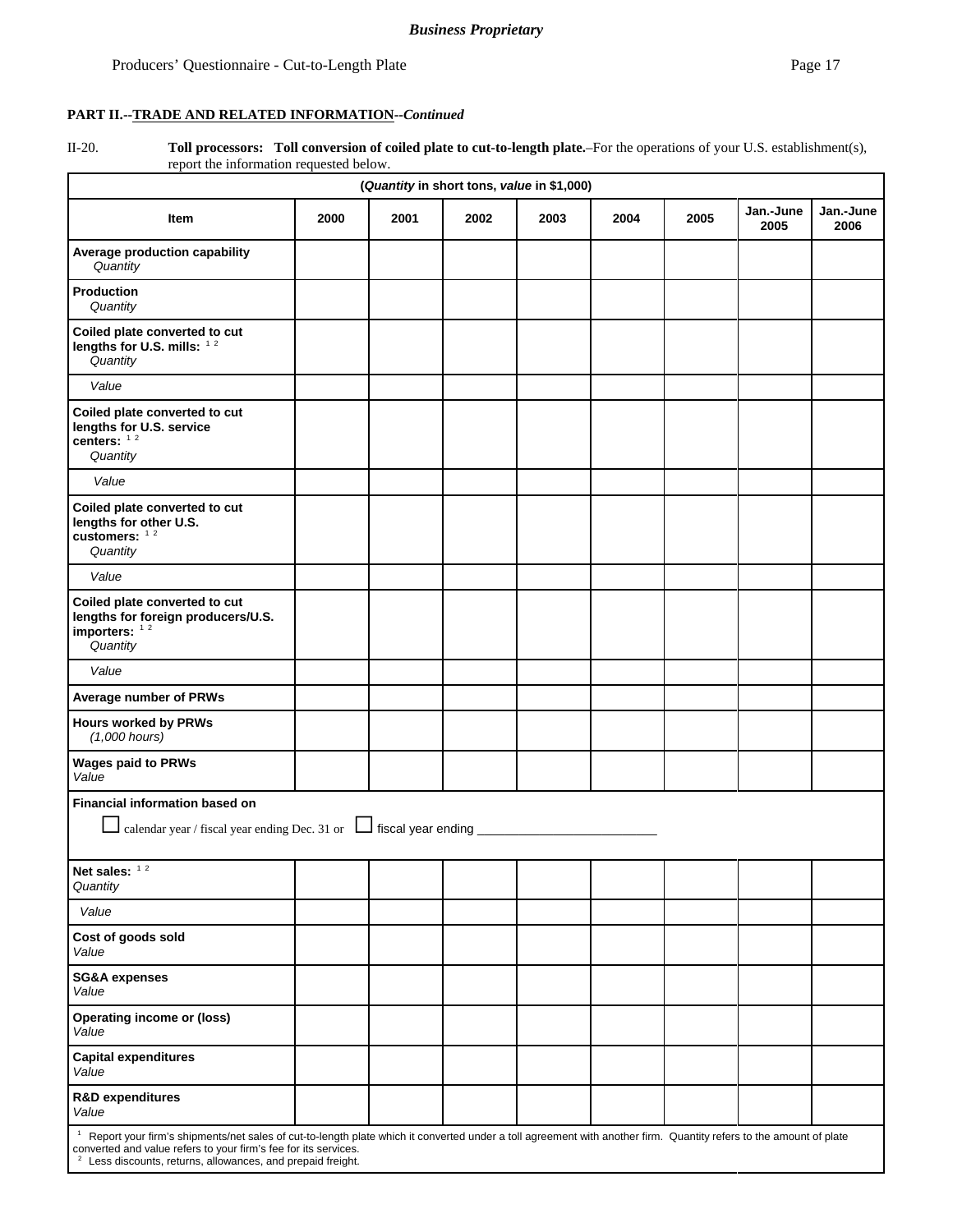Producers' Ouestionnaire - Cut-to-Length Plate Page 18

## **PART III.--FINANCIAL INFORMATION**

Address questions on this part of the questionnaire to Mary Klir (202-205-3247 or mary.klir@usitc.gov).

III-1. Identify the individual who prepared or has knowledge of the requested financial information.

Company contact:

Phone No. **Fax No.** 

Name and title

E-mail address Company web address

III-2. Briefly describe your financial accounting system.

A. When does your fiscal year end (month and day)? If your fiscal year changed during the period examined, explain below:

- B.1. Describe the lowest level of operations (e.g., plant, division, company-wide) for which financial statements are prepared that include subject merchandise:
	- 2. Does your firm prepare profit/loss statements for the subject merchandise: Yes No
	- 3. How often did your firm (or parent company) prepare financial statements (including annual reports, 10Ks)? Please check relevant items below.

Audited \_\_\_\_\_ unaudited \_\_\_\_\_ annual reports \_\_\_\_\_\_ 10Ks \_\_\_\_\_ 10Qs \_\_\_\_\_ Monthly quarterly semi-annually annually

4. Accounting basis:  $\overline{GAP}$  cash tax tax other comprehensive (specify) \_\_\_\_\_\_

*Note: The Commission may request that your company submit copies of its financial statements, including internal profit-and-loss statements for the division or product group that includes certain carbon steel products, as well as those statements and worksheets used to compile data for your firm's questionnaire response.*

- III-3. Briefly describe your cost accounting system (e.g., standard cost, job order cost, etc.).
- III-4. Briefly describe your allocation basis, if any, for COGS, SG&A, and interest expense and other income and expenses.

III-5. Other products.--Please list any other products you produced in the facilities in which you produced certain carbon steel products, and provide the share of net sales accounted for by these other products in your most recent fiscal year:

Product(s) Share of sales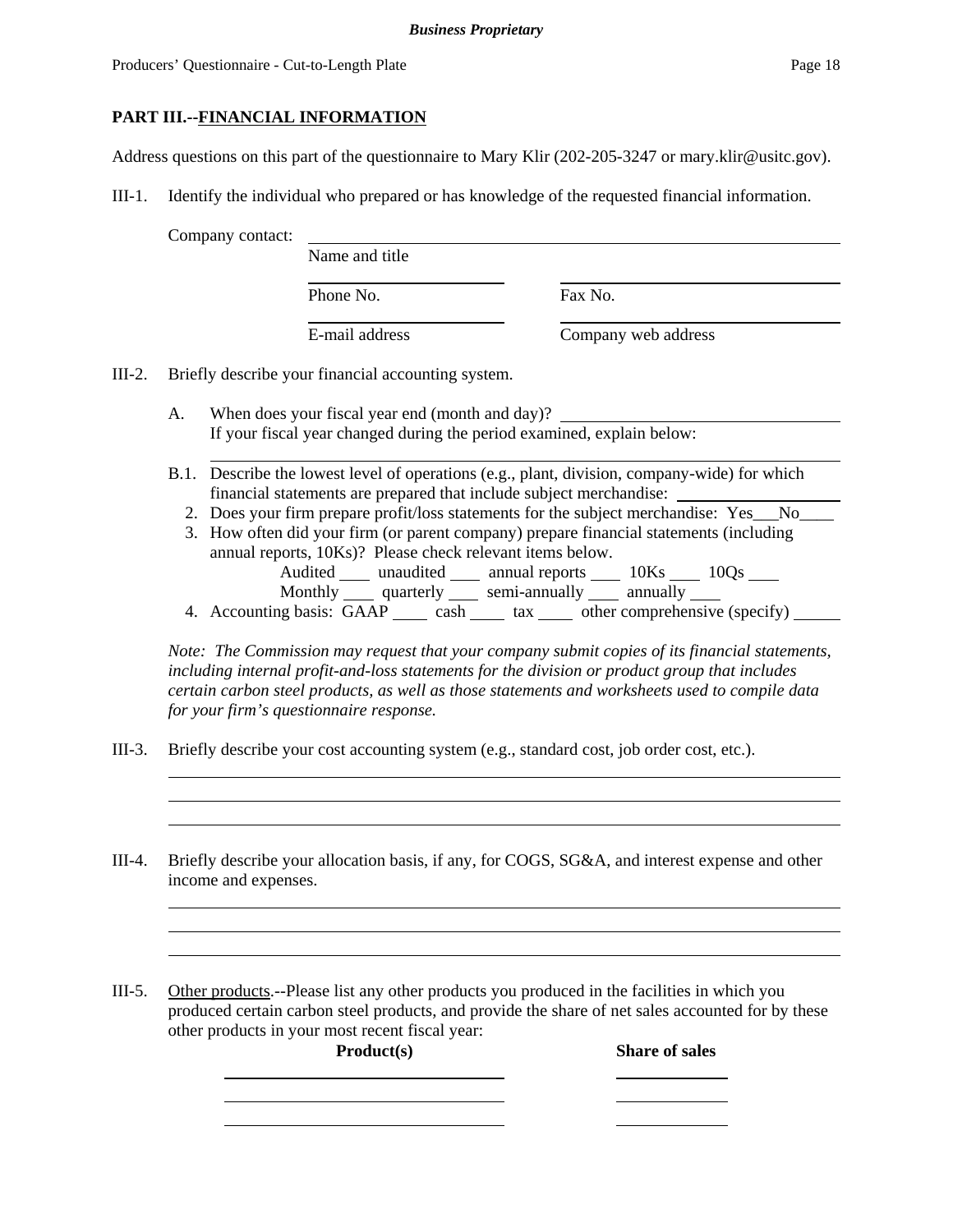III-6a. Operations on **cut-to-length plate products**.--Report the revenue and related cost information requested below on the cut-to-length plate operations of your U.S. establishment(s).<sup>1</sup> Do not report resales of product. Note that internal consumption and transfers to related firms must be valued at fair market value and purchases from related firms must be at cost. Provide data for your six most recently completed fiscal years in chronological order from left to right, and for the specified interim periods. If your firm was involved in tolling operations (either as the toller or as the tollee) please contact Mary Klir at (202) 205-3247 before completing this section of the questionnaire.

| (Quantity in short tons, value in \$1,000)                                                                  |  |  |  |  |  |  |
|-------------------------------------------------------------------------------------------------------------|--|--|--|--|--|--|
| Item                                                                                                        |  |  |  |  |  |  |
| Net sales quantities: <sup>2</sup>                                                                          |  |  |  |  |  |  |
| Commercial sales                                                                                            |  |  |  |  |  |  |
| Internal consumption                                                                                        |  |  |  |  |  |  |
| Transfers to related firms                                                                                  |  |  |  |  |  |  |
| Total net sales quantities                                                                                  |  |  |  |  |  |  |
| Net sales values: <sup>2</sup>                                                                              |  |  |  |  |  |  |
| <b>Commercial sales</b>                                                                                     |  |  |  |  |  |  |
| Internal consumption                                                                                        |  |  |  |  |  |  |
| Transfers to related firms                                                                                  |  |  |  |  |  |  |
| Total net sales values                                                                                      |  |  |  |  |  |  |
| Cost of goods sold (including internal consumption and transfers to related firms):                         |  |  |  |  |  |  |
| Raw materials                                                                                               |  |  |  |  |  |  |
| Direct labor                                                                                                |  |  |  |  |  |  |
| Other factory costs                                                                                         |  |  |  |  |  |  |
| Total cost of goods sold                                                                                    |  |  |  |  |  |  |
| Gross profit or (loss)                                                                                      |  |  |  |  |  |  |
| Selling, general, and administrative (SG&A) expenses:                                                       |  |  |  |  |  |  |
| Selling expenses                                                                                            |  |  |  |  |  |  |
| General and administrative expenses                                                                         |  |  |  |  |  |  |
| Total SG&A expenses                                                                                         |  |  |  |  |  |  |
| <b>Operating income or (loss)</b>                                                                           |  |  |  |  |  |  |
| Other income and expenses:                                                                                  |  |  |  |  |  |  |
| Interest expense                                                                                            |  |  |  |  |  |  |
| All other expense items                                                                                     |  |  |  |  |  |  |
| Continued Dumping and Subsidy Offset Act funds<br>received <sup>3</sup>                                     |  |  |  |  |  |  |
| All other income items                                                                                      |  |  |  |  |  |  |
| All other income or expenses, net                                                                           |  |  |  |  |  |  |
| Net income or (loss) before income taxes                                                                    |  |  |  |  |  |  |
| Depreciation/amortization included above                                                                    |  |  |  |  |  |  |
| $1$ Include only sales (whether domestic or export) and costs related to your LLS, manufacturing operations |  |  |  |  |  |  |

<sup>1</sup> Include only sales (whether domestic or export) and costs related to your U.S. manufacturing operations.<br><sup>2</sup> Less discounts, returns, allowances, and prepaid freight. The quantities and values should approximate the co

shipment quantities and values reported in Part II of this questionnaire.<br><sup>3</sup> Please report funds received under this act in the period(s) in which they were received. Do not report these funds as an

offset to operating expenses.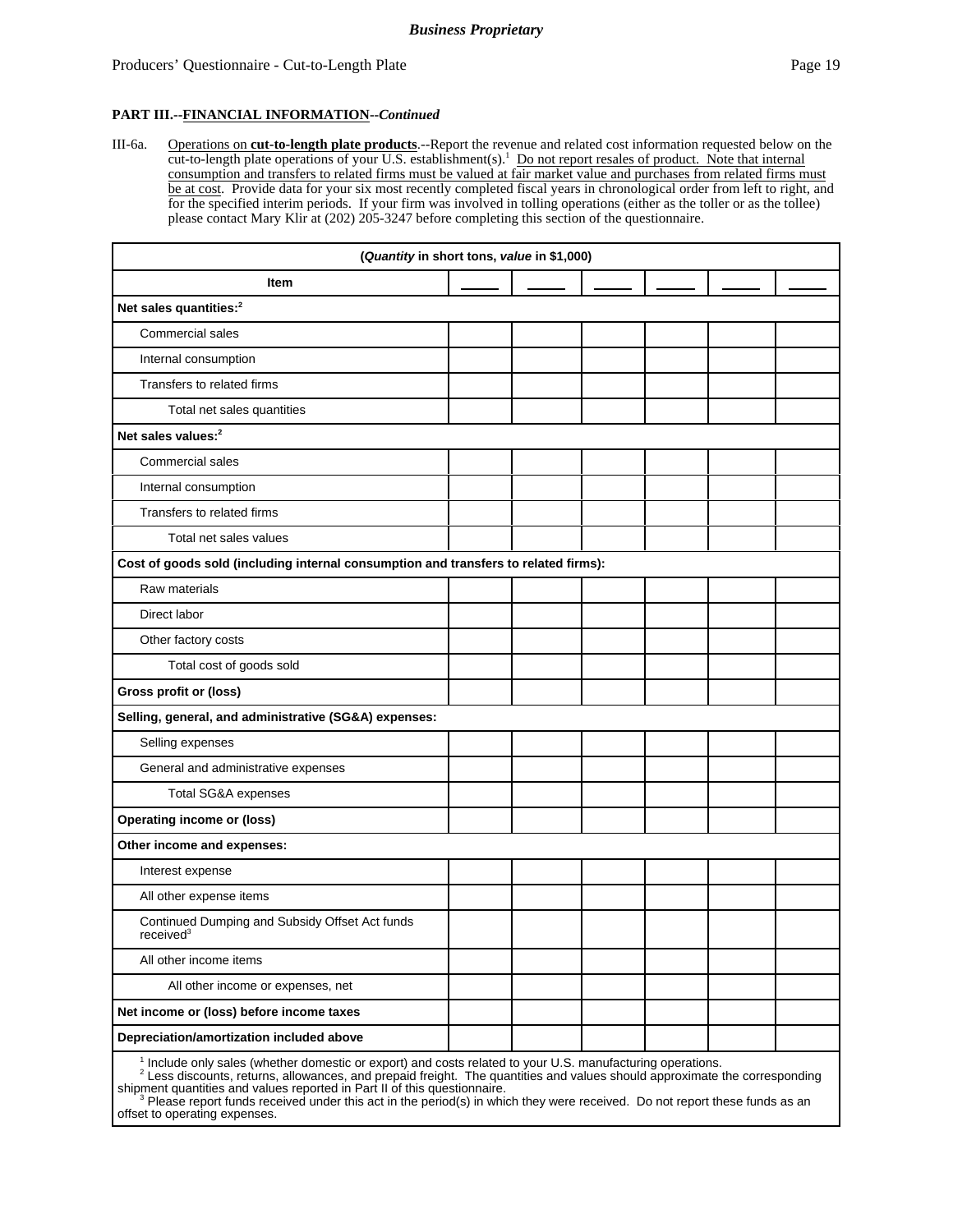III-6b. Operations on **cut-to-length plate products**.--Report the revenue and related cost information requested below on the **cut-to-length plate products** operations of your U.S. establishment(s).1 Note that internal consumption and transfers to related firms must be valued at fair market value and purchases from related firms must be at cost. Provide data for the specified interim periods.

| (Quantity in short tons, value in \$1,000)                                          |                   |                   |  |  |  |  |
|-------------------------------------------------------------------------------------|-------------------|-------------------|--|--|--|--|
| Item                                                                                | January-June 2005 | January-June 2006 |  |  |  |  |
| Net sales quantities: <sup>2</sup>                                                  |                   |                   |  |  |  |  |
| <b>Commercial sales</b>                                                             |                   |                   |  |  |  |  |
| Internal consumption                                                                |                   |                   |  |  |  |  |
| Transfers to related firms                                                          |                   |                   |  |  |  |  |
| Total net sales quantities                                                          |                   |                   |  |  |  |  |
| Net sales values: <sup>2</sup>                                                      |                   |                   |  |  |  |  |
| <b>Commercial sales</b>                                                             |                   |                   |  |  |  |  |
| Internal consumption                                                                |                   |                   |  |  |  |  |
| Transfers to related firms                                                          |                   |                   |  |  |  |  |
| Total net sales values                                                              |                   |                   |  |  |  |  |
| Cost of goods sold (including internal consumption and transfers to related firms): |                   |                   |  |  |  |  |
| Raw materials                                                                       |                   |                   |  |  |  |  |
| Direct labor                                                                        |                   |                   |  |  |  |  |
| Other factory costs                                                                 |                   |                   |  |  |  |  |
| Total cost of goods sold                                                            |                   |                   |  |  |  |  |
| Gross profit or (loss)                                                              |                   |                   |  |  |  |  |
| Selling, general, and administrative (SG&A) expenses:                               |                   |                   |  |  |  |  |
| Selling expenses                                                                    |                   |                   |  |  |  |  |
| General and administrative expenses                                                 |                   |                   |  |  |  |  |
| Total SG&A expenses                                                                 |                   |                   |  |  |  |  |
| <b>Operating income or (loss)</b>                                                   |                   |                   |  |  |  |  |
| Other income and expenses:                                                          |                   |                   |  |  |  |  |
| Interest expense                                                                    |                   |                   |  |  |  |  |
| All other expense items                                                             |                   |                   |  |  |  |  |
| Continued Dumping and Subsidy Offset Act funds<br>received <sup>3</sup>             |                   |                   |  |  |  |  |
| All other income items                                                              |                   |                   |  |  |  |  |
| All other income or expenses, net                                                   |                   |                   |  |  |  |  |
| Net income or (loss) before income taxes                                            |                   |                   |  |  |  |  |
| Depreciation/amortization included above                                            |                   |                   |  |  |  |  |

<sup>1</sup> Include only sales (whether domestic or export) and costs related to your U.S. manufacturing operations.<br><sup>2</sup> Less discounts, returns, allowances, and prepaid freight. The quantities and values should approximate the co shipment quantities and values reported in Part II of this questionnaire.<br><sup>3</sup> Please report funds received under this act in the period(s) in which they were received. Do not report these funds as an

offset to operating expenses.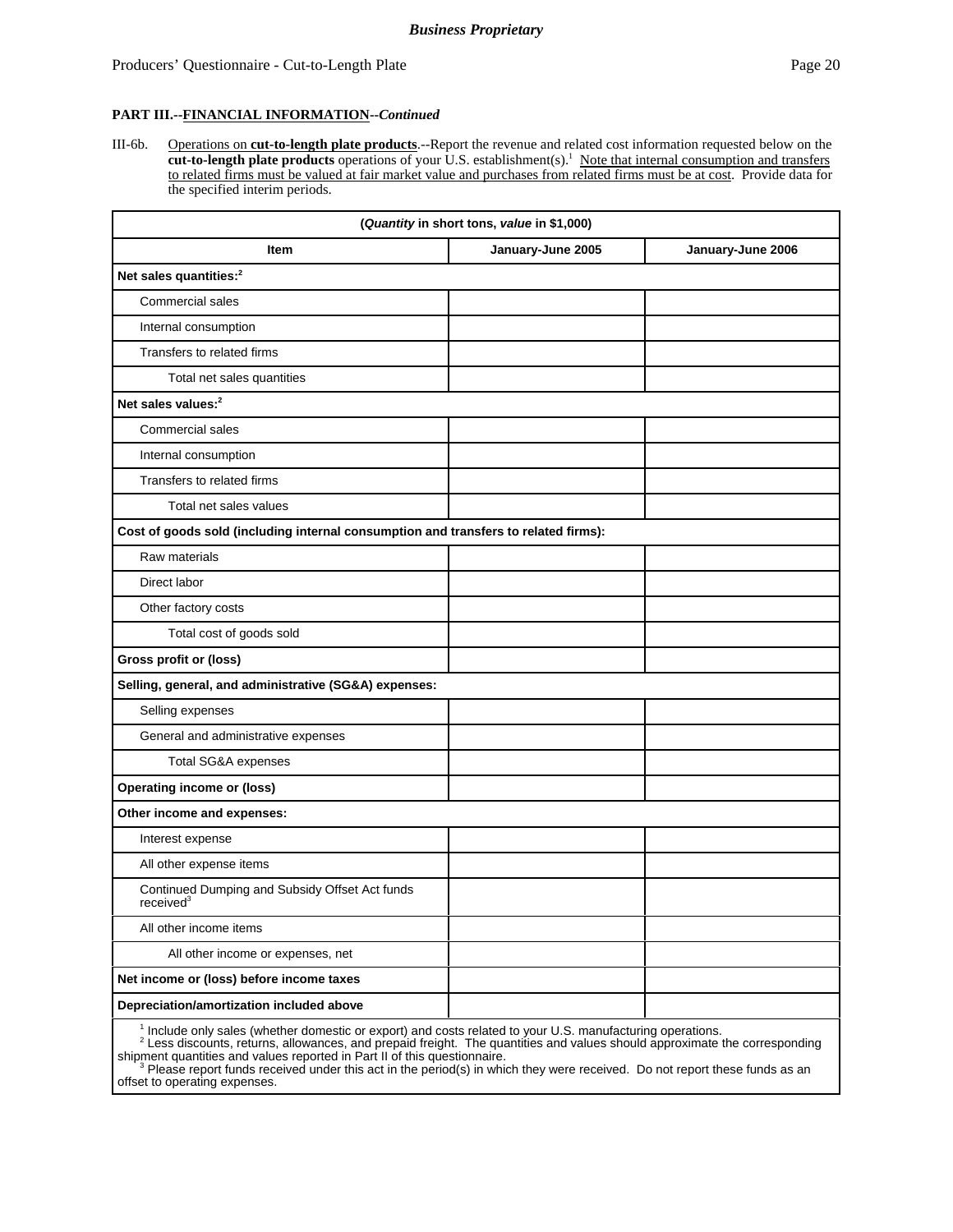III-7. Asset values.--Report the total assets associated with the production, warehousing, and sale of cut-to-length plate**.** If your firm does not maintain some or all of the specific asset data in the normal course of business, please estimate it based upon some rational method (such as production, sales, or costs) that is consistent with your cost allocations in the previous question. Your finished goods inventory value should reconcile with the inventory quantity data reported in Part II. Provide data as of the end of your six most recently completed fiscal years in chronological order from left to right.

| ( <i>Value</i> in \$1,000)                                                  |  |  |  |  |  |  |  |  |  |
|-----------------------------------------------------------------------------|--|--|--|--|--|--|--|--|--|
| Value of                                                                    |  |  |  |  |  |  |  |  |  |
| Assets associated with the production,<br>warehousing, and sale of product: |  |  |  |  |  |  |  |  |  |
| 1. Current assets:                                                          |  |  |  |  |  |  |  |  |  |
| A. Cash and equivalents                                                     |  |  |  |  |  |  |  |  |  |
| B. Accounts receivable, net                                                 |  |  |  |  |  |  |  |  |  |
| C. Inventories (finished goods)                                             |  |  |  |  |  |  |  |  |  |
| D. Inventories (raw materials and work in<br>process)                       |  |  |  |  |  |  |  |  |  |
| E. Other (describe_                                                         |  |  |  |  |  |  |  |  |  |
| F. Total current assets (lines 1.A. through 1.E.)                           |  |  |  |  |  |  |  |  |  |
| 2. Property, plant, and equipment                                           |  |  |  |  |  |  |  |  |  |
| A. Original cost of property, plant, and equipment                          |  |  |  |  |  |  |  |  |  |
| B. Less: Accumulated depreciation                                           |  |  |  |  |  |  |  |  |  |
| C. Equals: Book value of property, plant, and<br>equipment                  |  |  |  |  |  |  |  |  |  |
| 3. Other non-current assets<br>(describe_                                   |  |  |  |  |  |  |  |  |  |
| 4. Total assets (lines 1.F., 2, and 3)                                      |  |  |  |  |  |  |  |  |  |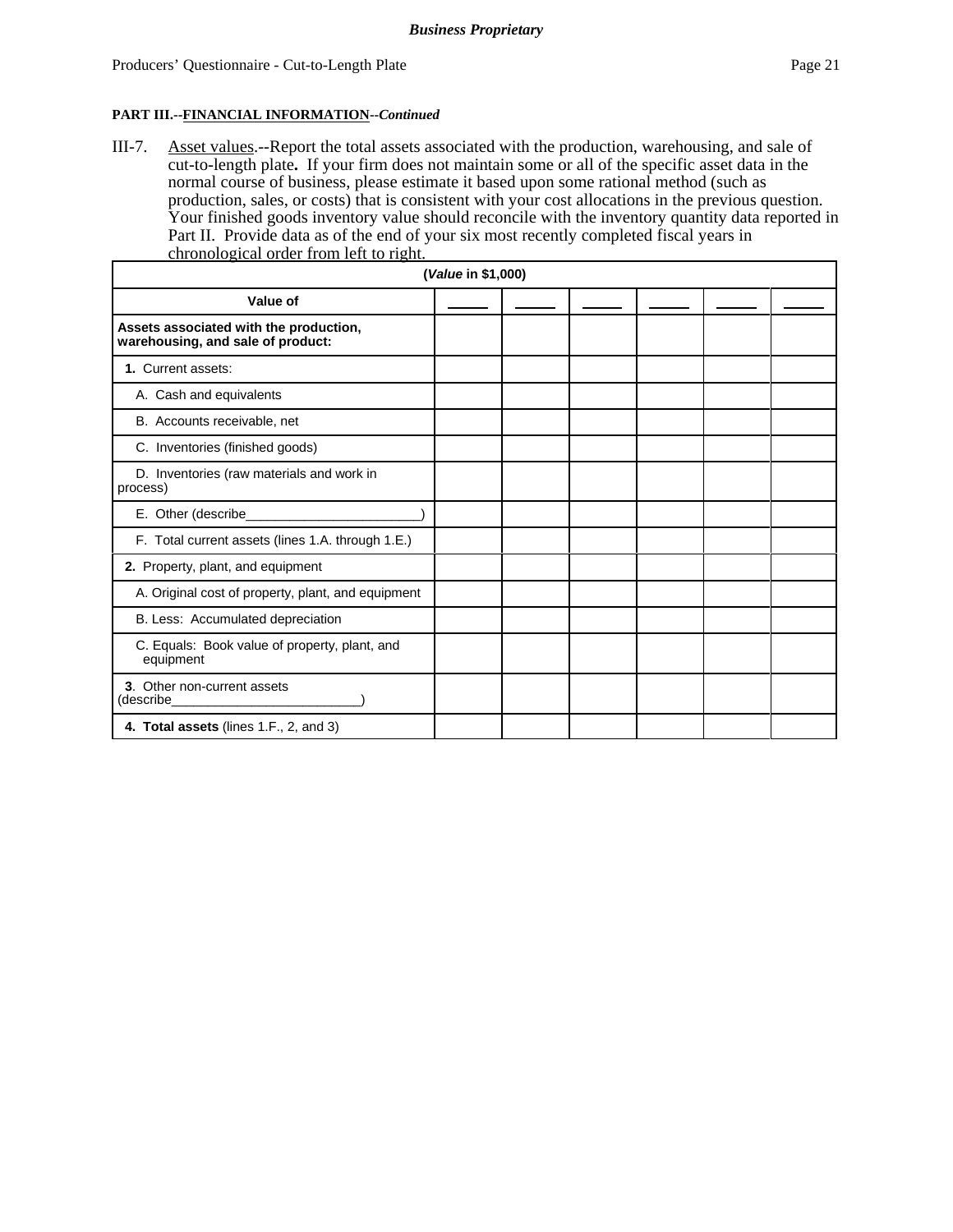III-8a. Capital expenditures and research and development expenditures.--Report your firm's capital expenditures and research and development expenditures on cut-to-length plate. Provide data for your six most recently completed fiscal years in chronological order from left to right.

| (Value in \$1,000)                           |  |  |  |  |  |  |  |  |  |
|----------------------------------------------|--|--|--|--|--|--|--|--|--|
| <b>Item</b>                                  |  |  |  |  |  |  |  |  |  |
| <b>Capital expenditures</b>                  |  |  |  |  |  |  |  |  |  |
| <b>Research and development expenditures</b> |  |  |  |  |  |  |  |  |  |

III-8b. Capital expenditures and research and development expenditures.--Report your firm's capital expenditures and research and development expenditures on cut-to-length plate. Provide data for the specified interim periods.

| ( <i>Value</i> in \$1,000)            |                   |                   |  |  |
|---------------------------------------|-------------------|-------------------|--|--|
| <b>Item</b>                           | January-June 2005 | January-June 2006 |  |  |
| <b>Capital expenditures</b>           |                   |                   |  |  |
| Research and development expenditures |                   |                   |  |  |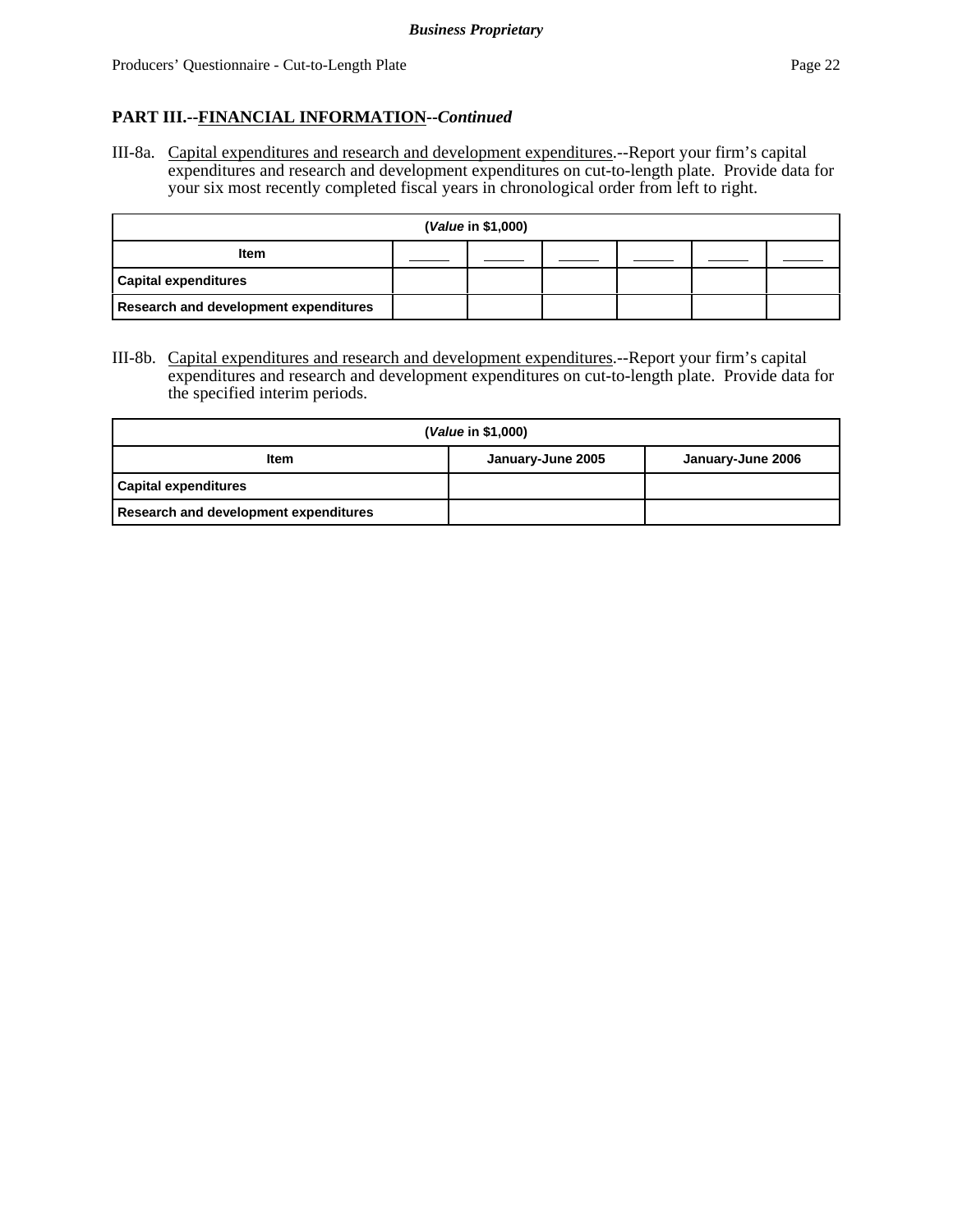Further information on this part of the questionnaire can be obtained from Kelly Clark (202-205-3166).

IV-1. Who should be contacted regarding the requested pricing and related information?

Company contact:

Name and title

Phone No. **E**-mail address

#### **Section IV-A.--PRICE DATA**

This section requests quarterly quantity and value data on your firm's U.S. shipments of the following products during January 2000-June 2006. Values should be for arms-length sales to unrelated U.S. customers, f.o.b. U.S. point of shipment, net of returns, refunds, discounts, and credits.

**Product 1: Hot-rolled carbon steel plate, ASTM A-36 or equivalent as rolled, sheared edge, not heat treated, not cleaned or oiled, in cut lengths, 72" through 96" in width, 0.5" through 1" in thickness.** 

**Product 2: Hot-rolled carbon steel plate, ASTM A-36 or equivalent as rolled, sheared edge, not heat treated, not cleaned or oiled, in cut lengths, 72" to 96" in width, 0.1875" through 0.499" in thickness.** 

**Product 3: Hot-rolled carbon steel plate, high strength low alloy (HSLA), ASTM A-572, Grade 50, sheared edges, not cleaned or oiled, in cut lengths, 72" through 120" in width, 0.5" through 1.5" in thickness.** 

**Product 4: Hot-rolled carbon steel plate, SAE 1045, no ASTM specification, trimmed edges, not cleaned or oiled, in cut lengths, 72" through 96" in width, 1" through 1.5" in thickness.** 

**Product 5: Hot-rolled wide flat bar, in free-cutting grades, in cut lengths, 6" through 12" in width, 0.25" through 2" in thickness.**

**COPY THE FOLLOWING PAGE AS NECESSARY.** Complete a separate page for each of the specified products produced and sold by your firm. Indicate in the space provided at the top of the page the product for which pricing is reported.

Please report the total quantity and total value for each of the specified products sold by your firm in each quarter. Values reported should be f.o.b., U.S. point of shipment (in U.S. dollars) and should **NOT** include U.S.-inland transportation costs to deliver the product to your customers' establishment. All values should be reported **net of ALL discounts, allowances, and returns**, and all sales values reported should represent **arms-length transactions to unrelated U.S. customers.** If your firm had any sales that involved post-shipment credits or rebates, please report the final price paid by your customer. Quantities reported should be reported in short tons and should be net of any returns.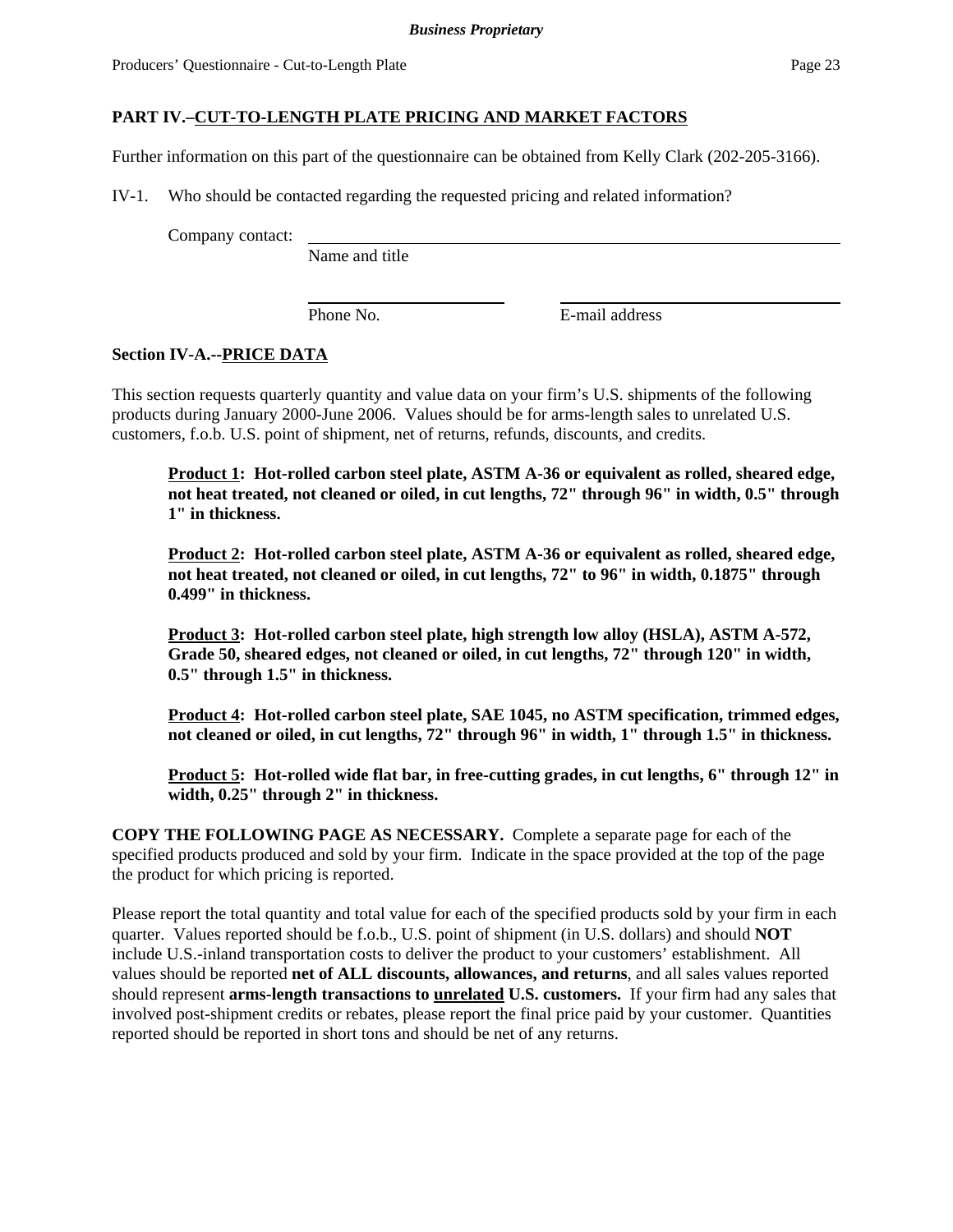## *Business Proprietary*

## **PART IV.–CUT-TO-LENGTH PLATE PRICING AND MARKET FACTORS--***Continued*

| Product 1                    | Product 2<br>Product 3              | Product 4<br>(Quantity in short tons, value in dollars) | Product 5                                                                                                                                     |                    |
|------------------------------|-------------------------------------|---------------------------------------------------------|-----------------------------------------------------------------------------------------------------------------------------------------------|--------------------|
|                              | <b>Period of shipment</b>           |                                                         | Quantity                                                                                                                                      | Value <sup>1</sup> |
| 2000:                        |                                     |                                                         |                                                                                                                                               |                    |
| January-March                |                                     |                                                         |                                                                                                                                               |                    |
| April-June                   |                                     |                                                         |                                                                                                                                               |                    |
| July-September               |                                     |                                                         |                                                                                                                                               |                    |
| October-December             |                                     |                                                         |                                                                                                                                               |                    |
| 2001:                        |                                     |                                                         |                                                                                                                                               |                    |
| January-March                |                                     |                                                         |                                                                                                                                               |                    |
| April-June                   |                                     |                                                         |                                                                                                                                               |                    |
| July-September               |                                     |                                                         |                                                                                                                                               |                    |
| October-December             |                                     |                                                         |                                                                                                                                               |                    |
| 2002:                        |                                     |                                                         |                                                                                                                                               |                    |
| January-March                |                                     |                                                         |                                                                                                                                               |                    |
| April-June                   |                                     |                                                         |                                                                                                                                               |                    |
| July-September               |                                     |                                                         |                                                                                                                                               |                    |
| October-December             |                                     |                                                         |                                                                                                                                               |                    |
| 2003:                        |                                     |                                                         |                                                                                                                                               |                    |
| January-March                |                                     |                                                         |                                                                                                                                               |                    |
| April-June                   |                                     |                                                         |                                                                                                                                               |                    |
| July-September               |                                     |                                                         |                                                                                                                                               |                    |
| October-December             |                                     |                                                         |                                                                                                                                               |                    |
| 2004:                        |                                     |                                                         |                                                                                                                                               |                    |
| January-March                |                                     |                                                         |                                                                                                                                               |                    |
| April-June                   |                                     |                                                         |                                                                                                                                               |                    |
| July-September               |                                     |                                                         |                                                                                                                                               |                    |
| October-December             |                                     |                                                         |                                                                                                                                               |                    |
| 2005:                        |                                     |                                                         |                                                                                                                                               |                    |
| January-March                |                                     |                                                         |                                                                                                                                               |                    |
| April-June                   |                                     |                                                         |                                                                                                                                               |                    |
| July-September               |                                     |                                                         |                                                                                                                                               |                    |
| October-December             |                                     |                                                         |                                                                                                                                               |                    |
| 2006:                        |                                     |                                                         |                                                                                                                                               |                    |
| January-March                |                                     |                                                         |                                                                                                                                               |                    |
| April-June                   |                                     |                                                         |                                                                                                                                               |                    |
|                              | f.o.b. your U.S. point of shipment. |                                                         | <sup>1</sup> Net values (i.e., gross sales values less all discounts, allowances, rebates, prepaid freight, and the value of returned goods), |                    |
| description of your product: |                                     |                                                         | Note.--If your product does not exactly meet the product specifications but is competitive with the specified product, provide a              |                    |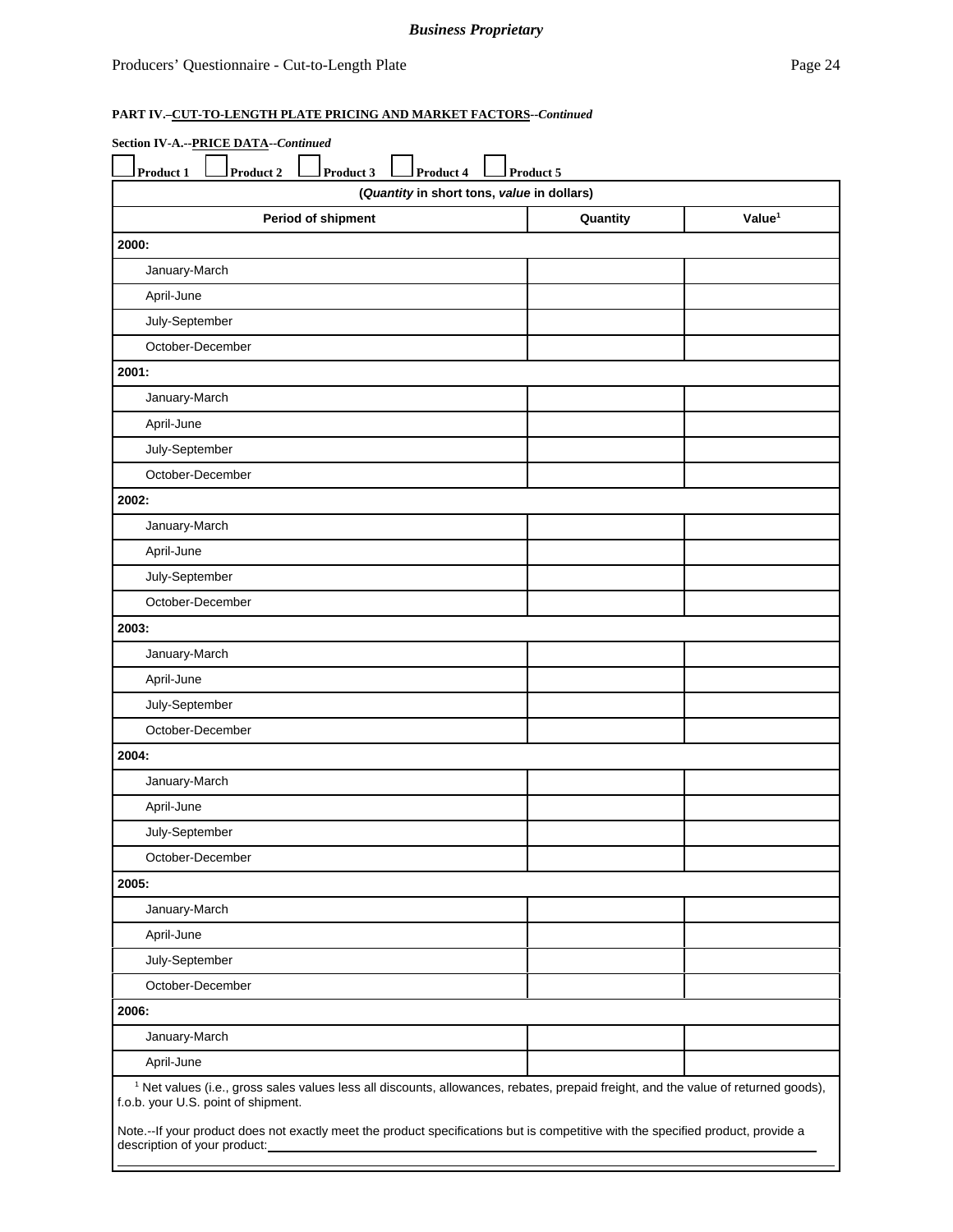#### **Section IV-B.--PRICE-RELATED QUESTIONS**

*If your answers to questions in this section differ by customer type, please answer separately for each customer type and clearly indicate the customer type to which the answer refers.* 

- IV-B-1. Please describe how your firm determines the prices that it charges for sales of **cut-to-length plate** (transaction by transaction negotiation, contracts for multiple shipments, set price lists, etc.). If your firm issues price lists, please include a copy of a recent price list with your submission. If your price list is large, please submit sample pages.
- IV-B-2. (a) Please describe your firm's discount policy (quantity discounts, annual total volume discounts, etc.).

(b) Does your firm offer just-in-time or similar inventory services for **cut-to-length plate** customers located in the United States? If yes, please discuss below.

(c) Does your firm offer financing to customers of **cut-to-length plate** located in the United States? If yes, please discuss below.

- IV-B-3. What are your firm's typical sales terms for its U.S.-produced **cut-to-length plate** (e.g., 2/10 net 30 days)? On what basis are your prices of domestic **cut-to-length plate** usually quoted (e.g., f.o.b. warehouse, or delivered)?
- IV-B-4. Approximately what share of your firm's sales of its U.S.-produced **cut-to-length plate** in 2005 were on a (1) long-term contract basis (multiple deliveries for 12 months or more), (2) short-term contract basis (multiple deliveries for less than 12 months), and (3) spot sales basis (for a single delivery)?

| Type of sale         | Share of sales (percent) |
|----------------------|--------------------------|
| Long-term contracts  |                          |
| Short-term contracts |                          |
| Spot sales           |                          |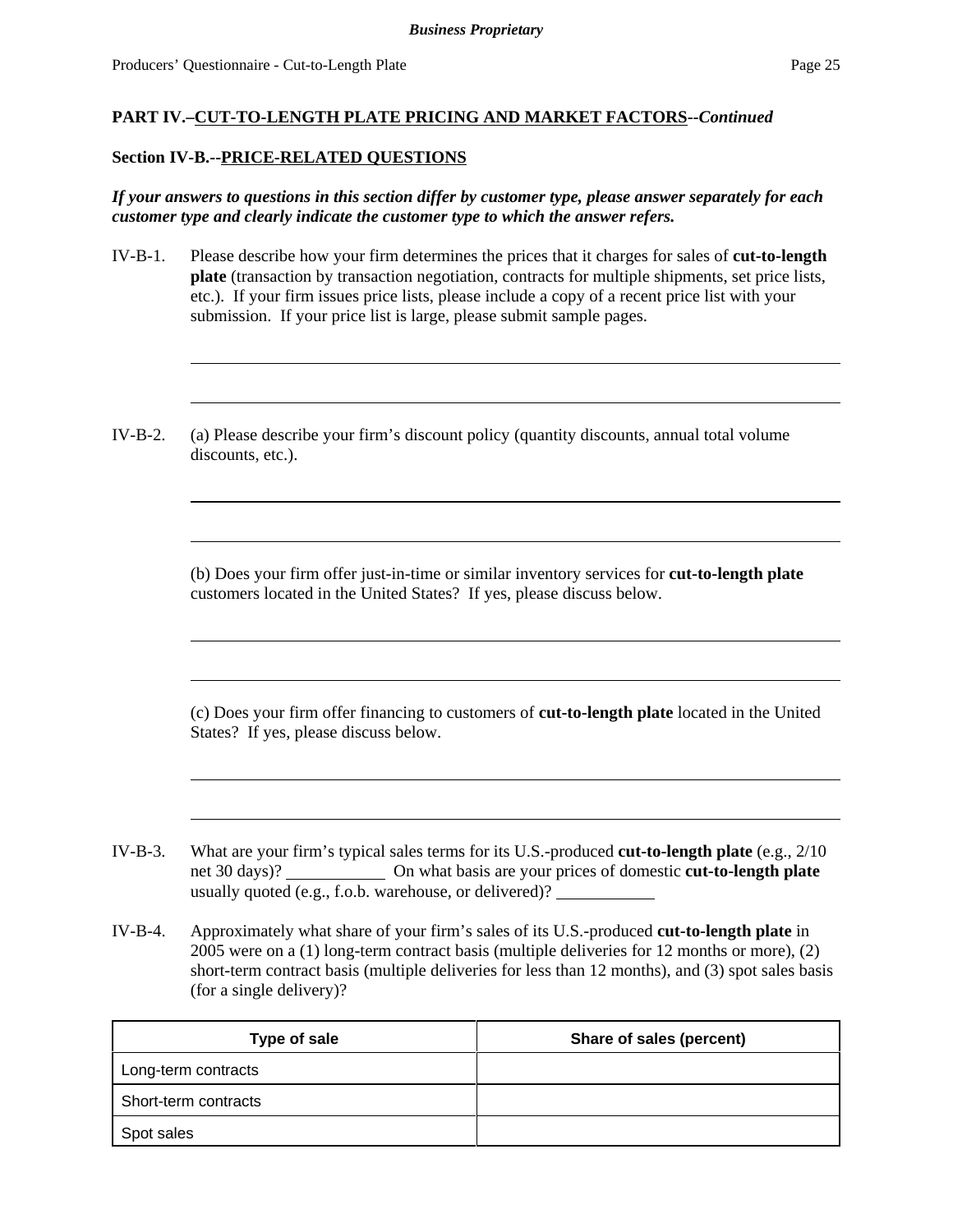#### **Section IV-B.--PRICE-RELATED QUESTIONS**

| $IV-B-5.$ | If you sell cut-to-length plate on a long-term contract basis, please answer the following<br>questions with respect to provisions of a typical long-term contract.                                                                                                                                                                              |
|-----------|--------------------------------------------------------------------------------------------------------------------------------------------------------------------------------------------------------------------------------------------------------------------------------------------------------------------------------------------------|
|           | (a) What is the average duration of a contract?                                                                                                                                                                                                                                                                                                  |
|           | (b) Can prices be renegotiated during the contract period?                                                                                                                                                                                                                                                                                       |
|           |                                                                                                                                                                                                                                                                                                                                                  |
|           |                                                                                                                                                                                                                                                                                                                                                  |
| $IV-B-6.$ | If you sell cut-to-length plate on a short-term contract basis, please answer the following<br>questions with respect to provisions of a typical short-term contract.                                                                                                                                                                            |
|           | (a) What is the average duration of a contract? ________________________________                                                                                                                                                                                                                                                                 |
|           |                                                                                                                                                                                                                                                                                                                                                  |
|           | (c) Does the contract fix quantity, price, or both?                                                                                                                                                                                                                                                                                              |
|           |                                                                                                                                                                                                                                                                                                                                                  |
| $IV-B-7.$ | If you sell cut-to-length plate on a long-term contract basis, did you impose any surcharges<br>or other price increases during the pendency of the contract? If so, please identify the<br>amounts of the surcharge or price increase, the period of time during which it was effective,<br>and the reason for the surcharge or price increase. |

IV-B-8. What is the average lead time between a customer's order and the date of delivery for your firm's sales of your U.S.-produced **cut-to-length plate**?

| <b>Source</b>     | Share of 2005 sales | <b>Lead time</b> |
|-------------------|---------------------|------------------|
| From inventory    |                     |                  |
| Produced to order |                     |                  |
| Total             | 100%                |                  |

IV-B-9. (a) What is the approximate percentage of the total delivered cost of **cut-to-length plate** that is accounted for by U.S. inland transportation costs? \_\_\_\_\_\_ percent.

> (b) Who generally arranges the transportation to your customers' locations? Your firm or purchaser (check one).

(c) What proportion of your sales occur within 100 miles of your storage or production facility? percent. 101 to 1,000 miles? percent. Over 1,000 miles? percent.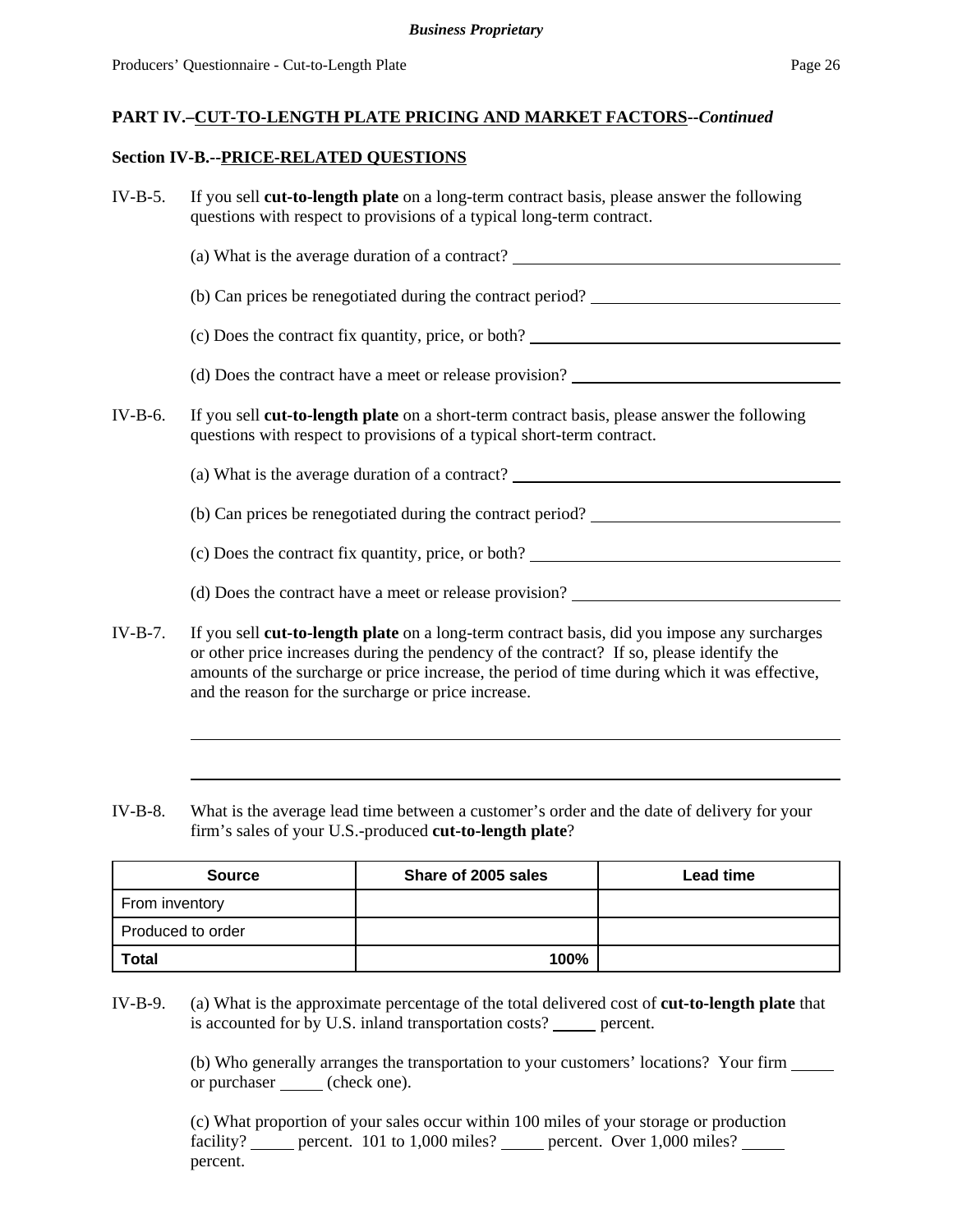### *Business Proprietary*

## **PART IV.–CUT-TO-LENGTH PLATE PRICING AND MARKET FACTORS--***Continued*

# **Section IV-B.--PRICE-RELATED QUESTIONS--***Continued*

| $IV-B-10.$ | Which geographic market areas in the United States are served by your firm's cut-to-length<br>plate?                                                                                                                                                                                                                      |
|------------|---------------------------------------------------------------------------------------------------------------------------------------------------------------------------------------------------------------------------------------------------------------------------------------------------------------------------|
|            | $\Box$ Central Southwest $\Box$ Southeast<br>Northeast<br>$\mathsf{I}$ Midwest                                                                                                                                                                                                                                            |
|            | Pacific Coast<br>$\Box$ Contiguous U.S.<br>$\Box$ Other (listed below)<br>Mountains                                                                                                                                                                                                                                       |
| $IV-B-11.$ | Describe the three most common end uses of the <b>cut-to-length plate</b> that you manufacture.<br>For each end-use product, what percentage of the total cost is accounted for by cut-to-length<br>plate?                                                                                                                |
|            | End use<br>Share of total cost accounted for by<br>cut-to-length plate (percent)                                                                                                                                                                                                                                          |
|            |                                                                                                                                                                                                                                                                                                                           |
|            |                                                                                                                                                                                                                                                                                                                           |
| $IV-B-12.$ | Have there been any changes in the end uses of cut-to-length plate since 2000?<br>Yes--Please describe.<br>N <sub>o</sub>                                                                                                                                                                                                 |
| $IV-B-13.$ | Do you anticipate any changes in terms of the end uses of cut-to-length plate in the future?<br>$\overline{N}$<br>Yes--Please describe and identify the time period. Provide any<br>underlying assumptions, along with relevant portions of business plans or<br>other supporting documentation, that address this issue. |
|            |                                                                                                                                                                                                                                                                                                                           |
| $IV-B-14.$ | (a) Please list in order of importance any products that may be substituted for <b>cut-to-length</b><br>plate.                                                                                                                                                                                                            |
|            | $(1)$ (1) (2) (2) (3) (3)                                                                                                                                                                                                                                                                                                 |
|            | (b) For each possible substitute product, please give examples of applications and end uses for<br>which they are substitutes.                                                                                                                                                                                            |
|            |                                                                                                                                                                                                                                                                                                                           |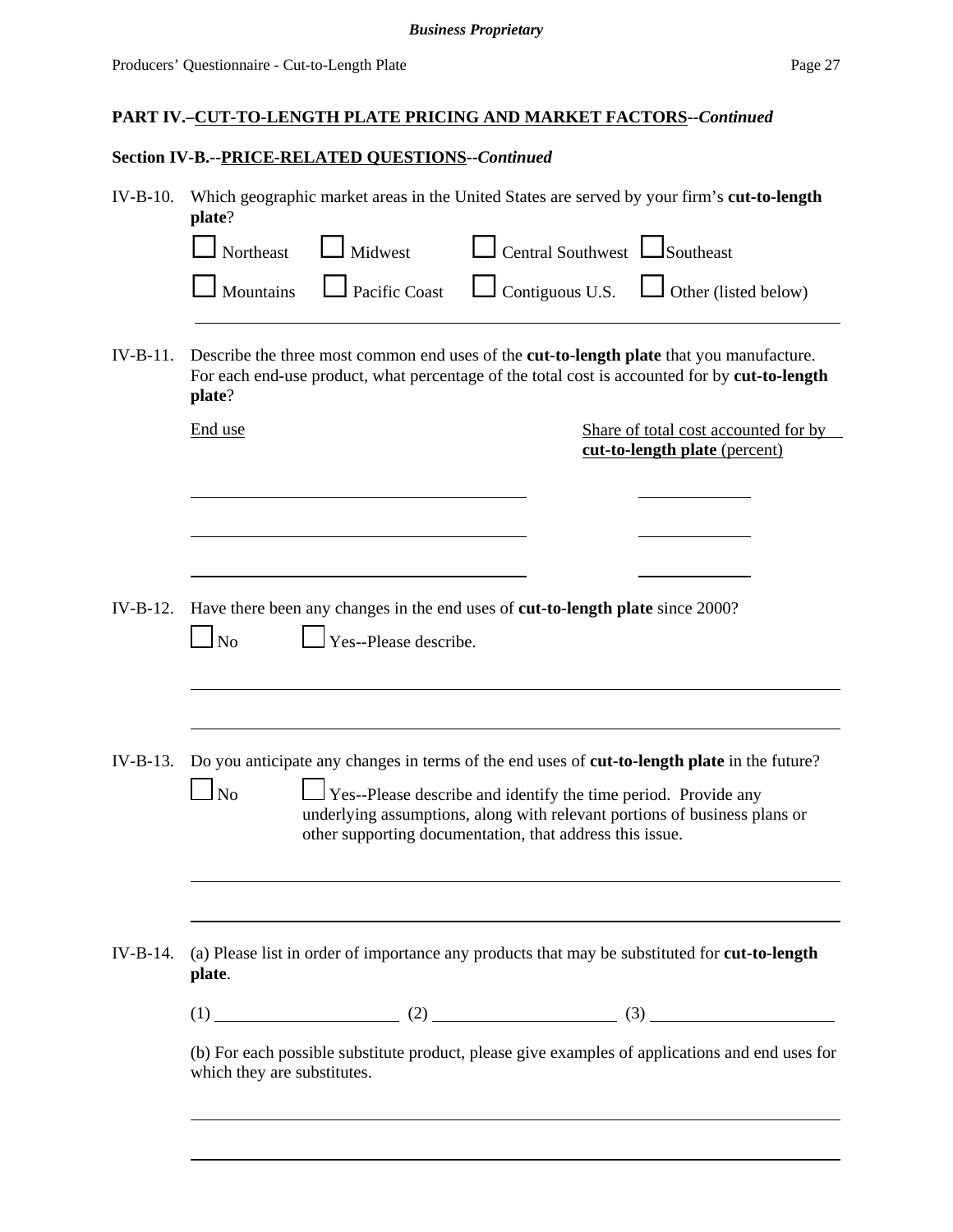## **Section IV-B.--PRICE-RELATED QUESTIONS--***Continued*

|          | (c) Have changes in the prices of these products affected the price for <b>cut-to-length plate</b> ?                                                                                                                                                                                                                                                                                                                                                                                                                                                                         |
|----------|------------------------------------------------------------------------------------------------------------------------------------------------------------------------------------------------------------------------------------------------------------------------------------------------------------------------------------------------------------------------------------------------------------------------------------------------------------------------------------------------------------------------------------------------------------------------------|
|          | Yes--Please explain. To what degree do changes in their prices affect the<br>N <sub>o</sub><br>price for cut-to-length plate? Does this effect have a time lag? If so, how<br>long is the time lag for each substitute product? Does this vary by type of<br>cut-to-length plate or final end use?                                                                                                                                                                                                                                                                           |
|          |                                                                                                                                                                                                                                                                                                                                                                                                                                                                                                                                                                              |
| IV-B-15. | Have there been any changes in the number or types of products that can be substituted for<br>cut-to-length plate since 2000?<br>Yes--Please explain.<br>N <sub>o</sub>                                                                                                                                                                                                                                                                                                                                                                                                      |
|          |                                                                                                                                                                                                                                                                                                                                                                                                                                                                                                                                                                              |
|          |                                                                                                                                                                                                                                                                                                                                                                                                                                                                                                                                                                              |
| IV-B-16. | Do you anticipate any changes in terms of the substitutability of other products for cut-to-<br>length plate in the future?                                                                                                                                                                                                                                                                                                                                                                                                                                                  |
|          | Yes--Please describe. Provide any underlying assumptions, along with<br>N <sub>o</sub><br>relevant portions of business plans or other supporting documentation, that<br>address this issue.                                                                                                                                                                                                                                                                                                                                                                                 |
|          |                                                                                                                                                                                                                                                                                                                                                                                                                                                                                                                                                                              |
| IV-B-17. | To what extent have changes in the prices of raw materials affected your firm's selling prices<br>for cut-to-length plate since 2000? Also discuss any anticipated changes in raw material<br>costs in the future, identifying the time period(s) involved and the factor(s) that you believe<br>would be responsible for such changes. Provide any underlying assumptions, along with<br>relevant portions of business plans or other supporting documentation, that address this issue.                                                                                    |
|          |                                                                                                                                                                                                                                                                                                                                                                                                                                                                                                                                                                              |
| IV-B-18. | Have any changes occurred in any other factors affecting supply (e.g., changes in availability<br>or prices of energy or labor; transportation conditions; production capacity and/or methods of<br>production; technology; export markets; or alternative production opportunities) that affected<br>the availability of U.S.-produced cut-to-length plate in the U.S. market since 2000?<br>$\overline{N}$<br>Yes--Please note the time period(s) of any such changes, the factors(s)<br>involved, and the impact such changes had on your shipment volumes and<br>prices. |
|          |                                                                                                                                                                                                                                                                                                                                                                                                                                                                                                                                                                              |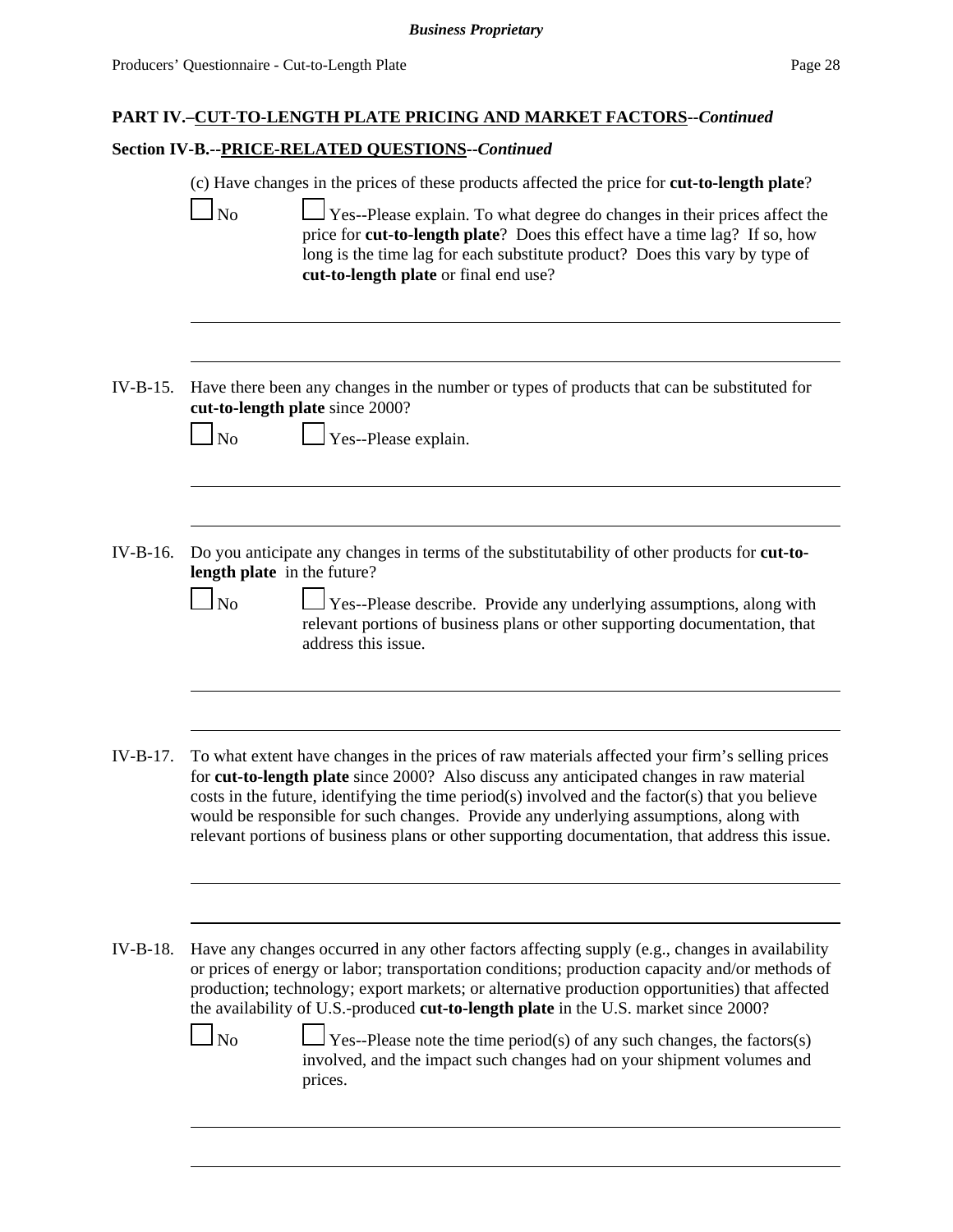# **Section IV-B.--MARKET FACTORS--***Continued*

| IV-B-19.   | Has your firm refused, declined, or been unable to supply <b>cut-to-length plate</b> since 2000?<br>(Examples include placing customers on allocation or "controlled order entry," declining to<br>accept new customers or renew existing customers, delivering less than the quantity promised,<br>being unable to meet timely shipment commitments, etc.)<br>$\log$<br>Yes--Please note and document the time period(s) (i.e. month and year),                                                                                                       |  |  |  |  |  |
|------------|--------------------------------------------------------------------------------------------------------------------------------------------------------------------------------------------------------------------------------------------------------------------------------------------------------------------------------------------------------------------------------------------------------------------------------------------------------------------------------------------------------------------------------------------------------|--|--|--|--|--|
|            | the customer involved, and the amount and type of product involved.                                                                                                                                                                                                                                                                                                                                                                                                                                                                                    |  |  |  |  |  |
| IV-B-20.   | (a) Do you anticipate any changes in terms of the availability of U.S.-produced cut-to-length<br>plate in the U.S. market in the future?                                                                                                                                                                                                                                                                                                                                                                                                               |  |  |  |  |  |
|            | No Change<br>Decrease<br>Increase                                                                                                                                                                                                                                                                                                                                                                                                                                                                                                                      |  |  |  |  |  |
|            | (b) If you anticipate changes in supply, please identify the changes including the time period<br>and the impact of such changes on shipment volumes and prices. Provide any underlying<br>assumptions, along with relevant portions of business plans or other supporting<br>documentation, that address this issue.                                                                                                                                                                                                                                  |  |  |  |  |  |
| $IV-B-21.$ | Has the availability of <b>NONSUBJECT</b> imported cut-to-length plate changed since 2000?                                                                                                                                                                                                                                                                                                                                                                                                                                                             |  |  |  |  |  |
|            | Yes--Please explain.<br>$\log$                                                                                                                                                                                                                                                                                                                                                                                                                                                                                                                         |  |  |  |  |  |
|            |                                                                                                                                                                                                                                                                                                                                                                                                                                                                                                                                                        |  |  |  |  |  |
| IV-B-22.   | Describe how easily your firm can shift its sales of cut-to-length plate between the U.S.<br>market and alternative country markets. In your discussion, please describe any contracts,<br>other sales arrangements, or other constraints that would prevent or retard your firm from<br>shifting cut-to-length plate between the U.S. and alternative country markets within a 12-<br>month period. Provide any underlying assumptions, along with relevant portions of business<br>plans or other supporting documentation, that address this issue. |  |  |  |  |  |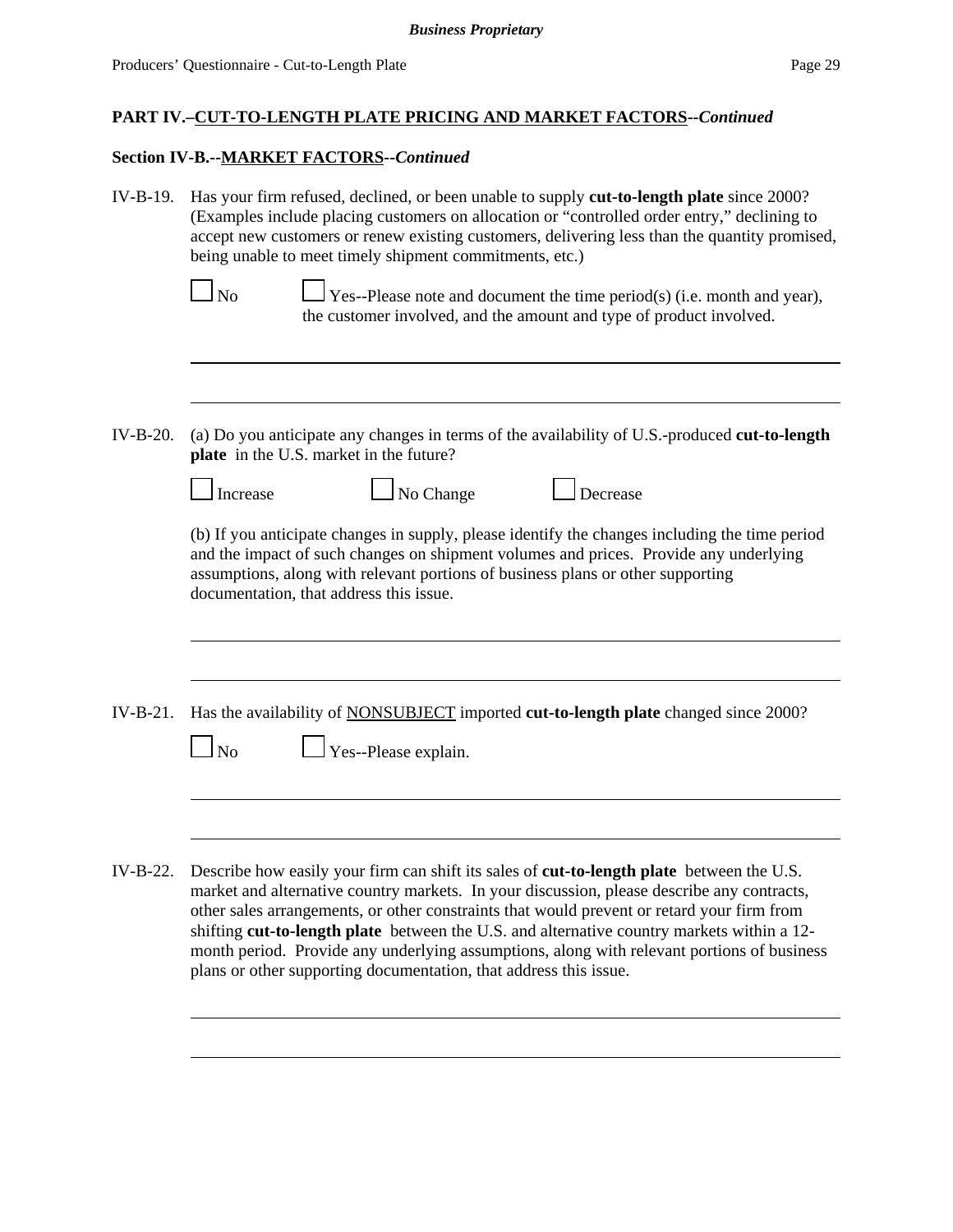#### **Section IV-B.--MARKET FACTORS--***Continued*

 $\overline{\phantom{a}}$ 

I IV-B-23. Have there been any significant changes in the product range, product mix, or marketing (including sales over the internet) of **cut-to-length plate** since 2000?

| $\Box$ No | $\Box$ Yes--Please describe and quantify if |  |
|-----------|---------------------------------------------|--|
|           |                                             |  |

V-B-24. Do you anticipate any changes in terms of the product range, product mix, or marketing (including sales over the internet) of **cut-to-length plate** in the future? Provide any underlying assumptions, along with relevant portions of business plans or other supporting documentation, that address this issue.

 $\log N$  Yes--Please identify, including the time period.

IV-B-25. (a) Is the **cut-to-length plate** market subject to business cycles or conditions of competition distinctive to **cut-to-length plate**?

| No |  | Yes--Please explain and provide estimates of the duration of any such cycle. |  |  |  |  |  |  |  |
|----|--|------------------------------------------------------------------------------|--|--|--|--|--|--|--|
|----|--|------------------------------------------------------------------------------|--|--|--|--|--|--|--|

possible.

(b) Has the emergence of new markets for **cut-to-length plate** affected the business cycle or conditions of competition distinctive to **cut-to-length plate**?

 $\Box$  No  $\Box$  Yes--Please explain any such changes.

IV-B-26. (a) How has demand within the United States for **cut-to-length plate** changed since 2000 (including the effects from any weather-related events)?

| $\Box$ Increased                                             | $\Box$ Unchanged | $\Box$ Decreased |  |
|--------------------------------------------------------------|------------------|------------------|--|
| $\Box$ Other (describe) $\Box$                               |                  |                  |  |
| What were the principal factors affecting changes in demand? |                  |                  |  |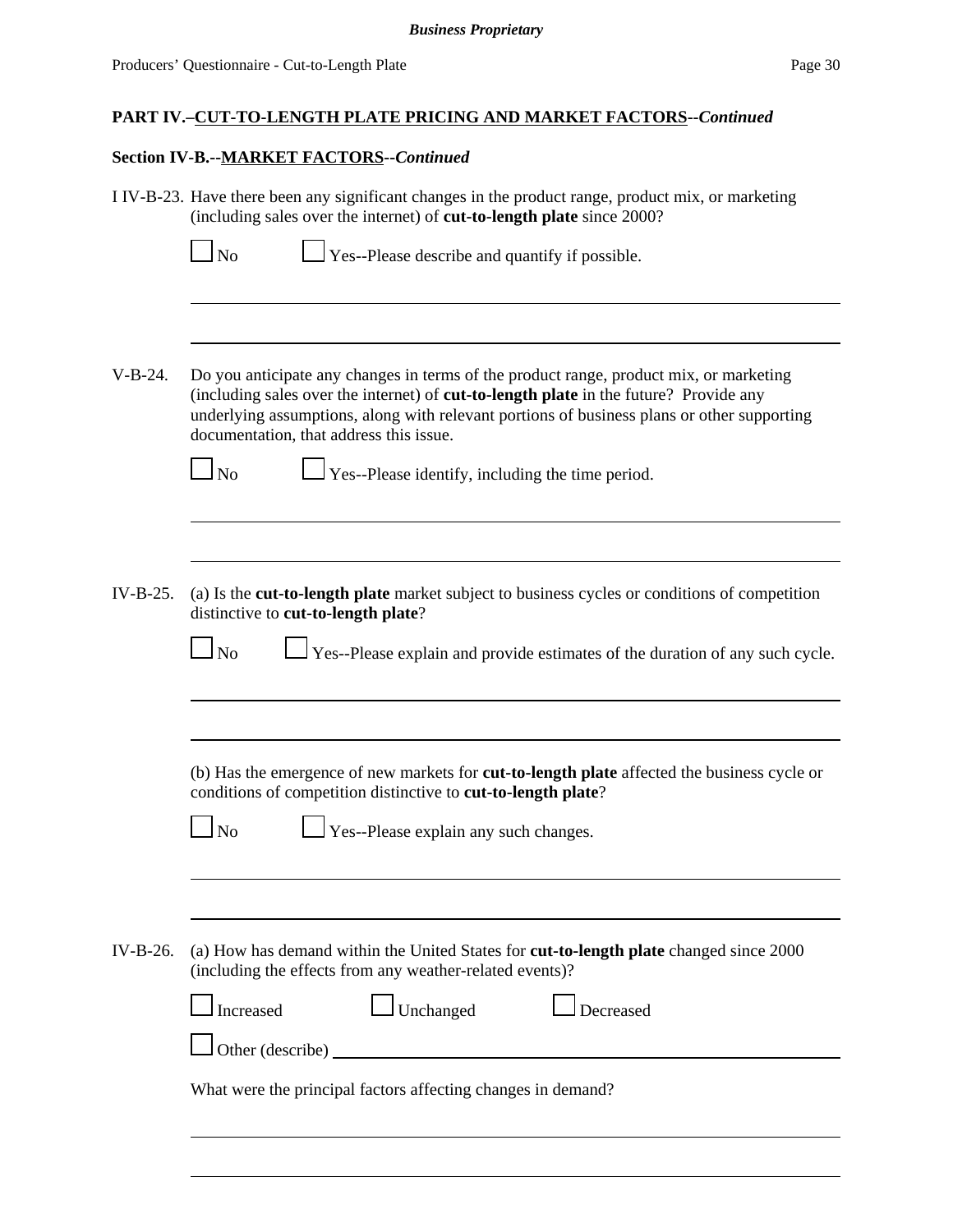the future.

## **PART IV.–CUT-TO-LENGTH PLATE PRICING AND MARKET FACTORS--***Continued*

## **Section IV-B.--MARKET FACTORS--***Continued*

|          | (b) How has demand outside the United States, if known, for cut-to-length plate changed<br>since 2000?                                                                                                                                                                                                                                                                                                                                                                           |
|----------|----------------------------------------------------------------------------------------------------------------------------------------------------------------------------------------------------------------------------------------------------------------------------------------------------------------------------------------------------------------------------------------------------------------------------------------------------------------------------------|
|          | $\Box$ Unchanged<br>Decreased<br>Increased                                                                                                                                                                                                                                                                                                                                                                                                                                       |
|          | $\Box$ Other (describe) $\Box$                                                                                                                                                                                                                                                                                                                                                                                                                                                   |
|          | What were the principal factors affecting changes in demand?                                                                                                                                                                                                                                                                                                                                                                                                                     |
| IV-B-27. | Do you anticipate any future changes in <b>cut-to-length plate</b> demand in the United States and,                                                                                                                                                                                                                                                                                                                                                                              |
|          | if known, the rest of the world?<br>$\Box$ Yes--Please describe and identify the time period. Provide any<br>$\log$<br>underlying assumptions, along with relevant portions of business plans or<br>other supporting documentation, that address this issue.                                                                                                                                                                                                                     |
|          |                                                                                                                                                                                                                                                                                                                                                                                                                                                                                  |
|          |                                                                                                                                                                                                                                                                                                                                                                                                                                                                                  |
| IV-B-28. | Please compare market prices of <b>cut-to-length plate</b> in U.S. and non-U.S. markets, if known.<br>Provide specific information as to time periods and regions for any price comparisons.                                                                                                                                                                                                                                                                                     |
|          |                                                                                                                                                                                                                                                                                                                                                                                                                                                                                  |
|          |                                                                                                                                                                                                                                                                                                                                                                                                                                                                                  |
|          |                                                                                                                                                                                                                                                                                                                                                                                                                                                                                  |
| IV-B-29. | Please provide as a separate attachment to this request any studies, surveys, etc. that you are<br>aware of that quantify and/or otherwise discuss cut-to-length plate supply (including<br>production capacity and capacity utilization) and demand in (1) the United States, (2) each of<br>the other major producing/consuming countries, including Belgium, Brazil, Finland, Germany,<br>Mexico, Poland, Romania, Spain, Sweden, Taiwan, and the United Kingdom, and (3) the |

world as a whole. Of particular interest is such data from 2000 to the present and forecasts for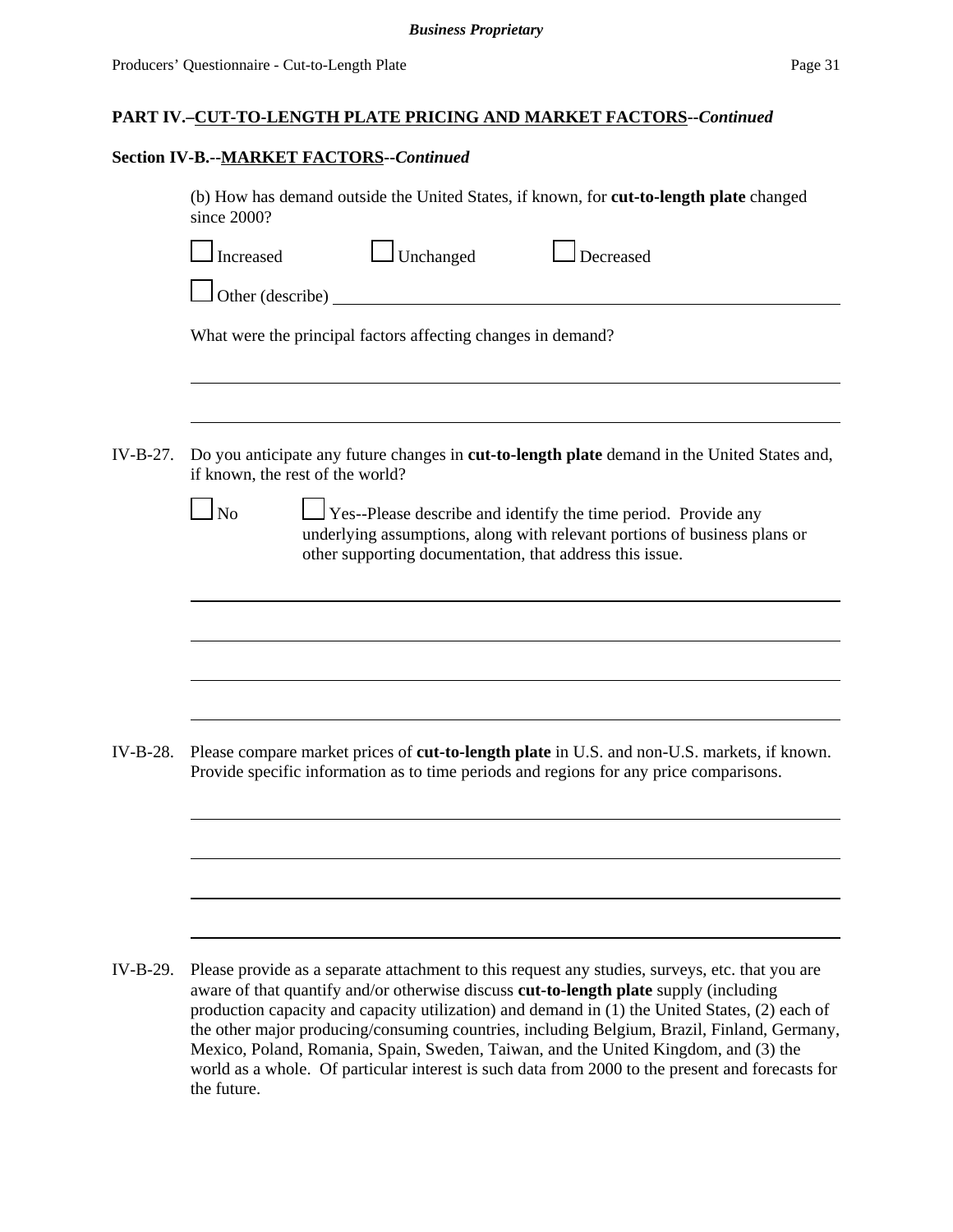#### **Section IV-B.--MARKET FACTORS--***Continued*

IV-B-30. Are your exports of **cut-to-length plate** subject to any tariff or non-tariff barriers to trade in other countries?

| No | $\Box$ Yes--Please list the countries and describe any such barriers and any    |
|----|---------------------------------------------------------------------------------|
|    | significant changes in such barriers that have occurred since 2000, or that are |
|    | expected to occur in the future.                                                |

IV-B-31. Does your firm sell **cut-to-length plate** over the internet?

|  | ۰. |
|--|----|
|--|----|

 $\Box$  Yes--Please describe, noting the estimated percentage of your firm's total sales of **cut-to-length plate** in 2005 accounted for by internet sales.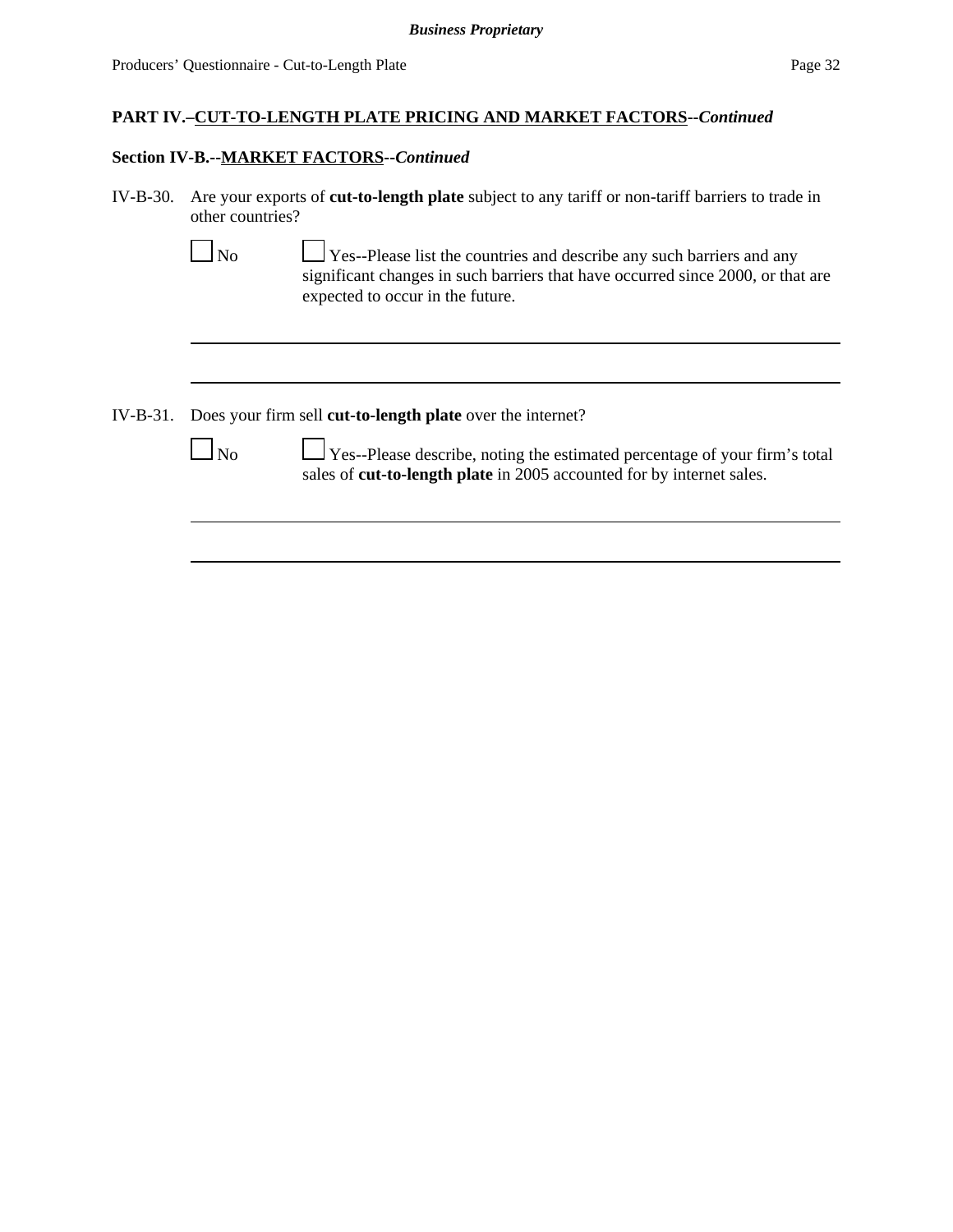### **Section IV-B.--PRICE-RELATED QUESTIONS--***Continued*

IV-B-32. Is **CTL plate** produced in the United States and in other countries used interchangeably (i.e., can it physically be used in the same applications)? Please indicate below, using "A" to indicate that the products from a specified country-pair are *always* interchangeable, "F" to indicate that the products are *frequently* interchangeable,"S" to indicate that the products are *sometimes* interchangeable,"N" to indicate that the products are *never* interchangeable, and "0" to indicate *no familiarity* with products from a specified country-pair.<sup>1</sup>

| Country-<br>pair         | <b>United</b><br><b>States</b>                                                                                                                                           | <b>Belgium</b> | <b>Brazil</b> | <b>Finland</b> | Germany | <b>Mexico</b> | Poland | Romania | Spain | Sweden | Taiwan | <b>United</b><br>Kingdom | Other<br>countries |
|--------------------------|--------------------------------------------------------------------------------------------------------------------------------------------------------------------------|----------------|---------------|----------------|---------|---------------|--------|---------|-------|--------|--------|--------------------------|--------------------|
| United<br><b>States</b>  |                                                                                                                                                                          |                |               |                |         |               |        |         |       |        |        |                          |                    |
| <b>Belgium</b>           |                                                                                                                                                                          |                |               |                |         |               |        |         |       |        |        |                          |                    |
| <b>Brazil</b>            |                                                                                                                                                                          |                |               |                |         |               |        |         |       |        |        |                          |                    |
| Finland                  |                                                                                                                                                                          |                |               |                |         |               |        |         |       |        |        |                          |                    |
| Germany                  |                                                                                                                                                                          |                |               |                |         |               |        |         |       |        |        |                          |                    |
| Mexico                   |                                                                                                                                                                          |                |               |                |         |               |        |         |       |        |        |                          |                    |
| Poland                   |                                                                                                                                                                          |                |               |                |         |               |        |         |       |        |        |                          |                    |
| Romania                  |                                                                                                                                                                          |                |               |                |         |               |        |         |       |        |        |                          |                    |
| Spain                    |                                                                                                                                                                          |                |               |                |         |               |        |         |       |        |        |                          |                    |
| Sweden                   |                                                                                                                                                                          |                |               |                |         |               |        |         |       |        |        |                          |                    |
| Taiwan                   |                                                                                                                                                                          |                |               |                |         |               |        |         |       |        |        |                          |                    |
| <b>United</b><br>Kingdom |                                                                                                                                                                          |                |               |                |         |               |        |         |       |        |        |                          |                    |
|                          | <sup>1</sup> For any country-pair producing CTL plate that is sometimes or never used interchangeably, please explain the factors that limit or preclude interchangeable |                |               |                |         |               |        |         |       |        |        |                          |                    |

use (attach additional pages if necessary):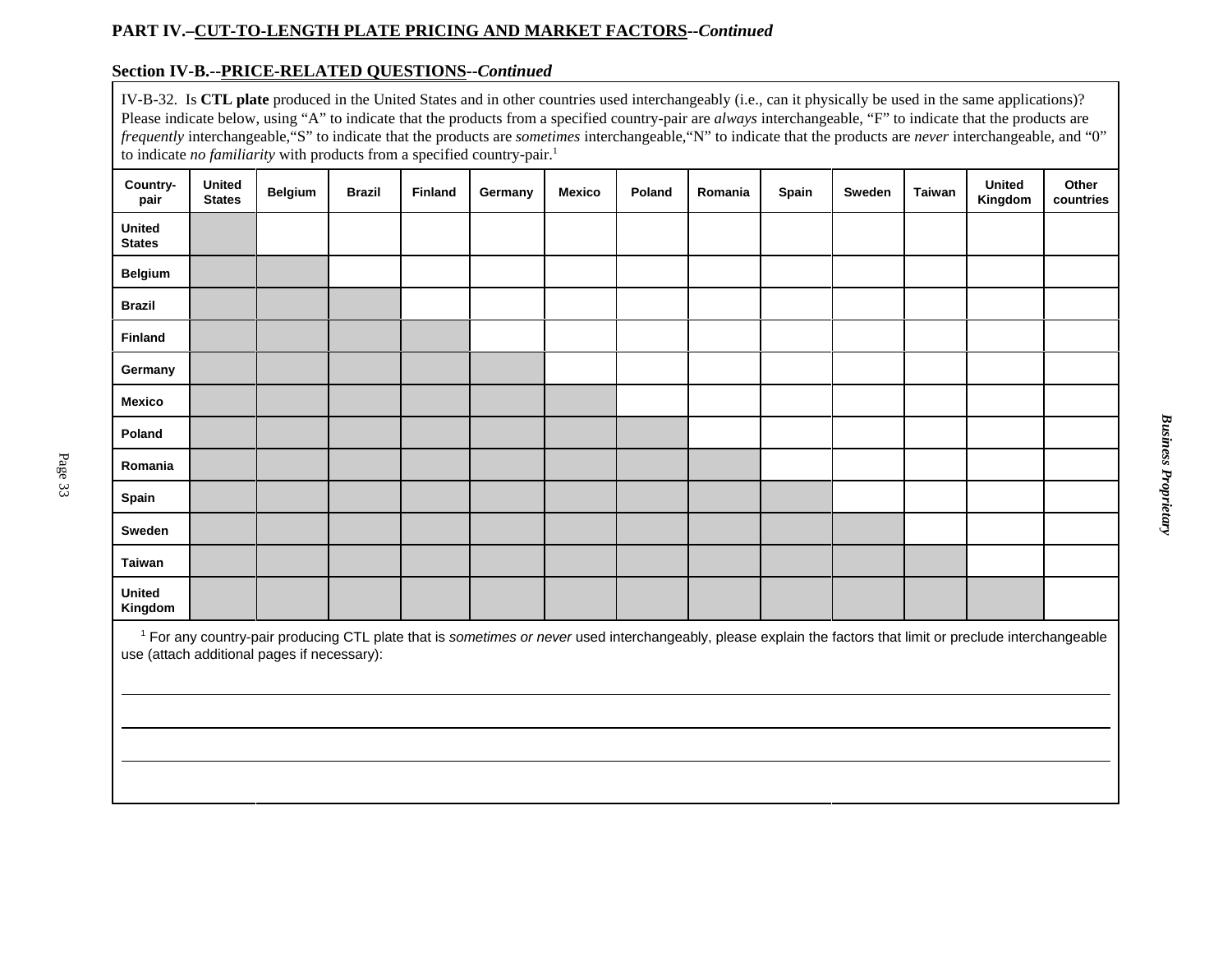### **Section IV-B.--PRICE-RELATED QUESTIONS--***Continued*

IV-B-33. Are differences other than price (i.e., quality, availability, transportation network, product range, technical support, etc.) between **CTL plate** produced in the United States and in other countries a significant factor in your firm's sales of the products? Please indicate below, using "A" to indicate that such differences are *always* significant, "F" to indicate that such differences are *frequently* significant,"S" to indicate that such differences are *sometimes* significant, "N" to indicate that such differences are *never* significant, and "0" to indicate *no familiarity* with products from a specified country-pair.<sup>1</sup>

|                         |                                |                |               |                |                                                                                                             |               |        |         |              |        |        | . .                                                                                                                                                                             |                    |
|-------------------------|--------------------------------|----------------|---------------|----------------|-------------------------------------------------------------------------------------------------------------|---------------|--------|---------|--------------|--------|--------|---------------------------------------------------------------------------------------------------------------------------------------------------------------------------------|--------------------|
| Country-<br>pair        | <b>United</b><br><b>States</b> | <b>Belgium</b> | <b>Brazil</b> | <b>Finland</b> | Germany                                                                                                     | <b>Mexico</b> | Poland | Romania | <b>Spain</b> | Sweden | Taiwan | <b>United</b><br>Kingdom                                                                                                                                                        | Other<br>countries |
| United<br><b>States</b> |                                |                |               |                |                                                                                                             |               |        |         |              |        |        |                                                                                                                                                                                 |                    |
| <b>Belgium</b>          |                                |                |               |                |                                                                                                             |               |        |         |              |        |        |                                                                                                                                                                                 |                    |
| <b>Brazil</b>           |                                |                |               |                |                                                                                                             |               |        |         |              |        |        |                                                                                                                                                                                 |                    |
| <b>Finland</b>          |                                |                |               |                |                                                                                                             |               |        |         |              |        |        |                                                                                                                                                                                 |                    |
| Germany                 |                                |                |               |                |                                                                                                             |               |        |         |              |        |        |                                                                                                                                                                                 |                    |
| <b>Mexico</b>           |                                |                |               |                |                                                                                                             |               |        |         |              |        |        |                                                                                                                                                                                 |                    |
| Poland                  |                                |                |               |                |                                                                                                             |               |        |         |              |        |        |                                                                                                                                                                                 |                    |
| Romania                 |                                |                |               |                |                                                                                                             |               |        |         |              |        |        |                                                                                                                                                                                 |                    |
| Spain                   |                                |                |               |                |                                                                                                             |               |        |         |              |        |        |                                                                                                                                                                                 |                    |
| Sweden                  |                                |                |               |                |                                                                                                             |               |        |         |              |        |        |                                                                                                                                                                                 |                    |
| <b>Taiwan</b>           |                                |                |               |                |                                                                                                             |               |        |         |              |        |        |                                                                                                                                                                                 |                    |
| United<br>Kingdom       |                                |                |               |                |                                                                                                             |               |        |         |              |        |        |                                                                                                                                                                                 |                    |
|                         |                                |                |               |                | and report the advantages or disadvantages imparted by such factors (attach additional pages if necessary): |               |        |         |              |        |        | <sup>1</sup> For any country-pair for which factors other than price always or frequently are a significant factor in your firm's sales of CTL plate, identify the country-pair |                    |

**Business Proprietary** *Business Proprietary*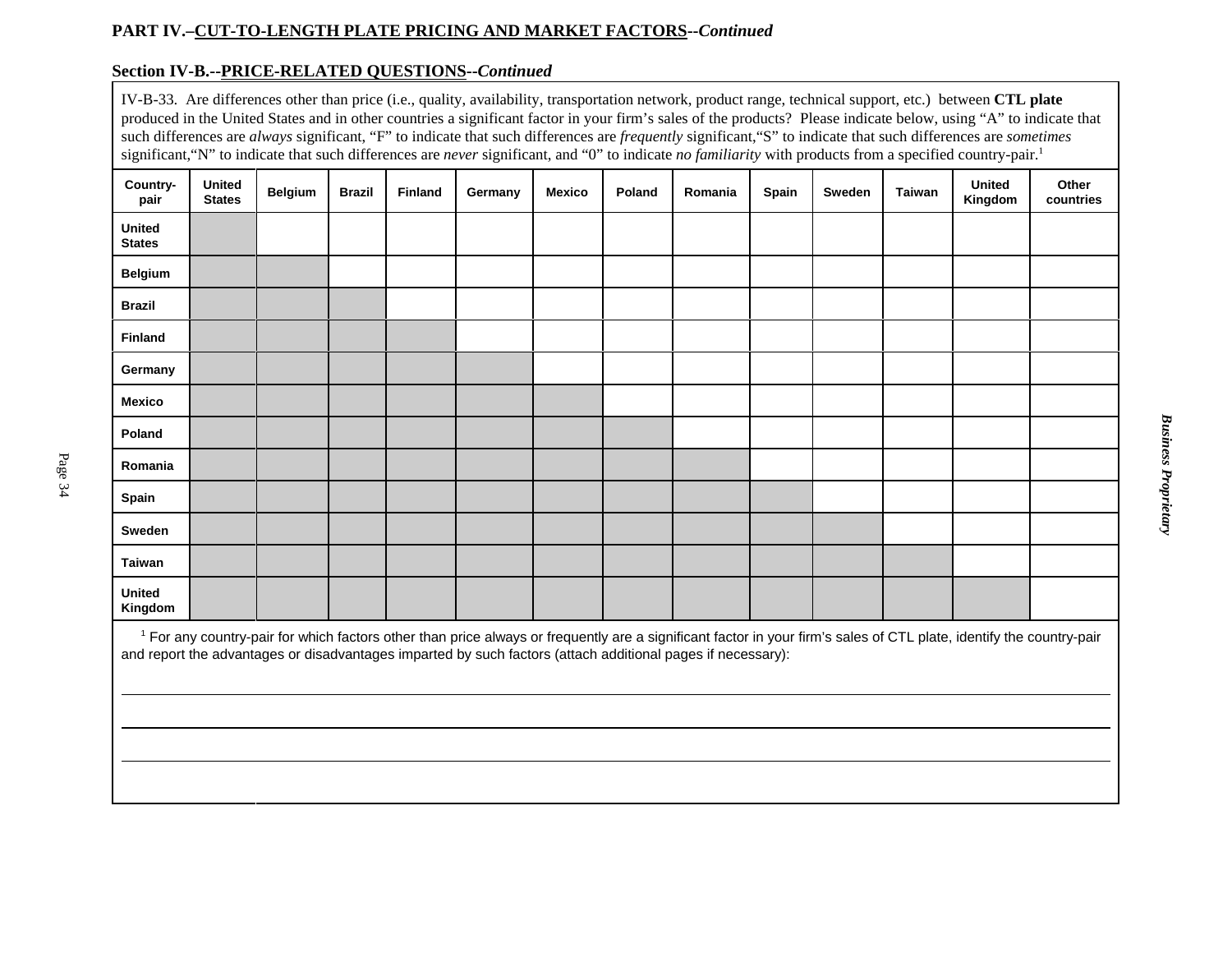### **PART V.–WIDE FLAT BAR--TRADE AND RELATED INFORMATION**

Further information on this part of the questionnaire can be obtained from **Michael Szustakowski** (202-205-3188). **Supply all data requested (except for financial data) on a calendar-year basis.**

V-1. Who should be contacted regarding the requested information?

Company contact:

Name and title

Phone No. **E**-mail address

## V-2. **COMPARABILITY OF WIDE FLAT BAR AND OTHER CUT-TO-LENGTH PLATE**.

Please describe the differences and similarities between **wide flat bar** and **other cut-to-length plate** with respect to the following factors: (a) **characteristics and uses**--describe the differences and similarities in the physical characteristics and end uses; (b) **interchangeability**--discuss the interchangeability in end use of the two products; (c) **manufacturing processes**--describe the two processes and include a discussion of the interchangeability of production inputs, machinery and equipment, and skilled labor; (d) **channels of distribution**--describe the specific end use/customer requirements and channels of distribution/market situation in which the products are sold; (e) **customer and producer perceptions**--describe any perceived differences in the two products (e.g., sales/marketing practices); and (f) **price**--provide a discussion and specific examples of prices for the two products. Use additional pages as necessary.

**(a) Characteristics and uses:**

**(b) Interchangeability**: **(c) Manufacturing processes: (d) Channels of distribution: (e) Customer and producer perceptions:** 

**(f) Price:**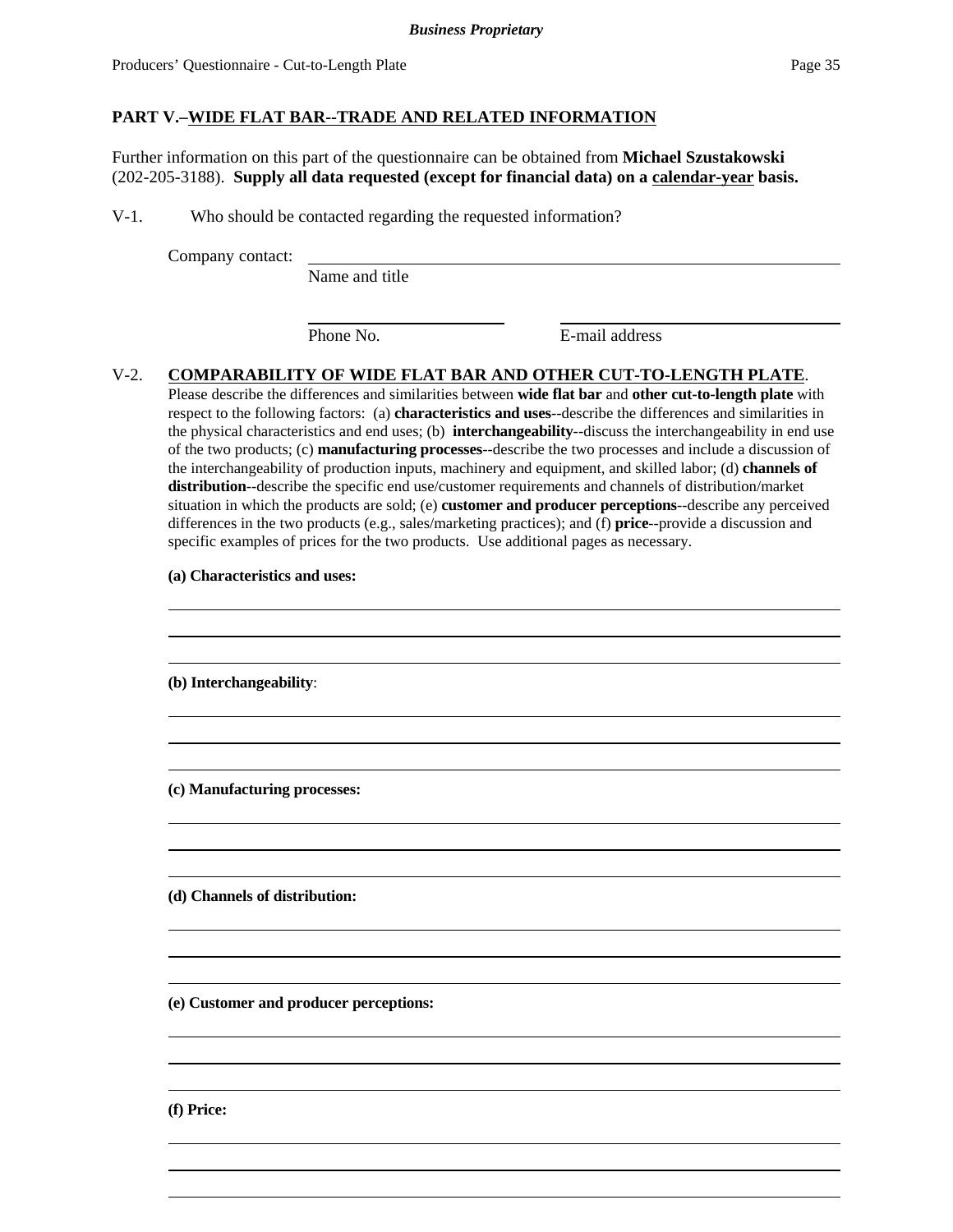### **PART V.–WIDE FLAT BAR--TRADE AND RELATED INFORMATION***–Continued*

V-3. Report the information requested on the following page for **wide flat bar** produced in your U.S. establishment(s) during the specified periods. (See product definitions in the instruction booklet). In the space provided below, please indicate whether or not your firm was able to provide accurate figures, or estimates, for the data requested. If not, identify your problems in doing so and indicate the nature (and extent) of any inaccuracies. **If your firm does not produce wide flat bar, please proceed directly to Part VI.**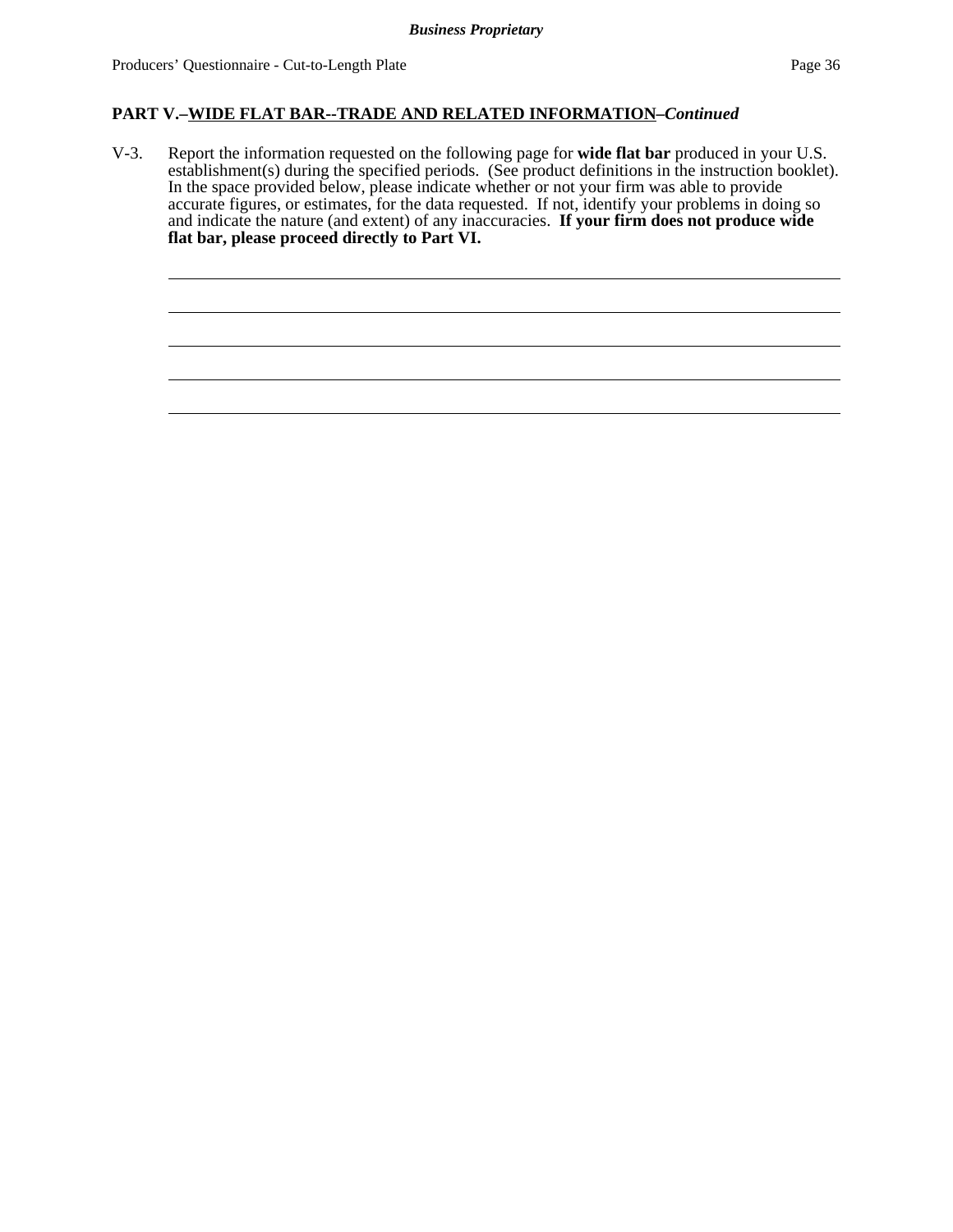#### *Business Proprietary*

## **PART V.–WIDE FLAT BAR--TRADE AND RELATED INFORMATION--***Continued*

|                                                                                                                                                                                                                                                                                                                                                                                                   | (Quantity in short tons, value in \$1,000) |                                 |      |      |              |      |      |      |  |
|---------------------------------------------------------------------------------------------------------------------------------------------------------------------------------------------------------------------------------------------------------------------------------------------------------------------------------------------------------------------------------------------------|--------------------------------------------|---------------------------------|------|------|--------------|------|------|------|--|
| Wide flat bar                                                                                                                                                                                                                                                                                                                                                                                     |                                            | Calendar years, except as noted |      |      | January-June |      |      |      |  |
|                                                                                                                                                                                                                                                                                                                                                                                                   | 2000                                       | 2001                            | 2002 | 2003 | 2004         | 2005 | 2005 | 2006 |  |
| <b>AVERAGE PRODUCTION CAPACITY (quantity)</b>                                                                                                                                                                                                                                                                                                                                                     |                                            |                                 |      |      |              |      |      |      |  |
| <b>BEGINNING-OF-PERIOD INVENTORIES (quantity)</b>                                                                                                                                                                                                                                                                                                                                                 |                                            |                                 |      |      |              |      |      |      |  |
| <b>PRODUCTION</b> (quantity)                                                                                                                                                                                                                                                                                                                                                                      |                                            |                                 |      |      |              |      |      |      |  |
| <b>U.S. SHIPMENTS:</b>                                                                                                                                                                                                                                                                                                                                                                            |                                            |                                 |      |      |              |      |      |      |  |
| <b>Commercial shipments:</b>                                                                                                                                                                                                                                                                                                                                                                      |                                            |                                 |      |      |              |      |      |      |  |
| Quantity of commercial shipments                                                                                                                                                                                                                                                                                                                                                                  |                                            |                                 |      |      |              |      |      |      |  |
| Value of commercial shipments                                                                                                                                                                                                                                                                                                                                                                     |                                            |                                 |      |      |              |      |      |      |  |
| Internal consumption:                                                                                                                                                                                                                                                                                                                                                                             |                                            |                                 |      |      |              |      |      |      |  |
| Quantity of internal consumption                                                                                                                                                                                                                                                                                                                                                                  |                                            |                                 |      |      |              |      |      |      |  |
| Value <sup>1</sup> of internal consumption                                                                                                                                                                                                                                                                                                                                                        |                                            |                                 |      |      |              |      |      |      |  |
| <b>Transfers to related firms:</b>                                                                                                                                                                                                                                                                                                                                                                |                                            |                                 |      |      |              |      |      |      |  |
| Quantity of transfers to related firms                                                                                                                                                                                                                                                                                                                                                            |                                            |                                 |      |      |              |      |      |      |  |
| Value <sup>1</sup> of transfers to related firms                                                                                                                                                                                                                                                                                                                                                  |                                            |                                 |      |      |              |      |      |      |  |
| <b>EXPORT SHIPMENTS:2</b>                                                                                                                                                                                                                                                                                                                                                                         |                                            |                                 |      |      |              |      |      |      |  |
| Quantity of export shipments                                                                                                                                                                                                                                                                                                                                                                      |                                            |                                 |      |      |              |      |      |      |  |
| Value of export shipments                                                                                                                                                                                                                                                                                                                                                                         |                                            |                                 |      |      |              |      |      |      |  |
| END-OF-PERIOD INVENTORIES <sup>3</sup> (quantity)                                                                                                                                                                                                                                                                                                                                                 |                                            |                                 |      |      |              |      |      |      |  |
| <b>U.S. SHIPMENTS TO DISTRIBUTORS (quantity)</b>                                                                                                                                                                                                                                                                                                                                                  |                                            |                                 |      |      |              |      |      |      |  |
| U.S. SHIPMENTS TO END USERS (quantity)                                                                                                                                                                                                                                                                                                                                                            |                                            |                                 |      |      |              |      |      |      |  |
| <b>AVERAGE NUMBER OF PRWs</b>                                                                                                                                                                                                                                                                                                                                                                     |                                            |                                 |      |      |              |      |      |      |  |
| HOURS WORKED BY PRWs (1,000 hours)                                                                                                                                                                                                                                                                                                                                                                |                                            |                                 |      |      |              |      |      |      |  |
| <b>WAGES PAID TO PRWs (value)</b>                                                                                                                                                                                                                                                                                                                                                                 |                                            |                                 |      |      |              |      |      |      |  |
| <b>FINANCIAL INFORMATION:4</b>                                                                                                                                                                                                                                                                                                                                                                    |                                            |                                 |      |      |              |      |      |      |  |
| Net sales: <sup>5</sup> Quantity                                                                                                                                                                                                                                                                                                                                                                  |                                            |                                 |      |      |              |      |      |      |  |
| Net sales: <sup>5</sup> Value                                                                                                                                                                                                                                                                                                                                                                     |                                            |                                 |      |      |              |      |      |      |  |
| Cost of goods sold (value)                                                                                                                                                                                                                                                                                                                                                                        |                                            |                                 |      |      |              |      |      |      |  |
| Gross profit or (loss) (value)                                                                                                                                                                                                                                                                                                                                                                    |                                            |                                 |      |      |              |      |      |      |  |
| SG&A expenses (value)                                                                                                                                                                                                                                                                                                                                                                             |                                            |                                 |      |      |              |      |      |      |  |
| Operating income or (loss) (value)                                                                                                                                                                                                                                                                                                                                                                |                                            |                                 |      |      |              |      |      |      |  |
| Capital expenditures (value)                                                                                                                                                                                                                                                                                                                                                                      |                                            |                                 |      |      |              |      |      |      |  |
| <sup>1</sup> Sales to related firms (including internal consumption and transfers) must be valued at fair market value.                                                                                                                                                                                                                                                                           |                                            |                                 |      |      |              |      |      |      |  |
| <sup>3</sup> Reconciliation of data.--Please note that the quantities reported above should reconcile as follows: beginning-of-period inventories, plus production, less total shipments, equals end-of-period<br>inventories. Do the data reported reconcile?<br>$\Box$ Yes<br>No--Please explain: <u>November 2008</u>                                                                          |                                            |                                 |      |      |              |      |      |      |  |
|                                                                                                                                                                                                                                                                                                                                                                                                   |                                            |                                 |      |      |              |      |      |      |  |
| <sup>4</sup> Report financial information on a fiscal-year basis (year ending <b>example 2018)</b> and the set of the set of the set of the set of the set of the set of the set of the set of the set of the set of the set of the set of t<br>-).<br><sup>5</sup> Including internal consumption and transfers to related firms and net of discounts, returns, allowances, and prepaid freight. |                                            |                                 |      |      |              |      |      |      |  |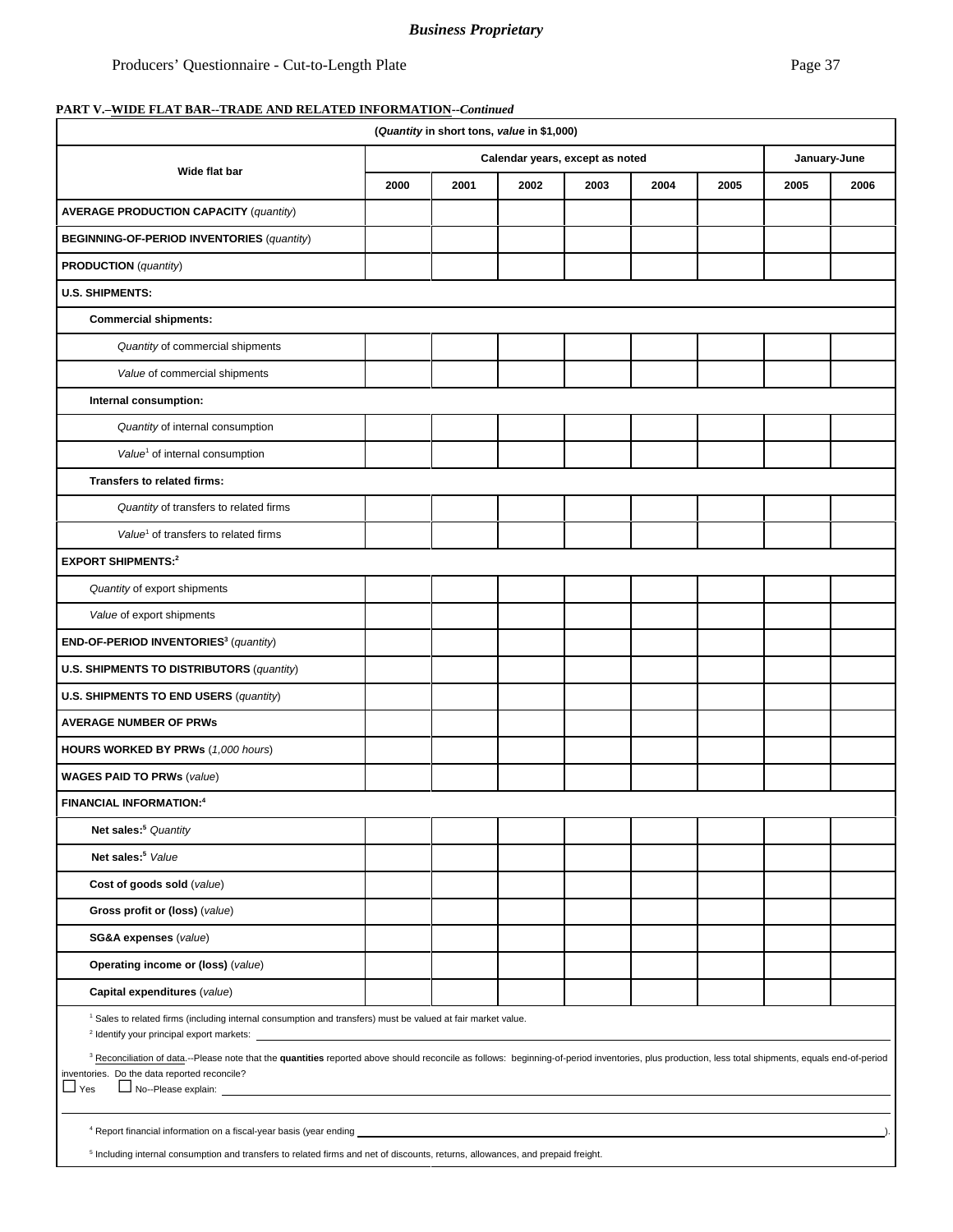### **PART VI.–MICRO-ALLOY STEEL--TRADE AND RELATED INFORMATION**

Further information on this part of the questionnaire can be obtained from Michael Szustakowski (202-205-3188). **Supply all data requested (except for financial data) on a calendar-year basis.**

VI-1. Who should be contacted regarding the requested information?

Company contact:

Name and title

l

Phone No. **E**-mail address

#### VI-2. **COMPARABILITY OF MICRO-ALLOY STEEL AND OTHER CUT-TO-LENGTH PLATE**.–Since January 1, 2000, has your firm produced **micro-alloy steel cut-to-length plate**?

Please describe the differences and similarities between **micro-alloy steel** and **other cut-to-length plate** with respect to the following factors: (a) **characteristics and uses**--describe the differences and similarities in the physical characteristics and end uses; (b) **interchangeability**--discuss the interchangeability in end use of the two products; (c) **manufacturing processes**--describe the two processes and include a discussion of the interchangeability of production inputs, machinery and equipment, and skilled labor; (d) **channels of distribution**--describe the specific end use/customer requirements and channels of distribution/market situation in which the products are sold; (e) **customer and producer perceptions**--describe any perceived differences in the two products (e.g., sales/marketing practices); and (f) **price**--provide a discussion and specific examples of prices for the two products. Use additional pages as necessary.

 

#### **(a) Characteristics and uses:**

**(b) Interchangeability**:

**(c) Manufacturing processes:**

**(d) Channels of distribution:**

**(e) Customer and producer perceptions:**

**(f) Price:**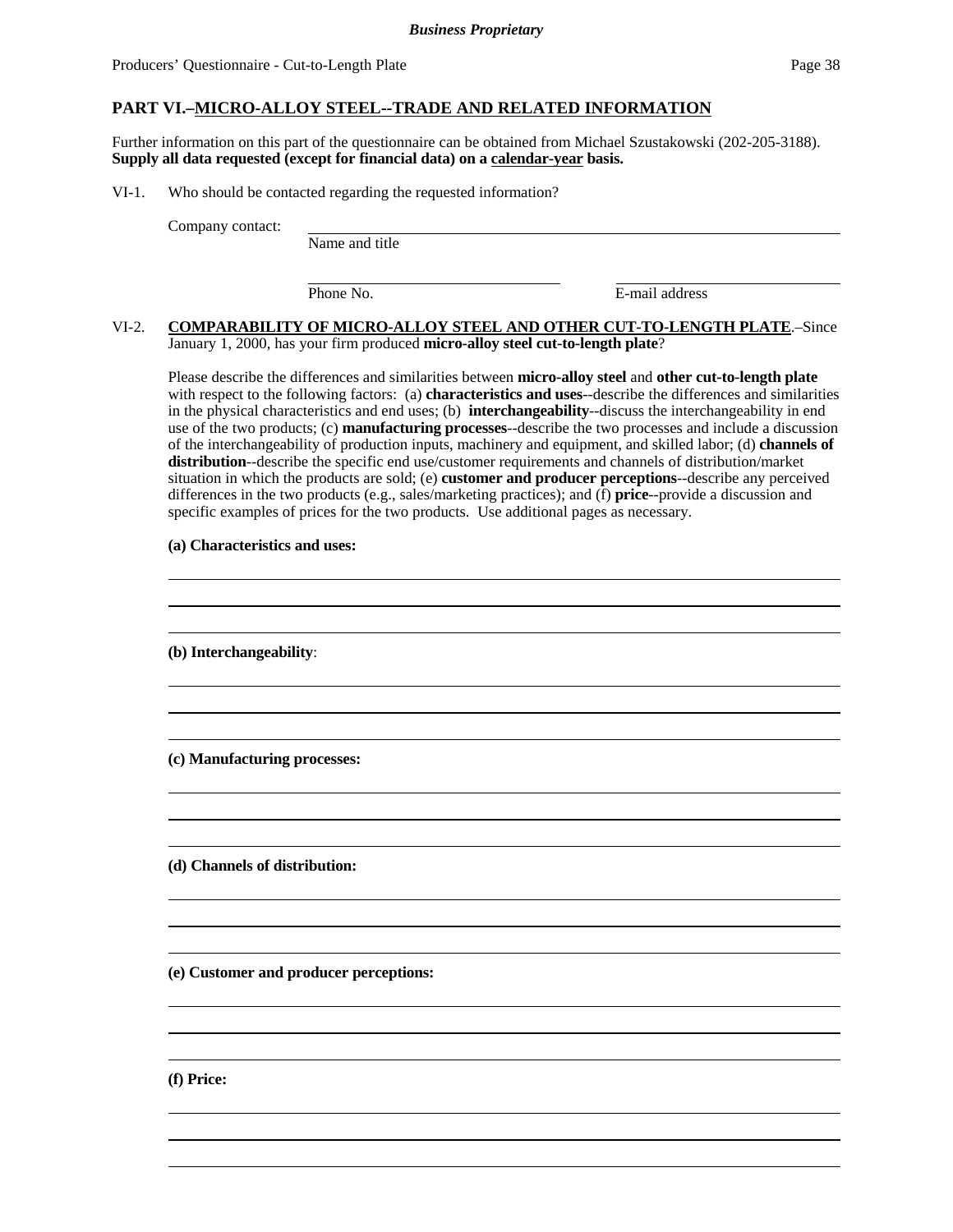Producers' Questionnaire - Cut-to-Length Plate Page 39

## **PART VI.–MICRO-ALLOY STEEL--TRADE AND RELATED INFORMATION**

VI-3. Report the information requested on the following page for **micro-alloy steel cut-to-length plate** produced in your U.S. establishment(s) during the specified periods. (See product definitions in the instruction booklet). In the space provided below, please indicate whether or not your firm was able to provide accurate figures, or estimates, for the data requested. If not, identify your problems in doing so and indicate the nature (and extent) of any inaccuracies.